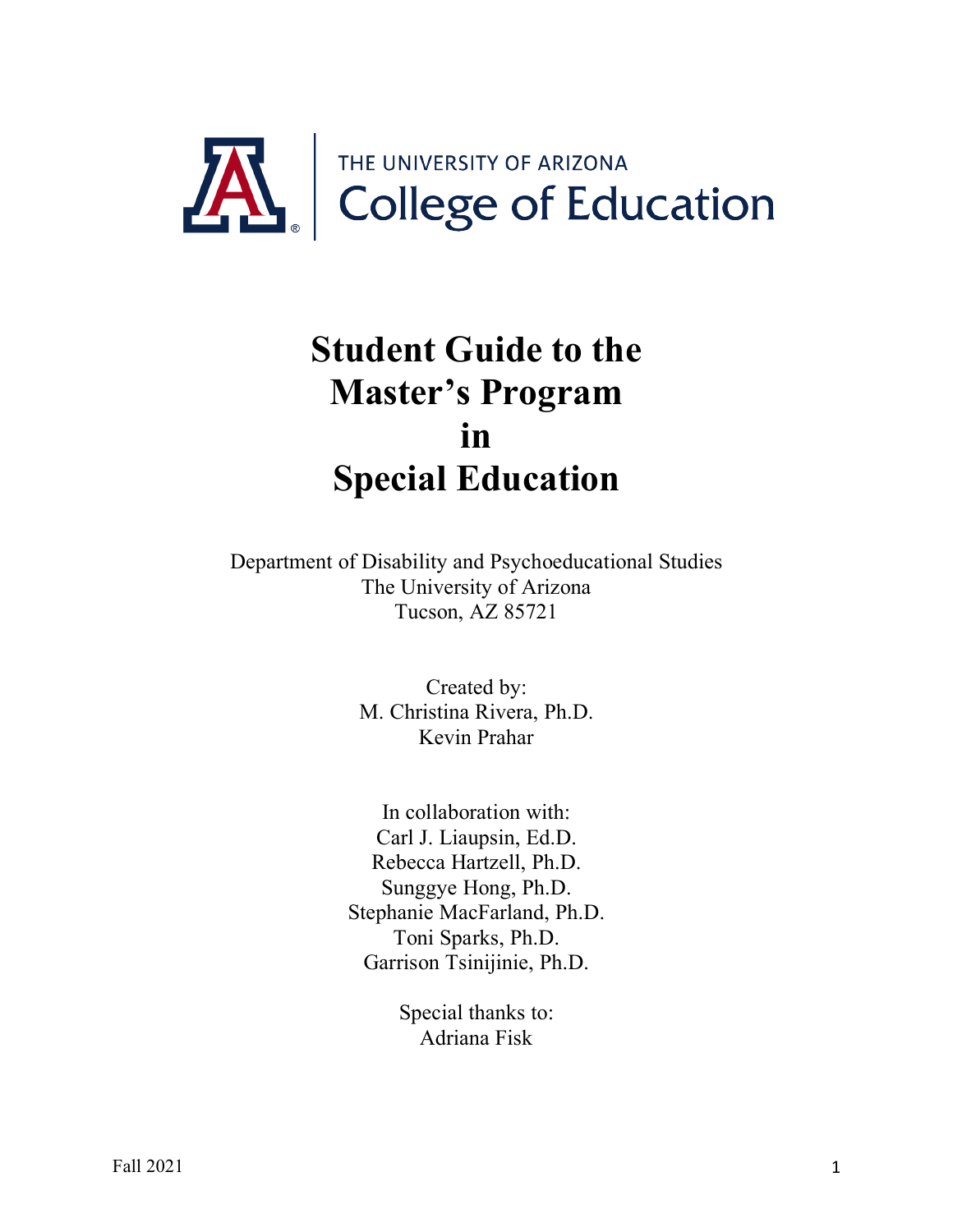| Departmental Organization<br><b>DPS Vision Statement</b><br><b>DPS Mission Statement</b>                                                                                                                                                                              |
|-----------------------------------------------------------------------------------------------------------------------------------------------------------------------------------------------------------------------------------------------------------------------|
|                                                                                                                                                                                                                                                                       |
|                                                                                                                                                                                                                                                                       |
| Major and Subplans<br>Accelerated MA Program<br>Options for Non-degree Seeking Students<br><b>Special Education Minor</b><br>Progress to Ph.D.                                                                                                                        |
| STUDENT RESPONSIBILITIES AND PROFESSIONAL CONDUCT<br>10                                                                                                                                                                                                               |
| Advising<br><b>Register for Courses</b><br><b>UA</b> Email<br><b>Fingerprint Clearance Card</b><br>Graduate Program Orientation<br>Academic Expectations<br><b>Student Conduct</b><br>Procedures for Student Appeals<br>Departmental Governance<br>Program Completion |
| 12                                                                                                                                                                                                                                                                    |
| University Information and Technology Services<br>Center for Computing and Information Technology<br>University of Arizona Library                                                                                                                                    |
|                                                                                                                                                                                                                                                                       |
| Graduate College<br><b>Resources for New and Current Students</b><br>General Catalog<br>Academic Integrity/Dean of Students Office<br>Responsible Conduct of Research<br><b>Disability Resource Center</b><br>Nondiscrimination and Anti-harassment                   |

# TABLE OF CONTENTS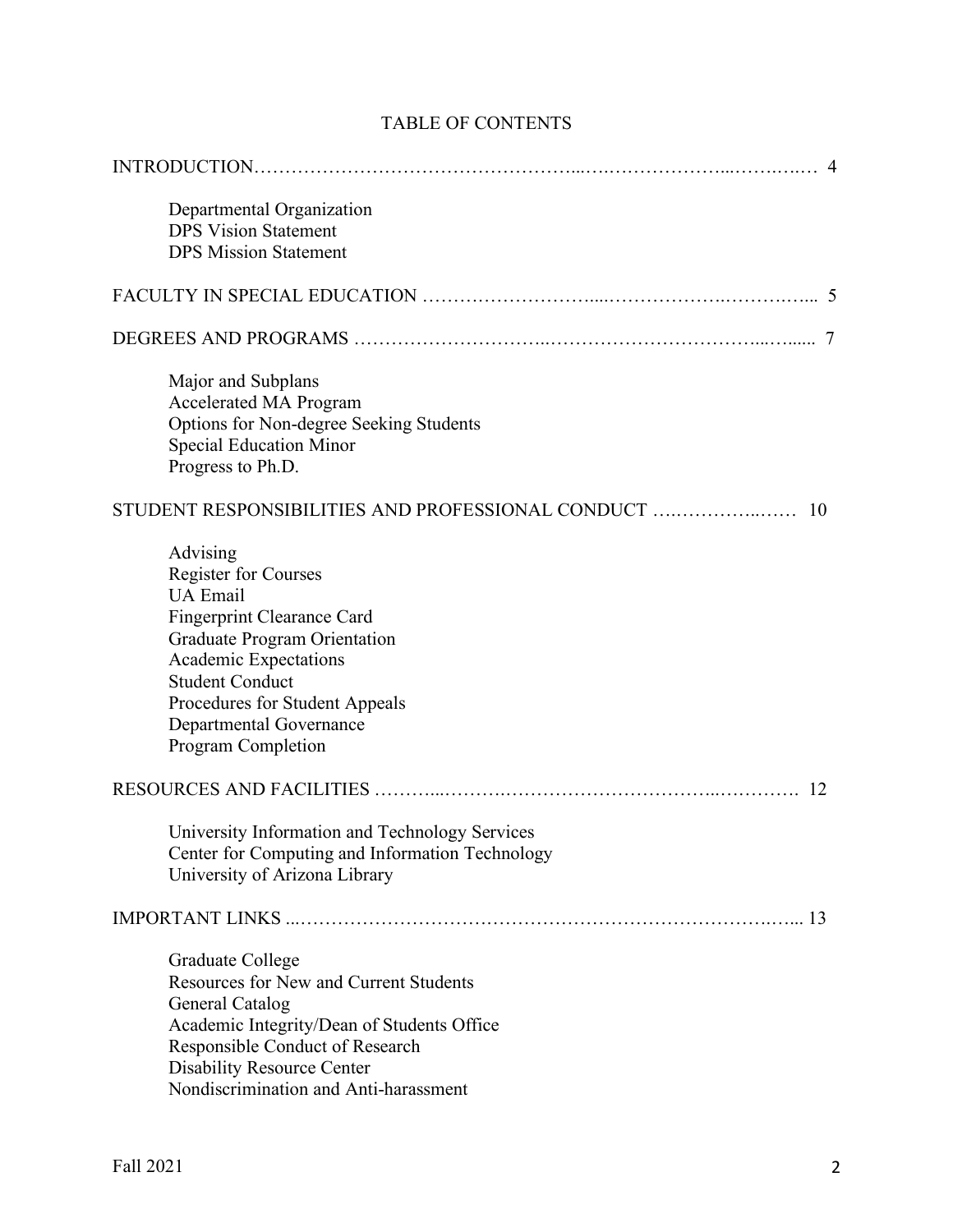Applied Behavior Analysis Deaf/Hard of Hearing Mild/Moderate Disabilities Multiple/Severe Disabilities Visual Impairments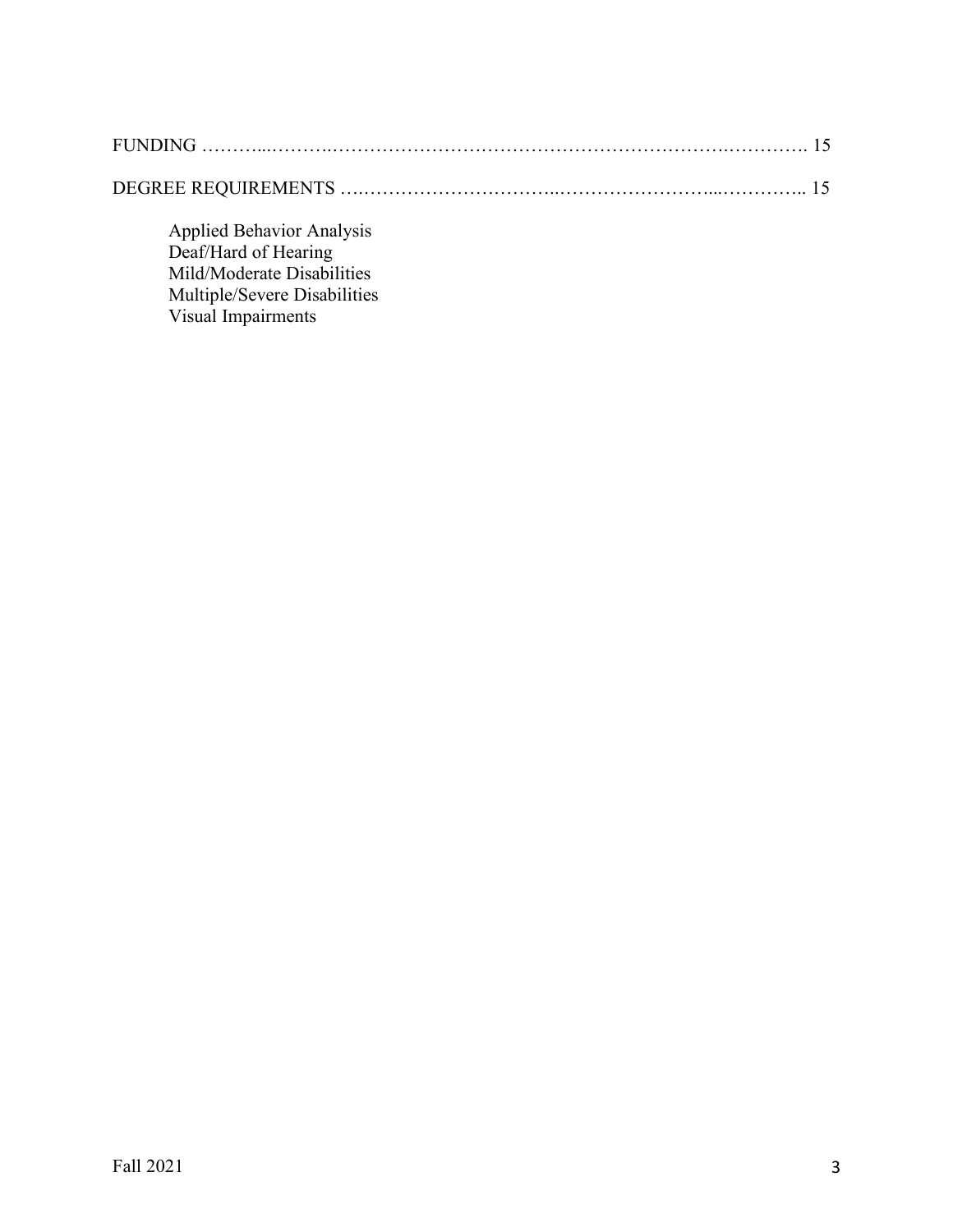#### **INTRODUCTION**

Welcome to the Master of Arts Degree Program in the Department of Disability and Psychoeducational Studies (DPS) at the University of Arizona (UA). We are pleased to have you as part of our department and look forward to guiding and working with you as you pursue your Master's degree. The purpose of this guide is to provide you with information about the department and the processes, procedures, and forms you will use as you work toward your Master's degree. To orient you, the following provides some background about the department and its mission.

The Department of Disability and Psychoeducational Studies was first created as an independent departmental unit in 1955 when the College of Education recognized the need to prepare teachers with a specialized knowledge of – and abilities to teach to – the unique needs of students with disabilities. In 1962, the College established another new department, the Department of Rehabilitation, to develop academic programs that would prepare rehabilitation counselors to meet the needs of youth and adults with disabilities.

In 1987, the College of Education reorganized and the Departments of Special Education and Rehabilitation were combined; joint programs of study at the bachelor's, master's, and doctoral degree levels were developed. In the fall of 1995, courses and faculty in School Psychology joined the department, which was later named the Department of Special Education, Rehabilitation, and School Psychology (SERSP). When School Counseling joined the department in 2009, the department was given its current name: Disability and Psychoeducational Studies (DPS). Below is a graphic description of the **Departmental Organization** and the Special Education specializations:

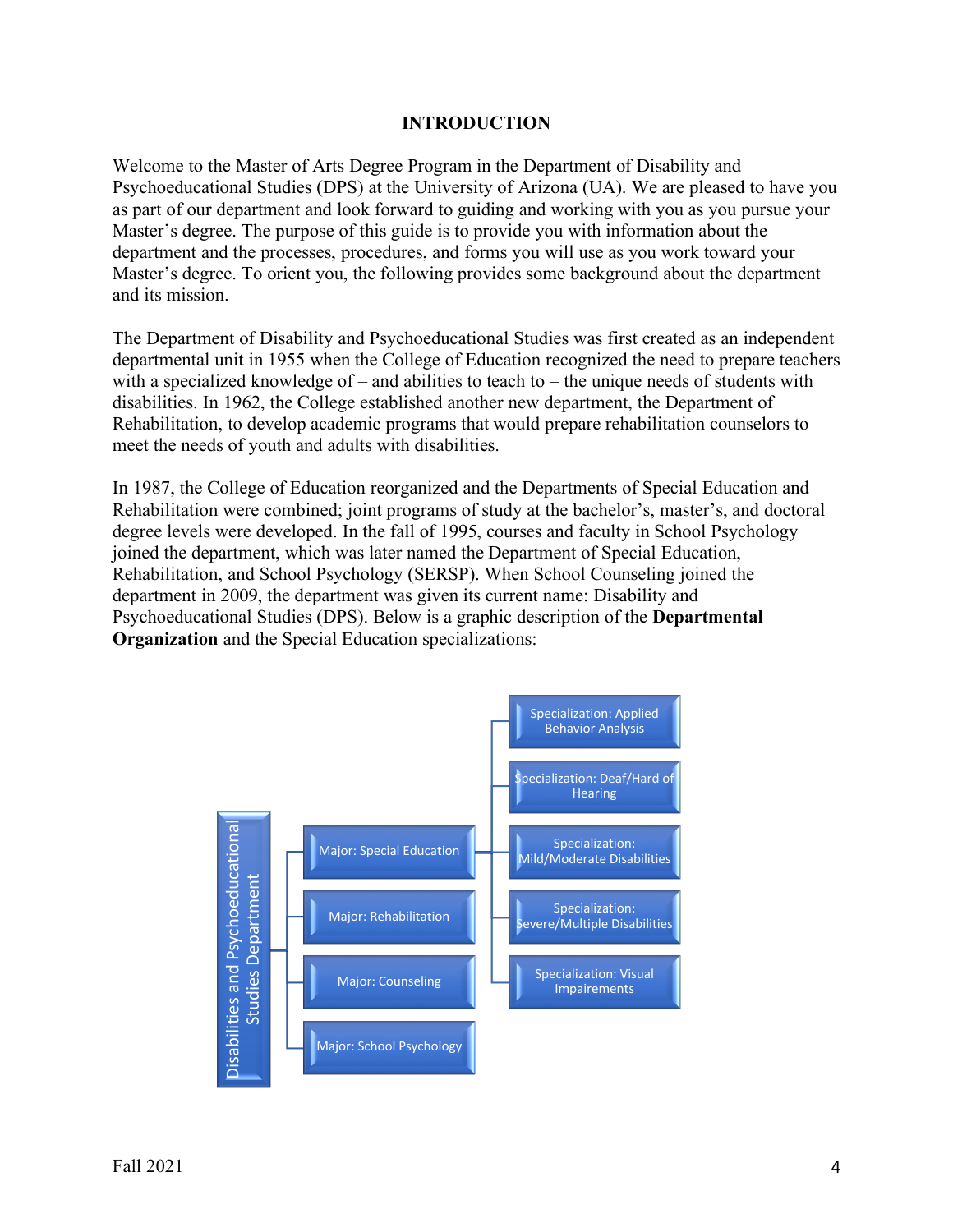The integration of the four majors puts DPS in the unique position to attract funding for research, personnel preparation, and model-development across a variety of degree areas and career opportunities. The department is recognized as one of few in the United States that prepares special education teachers, rehabilitation specialists, school psychologists, school counselors, administrators, researchers, and university faculty with expertise in all areas of disability among children and adults. The department's research, teaching, and service activities address the needs of individuals and families who have disabilities in Arizona, the United States, and other developed and developing countries.

We are glad that you are joining us for your Master's in Special Education and look forward to working with you as we pursue the mission of DPS. As you will see, the process of obtaining your Master's degree includes a number of steps, and you will be in touch with many individuals and units within the university as you progress through your program. This guide should be used as an initial resource for understanding departmental processes. It will clarify the overall process and answer many questions you may have. Specific questions should be addressed with your major advisor and/or committee, particularly those related to program content.

#### **DPS Vision Statement**

We are a community of faculty, staff, and students who identify and actively address issues, ask critical questions, and utilize teaching, research, practice, service, and advocacy to understand and support individuals and communities.

#### **DPS Mission Statement**

We offer undergraduate and graduate degrees in education, leadership, research, innovation, inclusivity, knowledge creation, mental health, and service delivery to prepare professionals who can support and empower individuals with diverse backgrounds throughout the lifespan.

## **FACULTY IN SPECIAL EDUCATION**

The faculty in the M.A. Degree Program in Special Education is composed of nationally recognized and diverse faculty whose research reflects the variety of specialization areas within the field. Our core faculty consist of tenured or tenure-accruing traditional professors and professors of practice. Core faculty are supported by highly skilled adjunct and support faculty who work outside of the department but contribute teaching and/or practicum supervision to the Special Education Program. The Special Education Program core faculty are listed below.

**Carl Liaupsin** is Professor and Head of the Department of Disability and Psychoeducational Studies at the University of Arizona. He earned his degree at the University of Kentucky where he worked on the staffs of two national centers, (i.e., the National Center for PBIS; the National Center on Education, Disability, and Juvenile Justice). Dr. Liaupsin publishes research that addresses the development and refining of function-based intervention procedures.

**Ashley Barkel** is an Assistant Professor of Practice in the College of Education at the University of Arizona. She completed her Ph.D. in learning, literacies, and technologies with specializations in learning disabilities and English language learners at Arizona State University. Her research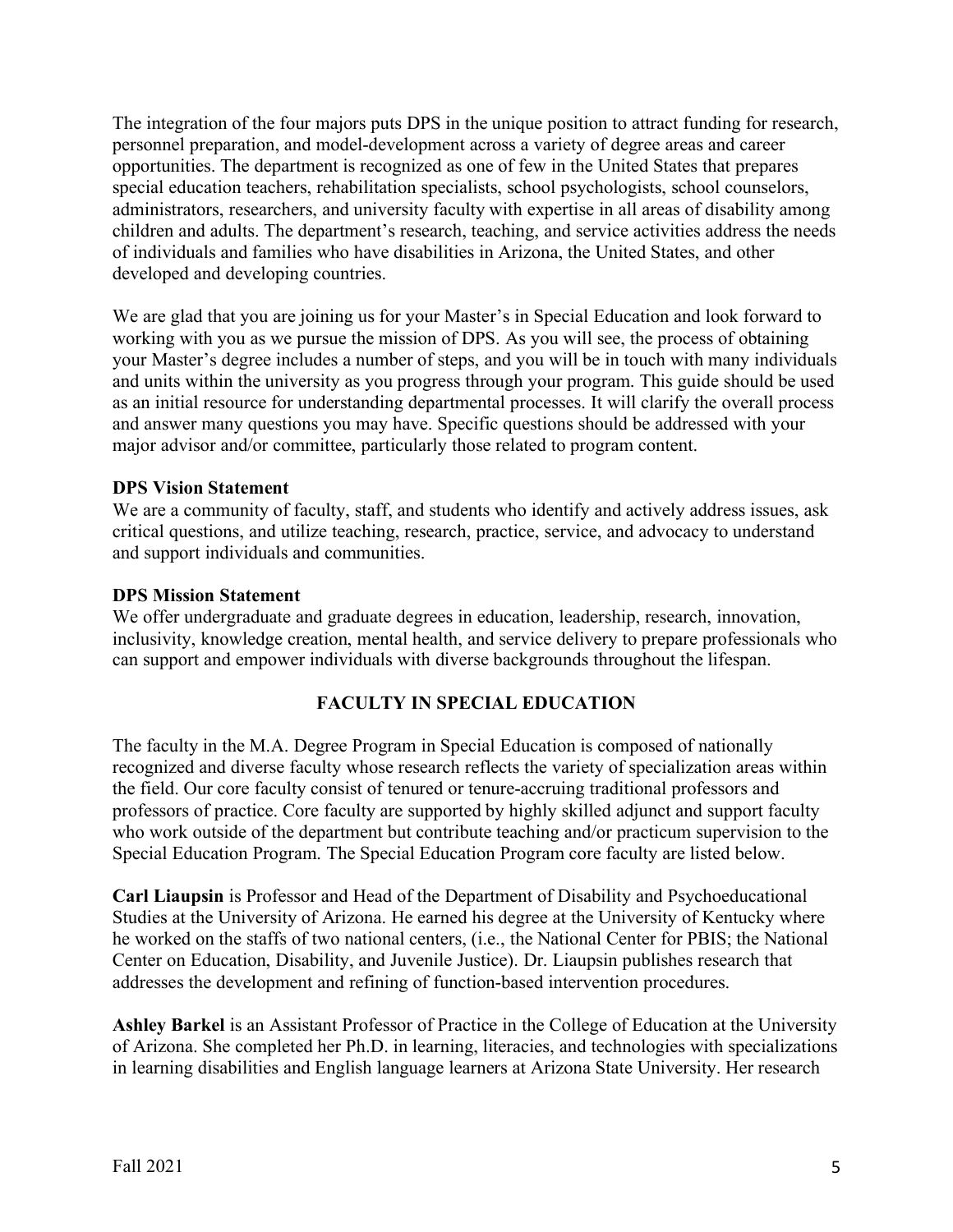interests include intervention research for students who struggle with learning, writing instruction, self-regulation, and professional development for teachers.

**Taucia Gonzalez** is an Assistant Professor of Special Education at the University of Arizona. She earned her Ph.D. at Arizona State University. Her research addresses issues of equity and inclusion for dual language learners with and without learning disabilities (LD). She is currently examining how Latinx and Hmong bilingual youth with and without LD use youth participatory action research to engage in critical literacies and to advance equity and inclusion in their schools and communities. Dr. González teaches undergraduate and graduate courses that prepare future practitioners and researchers to create more inclusive educational systems across intersecting markers of difference.

**Rebecca Hartzell** is an Assistant Professor of Practice in the Special Education Program and Program Director for the Masters-Applied Behavior Analysis. She earned her doctorate in special education with an emphasis in autism and applied behavior analysis from the University of Arizona. She teaches courses and supervises students pursuing board certification in applied behavior analysis and provides clinical support to parents and families of children with neurodevelopmental disabilities. She is the author and co-author of peer-reviewed journal articles focused on social-skills interventions and inclusion.

**Sunggye Hong** is an Associate Professor of Special Education in the College of Education who earned his Ph.D. from the University of Arizona. His research examines Braille reading, assistive technology, and expanded core curriculum for students with visual impairments. His research agenda is aimed at promoting equal access to educational opportunities including curriculum materials, classroom activities, and other school programs for students who are blind or visually impaired, with or without additional disabilities.

**Stephanie MacFarland** is an Assistant Professor of Practice in Special Education for the College of Education who earned her Ph.D. from the University of Arizona, and her Master's degree from Boston College. She has taught in the field of severe and multiple disabilities, including deafblindness while advocating for systems change and inclusive educational best practices for over 40 years. She is the Director of the Teacher Preparation Program in Severe and Multiple Disabilities, and Director of Project FOCUS, an inclusive post-secondary, collegebased program designed to support accessibility for students with intellectual and developmental disabilities to academic courses, internships, and campus life to increase each student's selfdetermination and employability.

**Christina Rivera** is an Assistant Professor of Practice. She is the director of the Special Education-Deaf/Hard of Hearing (DHH) teacher preparation program and Accelerated Master's Program. She earned her Ph.D. from the University of Arizona. Her research interests include literacy development in DHH students, the itinerant model of service delivery, and the quality of instruction provided to students who are DHH.

**Toni Sparks** is an Assistant Professor of Practice and director of the Special Education-Mild/Moderate teacher preparation program. She earned her Ph.D. from the University of Arizona.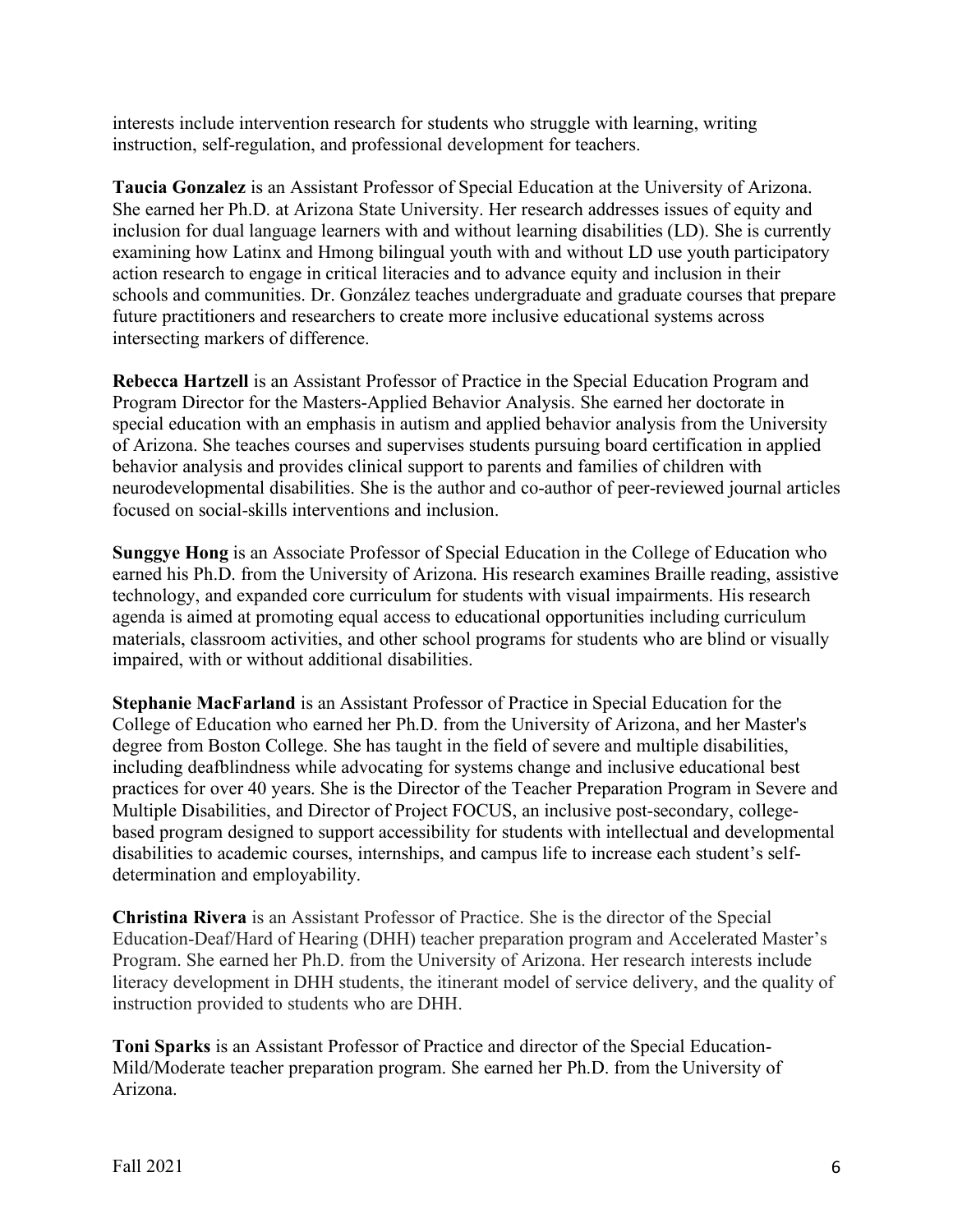**Adai Tefera** is an Assistant Professor of Special Education in the College of Education who earned her Ph.D. from the University of California, Los Angeles. Adai specializes in special education policies, particularly related to how educational policies aimed at improving equity among students at the intersection of race/ethnicity, disability, language, and other sociocultural differences are enacted and experienced by educators, leaders, and students. She is also interested in strengthening research-policy-practice partnerships through knowledge mobilization to improve the opportunities of historically marginalized learners.

**Garrison Tsinajinie** is an Assistant Professor of Practice and director of the Special Education-Vision Impaired teacher preparation program. He earned his Ph.D. from the University of Arizona. His current research privileges Indigenous knowledge systems and asset-based pedagogies when working with Blind and low vision students. Garrison works to foreground culturally responsive, sustainable, and accessible education across communities learning, with particular interest in working with Indigenous communities.

**Jennifer White** is an Assistant Professor of Practice. She earned her Ph.D. in Special Education with an Emphasis in High Incidence Learning Disabilities from the University of Arizona. Her research interests focus on increasing the literacy success of K-8 students through understanding teacher knowledge and instruction of reading and disabilities, efficacy of professional development and coaching practices, and online instructional design and instructional technology to increase student success.

# **DEGREES AND PROGRAMS**

## **Major and Subplans**

While enrolled in the DPS Master's program, your major is Special Education. Within DPS's Special Education Master's program five specializations (or subplans) are offered, each leads to professional certification. Of these, two are fully online. An overview of the Special Education degree programs offered through DPS are listed below:

| Specialization                      | Faculty                | <b>Online or</b> | <b>Certification</b>                                                         | Career                                                                                                                |
|-------------------------------------|------------------------|------------------|------------------------------------------------------------------------------|-----------------------------------------------------------------------------------------------------------------------|
|                                     |                        | <b>In-Person</b> |                                                                              | opportunities                                                                                                         |
| <b>Applied Behavior</b><br>Analysis | Rebecca<br>Hartzell    | online           | <b>Behavior Analysis</b><br>Board<br>Certification                           | <b>Board Certified</b><br><b>Behavior Analyst</b><br>working in<br>schools, clinics,<br>homes, and via<br>telehealth. |
| Deaf/Hard of<br>Hearing             | M. Christina<br>Rivera | online           | Arizona Hearing<br><b>Impaired Special</b><br>Education (birth-<br>grade 12) | Early<br>Interventionist,<br>Teacher<br>(Preschool-Grade)<br>12; itinerant,<br>resource                               |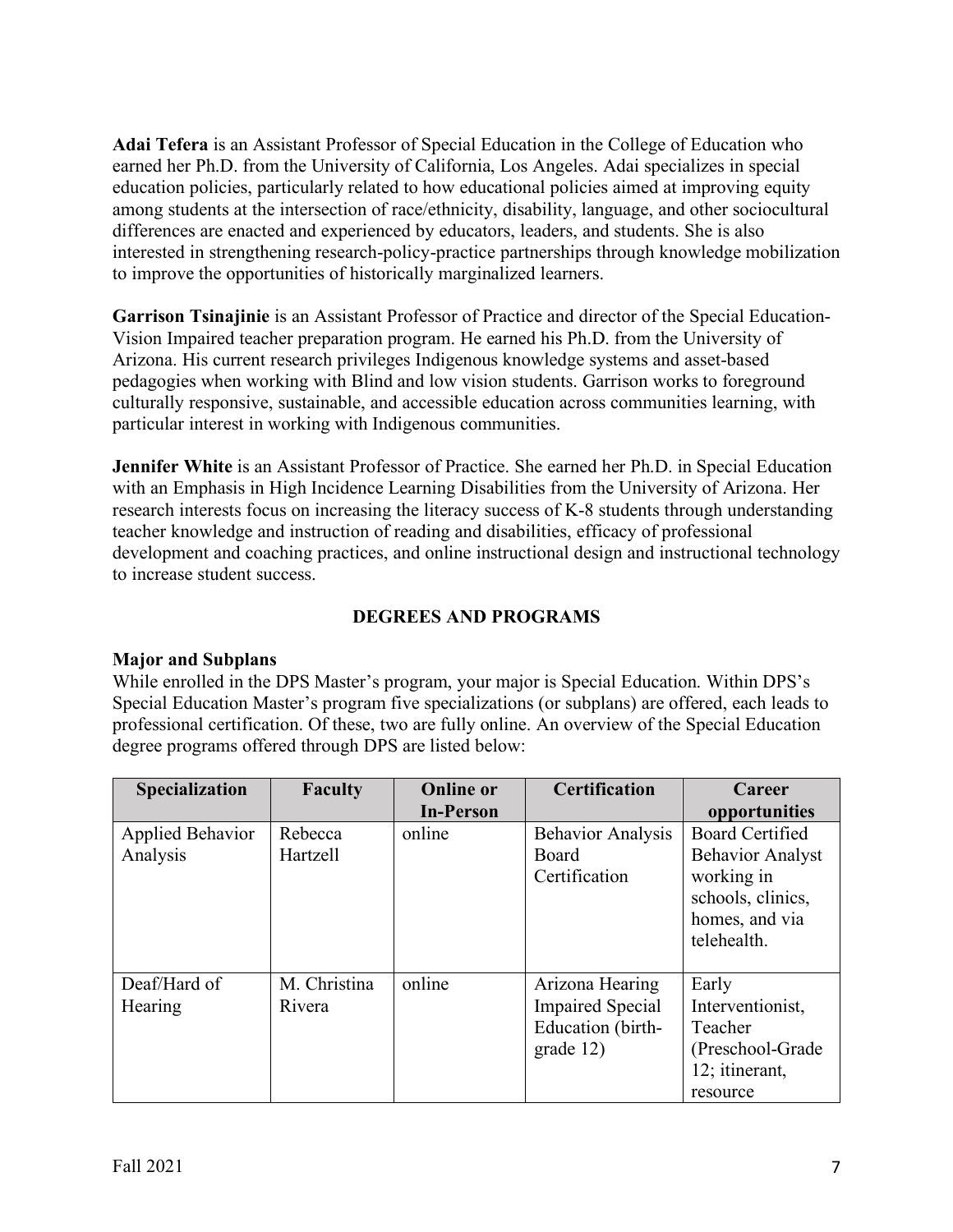| Specialization                  | <b>Faculty</b>          | <b>Online or</b>        | <b>Certification</b>                                                          | Career                                                                                                                                                                                                                                                                                                                                                                   |
|---------------------------------|-------------------------|-------------------------|-------------------------------------------------------------------------------|--------------------------------------------------------------------------------------------------------------------------------------------------------------------------------------------------------------------------------------------------------------------------------------------------------------------------------------------------------------------------|
|                                 |                         | <b>In-Person</b>        |                                                                               | opportunities                                                                                                                                                                                                                                                                                                                                                            |
|                                 |                         |                         | Council on<br>Education of the<br>Deaf                                        | classroom, self-<br>contained<br>classroom/school),<br>Educational<br>Diagnostician                                                                                                                                                                                                                                                                                      |
| Mild to Moderate                | Toni Sparks             | in-person and<br>online | Arizona<br>Mild/Moderate<br><b>Special Education</b><br>$(K-12)$              | <b>Special Education</b><br>Teacher                                                                                                                                                                                                                                                                                                                                      |
| Severe/Multiple<br>Disabilities | Stephanie<br>MacFarland | in-person               | Arizona<br>Moderate/Severe<br><b>Special Education</b><br>$(K-12)$            | Special education<br>Teacher (mild-<br>severe, autism,<br>multiple<br>disabilities,<br>deafblind),<br>Inclusion<br>Specialist,<br>Transition<br>Specialist,<br>Program<br>Coordinator,<br>Learning<br>Specialist,<br><b>State Deafblind</b><br>Coordinator or<br>Consultant,<br>Assistive<br>Technology<br>Specialist,<br>Curriculum<br>Specialist,<br>State IEP auditor |
| Visual Impairment               | Sunggye<br>Hong         | in-person               | Arizona Visually<br><b>Impaired Special</b><br>Education (birth-<br>grade 12) | Teacher of the<br>Visually Impaired                                                                                                                                                                                                                                                                                                                                      |

## **Accelerated MA Program**

The Graduate College offers exceptional undergraduate students in selected majors the opportunity to earn both a bachelor's and master's degree in as few as 5 years. The Accelerated Master's Program (AMP) is for top undergraduates who plan to continue in a graduate program in the same discipline. The DPS Special Education Unit offers an AMP to students pursuing the Bachelor of Science in Mild/Moderate Disabilities. Students who qualify for the AMP may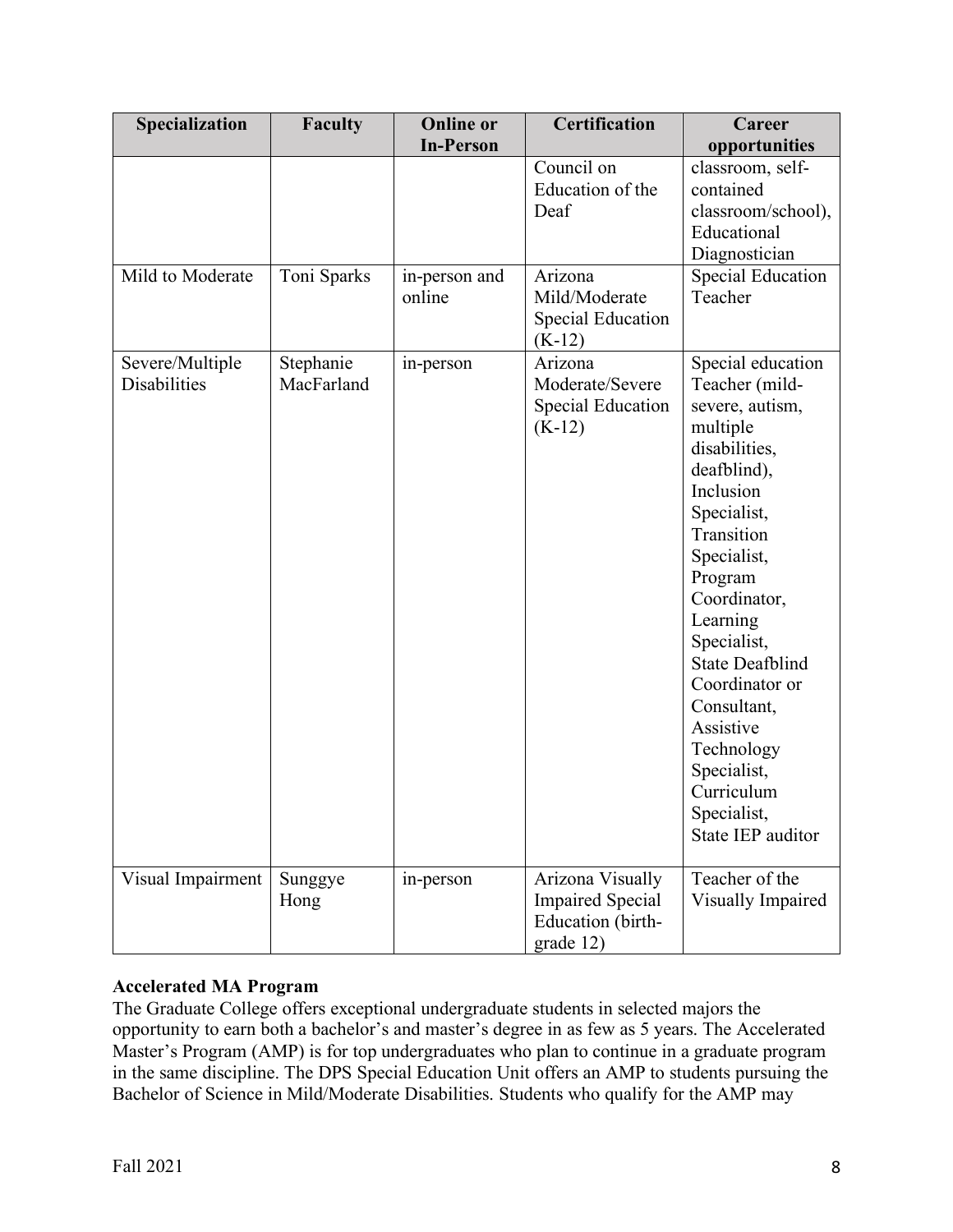specialize in one of the following areas during their 5<sup>th</sup> year: Deaf/Hard of Hearing, Severe/Multiple Disabilities, or Vision Impairment. Students apply for the AMP during their Junior year and, if accepted, will begin taking graduate-level course work during their Senior year.

The following are available to non-degree seeking students.:

- **Applied Behavior Analysis Certification**: This program delivers a flexible but rigorous fully online Verified Course Sequence approved by the BACB addressing all of the information required to take the Board Certified Behavior Analyst (BCBA) exam. This program is comprised of 21 units (a seven-course sequence). This means that the certificate program can be completed in a period of 15 months, which includes three consecutive semesters and one summer session. Students with a BCBA can work in clinics, schools, or the home of children/adults with behavior problems.
- **Deaf/Hard of Hearing Endorsement**: The state of Arizona offers this endorsement to individuals who hold a valid Arizona Standard Professional Early Childhood, Elementary, Middle Grades, Secondary, Mild/Moderate Disabilities, Moderate/Severe Disabilities, Early Childhood Special Education, Specialized Special Education, Cross-Categorical Special Education, or Visually Impaired teaching certificate. The endorsement requires six (6) semester hours of special education courses, fifteen (15) semester hours of courses in deaf/hard of hearing education, and 90 clock hours of supervised practicum, all of which can be completed within the UA Special Education-Deaf/Hard of Hearing program. In addition the individual must verify three years of fulltime teaching experience and American Sign Language proficiency.
- **Visual Iimpairment Endorsement**: The state of Arizona offers this endorsement to individuals who hold a valid Arizona Standard Professional Early Childhood, Elementary, Middle Grades, Secondary, Mild/Moderate Disabilities, Moderate/Severe Disabilities, Early Childhood Special Education, Specialized Special Education, Cross-Categorical Special Education, or Hearing Impaired teaching certificate. The endorsement requires six (6) semester hours of special education courses, fifteen (15) semester hours of courses in visually impaired courses, and 90 clock hours of supervised practicum, all of which can be completed within the UA Special Education-Vision Impaired program. In addition the individual must verify three years of full-time teaching experience and Braille competency.

#### **Special Education Minor**

DPS does not offer a special education minor at the MA level.

## **Progress to Ph.D.**

Students who have completed their MA in Special Education may pursue the Ph.D. program through the Graduate College doctoral program admission process. Potential doctoral students should apply through GradApp.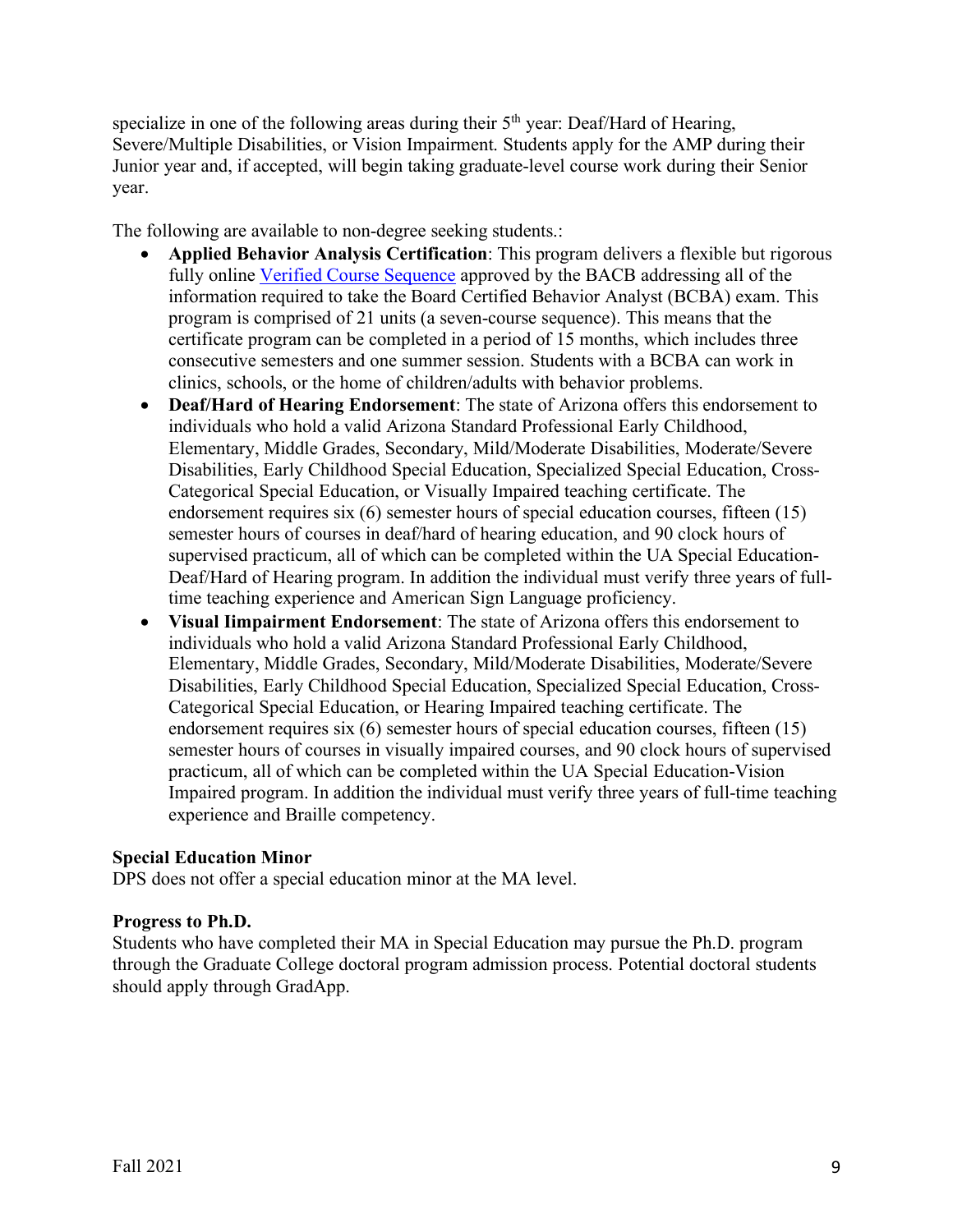#### **STUDENT RESPONSIBILITIES AND PROFESSIONAL CONDUCT**

Students admitted to a Special Education Master's degree program at the UA should follow the requirements and procedures described below. Please refer to your specialization program for specific information about degree requirements (starting on page 14). What follows is a general overview of the required procedures and expectations for successful completion of the Special Education MA degree.

#### **Advising**

Prior to completion of 12 units and in consultation with your advisor, you will develop an initial plan of study. You will submit this plan of study to the Graduate College through GradPath from the UAccess Student Center (https://uaccess.arizona.edu/). This official plan of study identifies courses you intend to transfer from other institutions, courses already completed at the UA that you intend to apply toward your graduate degree, and the additional courses you will complete as part of your degree requirements. Once your plan of study is submitted, it will be reviewed and approved by your program advisor, the DPS Graduate Coordinator, and the DPS Director of Graduate Studies. The following link will provide you with helpful information about navigating GradPath: https://grad.arizona.edu/gsas/gradpath/gradpath-user-guides.

If you seek to obtain credit for graduate courses taken at other institutes of higher education, notify your advisor as soon as possible. No more than 20% of the total number of units in your Master's plan of study can consist of transfer credits. Your advisor may require course syllabi to make a decision about approving transfer credits. After you get approval for transferring credits from your advisor, you must submit a Transfer Credit form in GradPath before the end of your first year of study. Transfer of credit toward your MA degree will not be approved unless a grade of "A" or "B" was earned for graduate credit at the previous institution. You may not transfer undergraduate credits. Transfer grades will not be used to calculate your grade point average.

#### **Register for Courses**

After submitting a plan of study, you may register for courses through the UAccess Student Center. Make sure you follow the sequence of courses agreed upon by you and your advisor. Not all courses are offered every semester; failure to register for a course during the proper semester may result in a delay in your graduation. Contact your advisor or program coordinator if you cannot register for a course, need to change your initial plan of study, or experience difficulty registering for a course. You can access information about registration deadlines and other important dates from the UA General Catalog (https://catalog.arizona.edu/).

## **UA Email**

Monitor your UA email account for messages pertaining to course registration from your advisor, instructors, and/or administrators. From this point forward, they will only communicate with you using your UA email account. Your personal contact information will only be used should we be unable to reach you through your UA email.

## **Fingerprint Clearance Card**

If you are in a program leading to Arizona teacher certification, you are required to obtain an identity-verifying fingerprint (IVP) clearance card. You must obtain an IVP clearance to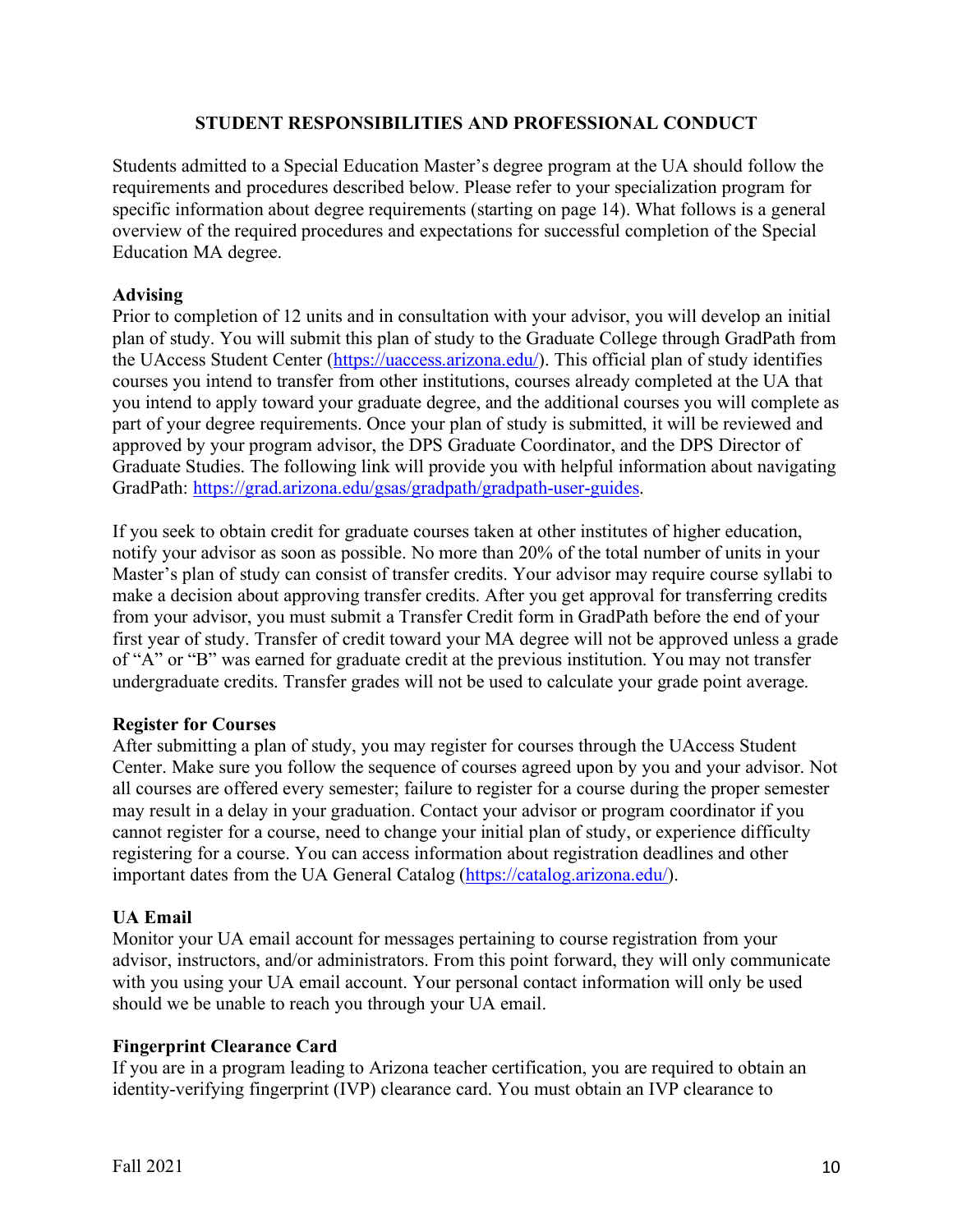participate in field experiences and to apply for Arizona teacher certification upon program completion. Your advisor will make a copy of your original IVP card to keep on file. You can find additional information about the IVP clearance card here: https://coe.arizona.edu/academicadvising/fingerprint-clearance-requirement.

#### **Graduate Program Orientation**

Your advisor or program coordinator will notify you about the date and time of the Graduate Program Orientation. Orientation will provide you with the opportunity to learn more about the program and meet program faculty. The orientation is a good opportunity for you to ask questions and meet others in your program.

## **Academic Expectations**

Check your program's degree requirements for program-specific expectations. The Graduate College requires that graduate students maintain a grade point average of at least 3.0 to remain in good standing. If your cumulative GPA falls below this level, the Graduate College will place you on academic probation. In this event, you should meet with your advisor immediately to create an action plan for improvement. Students who are placed on academic probation will be allowed to register for one additional semester. Should they meet the GPA requirement by the end of the additional semester, probation will be lifted. Failure to reach the required GPA within the additional semester will disqualify the student from their program and they will no longer be eligible to register for courses. You can find additional information about Graduate College Academic Policies here: https://grad.arizona.edu/policies/academic-policies.

#### **Student Conduct**

Graduate students in the Special Education MA program are expected to exhibit appropriate professional and ethical dispositions throughout their program. You will be expected to maintain high professional and ethical standards in your academic work, field experiences, and research practices. You are expected to follow the University, Graduate College, and College of Education academic and behavioral policies, as well as the standards noted on course syllabi. Your interactions with children, youth, parents, caregivers, and other professionals should be guided by the standards set forth by the Council on Exceptional Children (https://exceptionalchildren.org/standards/ethical-principles-and-practice-standards). If you are involved in research, you will need to follow the UA standards for the ethical conduct of research (https://research.arizona.edu/research-compliance/rcr). Students should refer to information on the College of Education Academic Affairs website for additional information about conduct and standards (https://coe.arizona.edu/office-dean/academic-affairs).

#### **Procedures for Student Appeals**

If a student wishes to appeal any program or departmental decision, a written appeal should be submitted to the director of their specialization program (e.g., Applied Behavior Analysis). The appeal will be reviewed by the program faculty. If needed, a meeting will be arranged with the student. Program faculty will make a final decision in consultation with the department head. Students who wish to appeal the decision of the program may submit an additional written appeal to the office of the Dean. Additional information about grievance policies can be found here: https://grad.arizona.edu/policies/academic-policies/summary-grievance-types-andresponsible-parties.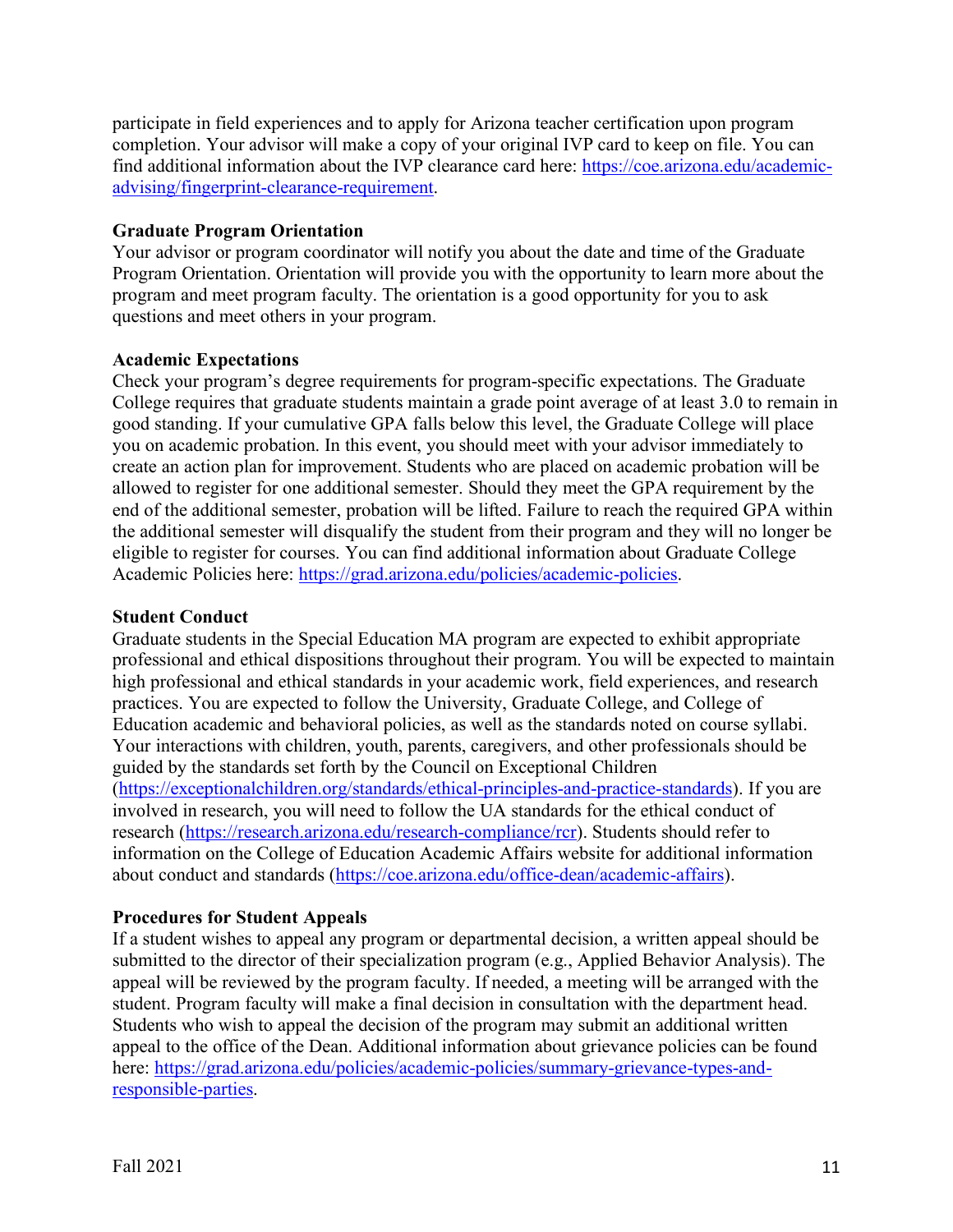A student may appeal a grade during the first regular semester after the semester or summer term in which the grade was awarded. Grade appeals are not processed during the summer sessions unless the Dean of the College determines that the case warrants immediate review. Appeals involve a stepwise and formal process, progressively involving the instructor, the department head, and the Dean of the College. It may also involve a committee appointed by the Dean to review and make recommendations. The Dean of the College has the final authority to make a decision regarding the grade appeal. The student should detail the reasons for their appeal in a formal letter/email. The Graduate College does not process or get involved in grade appeals. You can get more information about the grade appeal process here: https://catalog.arizona.edu/policy/grade-appeal.

## **Departmental Governance**

Special Education MA students may have the opportunity to serve on specific departmental or college committees. They may also be asked for input on departmental programs or issues via surveys or meetings.

## **Program Completion**

Students should refer to their respective program degree requirements and/or program policies, as well as consult with their advisor, about the following requirements prior to program completion:

- Registering for Master's Project or Thesis
- Registering for Comprehensive Exam
- Capstone Requirements
- Submitting a Master's/Specialist Committee Appointment Form
- Teacher Certification Paperwork and Institutional Recommendation

# **RESOURCES AND FACILITIES**

The **University Information and Technology Services** (UITS) Lab is located on the subfloor of the College of Education building , and is available for use as an electronic classroom equipped with 20 student machines containing the latest software. Also on the same floor is a room for distance education and videotape editing rooms. Computer equipment from the UITS can be borrowed both by faculty and students for making presentations in classes. For further information, please visit the UITS website at: http://oscr.arizona.edu or 520-621-6727.

The **Center for Computing and Information Technology** (CCIT/UITS) houses the University's mainframe computers. The mainframe machines are linked to personal computers in the College of Education. Educational and informational facilities are also available in the Center and a technical reference room contains reference manuals, various technical books and periodicals. Many Computer Center publications are available. The Center provides programming consulting services and conducts non-creditshort courses open to the public. For further information about their services visit the UITS website at http://uits.web.arizona.edu/ or 520-621-2248.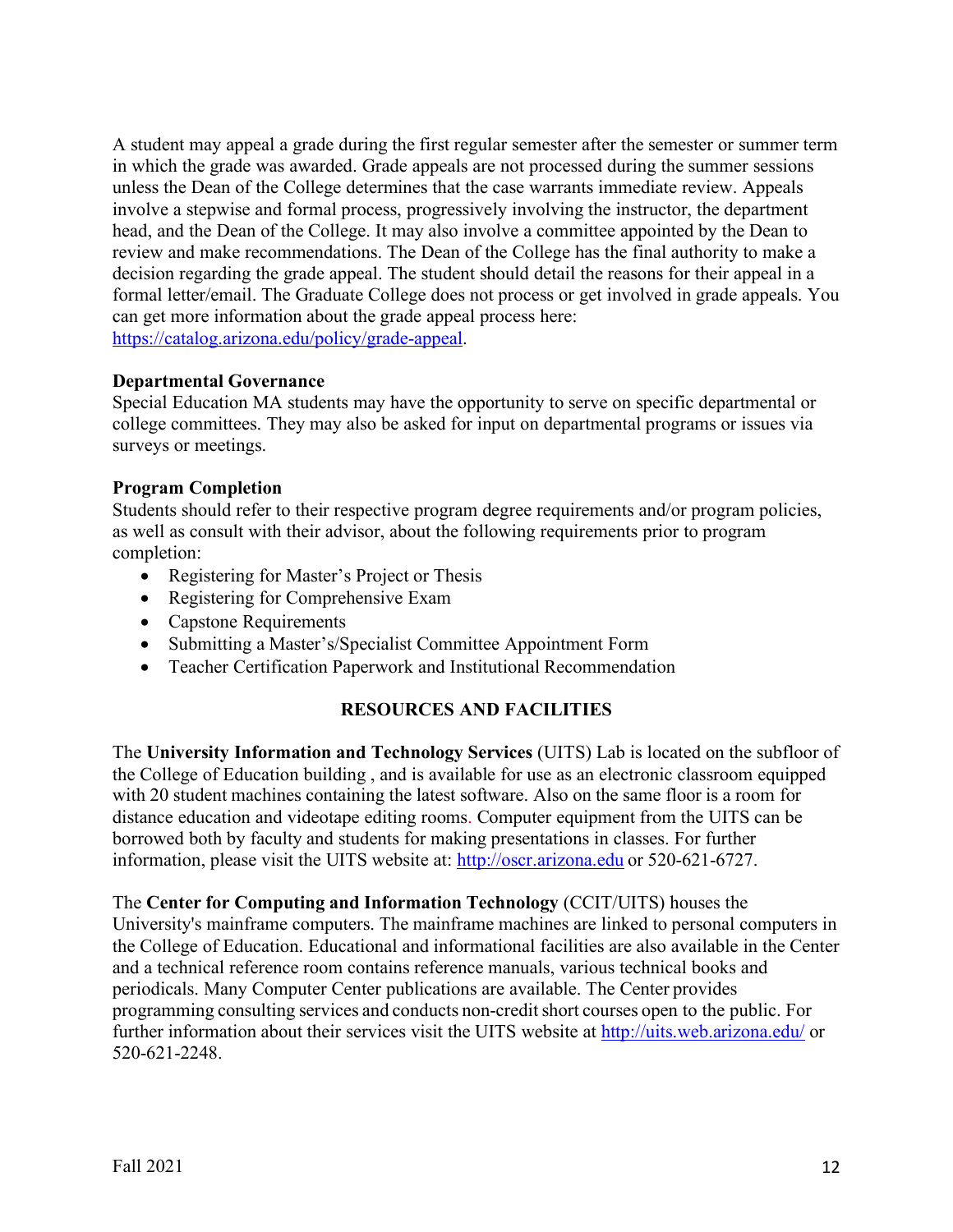The **University of Arizona Library** contains more than 1.5 million books, bound periodicals, microforms, maps, government publications and other materials. The library is committed to providing all possible support services to students to facilitate their learning and obtaining scholarly documents either within the library system, through inter-library loan, or via online computer database searches by visiting http://www.library.arizona.edu. The library email or mail documents to students upon request.

The **College of Law Library** is one of the best legal research facilities in the Southwest, with a collection of over 300,000 volumes. The latest in computer-based legal research is available through LEXIS and WESTLAW, and there is a computer lab for word processing, computer assisted legal instruction, and research.

The **Arizona Health Sciences Library** (AHS) is a member of the National Network of Libraries of Medicine founded by the National Library of Medicine (NLM) and serves as the designated resource library for Arizona through the Pacific Southwest Regional Medical Library Service (PSRMLS). The Arizona Health Sciences Library is a founding member of the Arizona Health Information Network (AZHIN). In addition to AHSL, the AZHIN consortium is made up of the University of Arizona, the major teaching hospitals in Arizona, and a growing number of other Arizona health-related organizations.

The **University of Arizona Medical Center Library**'s primary purpose is to serve the students, faculty, and staff of the University of Arizona Colleges of Medicine, Nursing, and Pharmacy, as well as University Medical Center. A strong secondary purpose is to serve as an informational resource for licensed health-related personnel throughout the state. Library collections are also accessible for other members of the University of Arizona community who have need of material found only in this library. The library maintains a state-of-the-art information retrieval system enabling students to locate references by computer from their homes or from University offices. The AHS library collection contains 225,195 cataloged volumes, 95,357 monographs, 129,838 journals, micro fiche/files/cards 1799, and 90 computer software(s)/CD-ROM.

## **IMPORTANT LINKS**

Graduate Students are expected to follow the policies and procedures for both the UArizona Graduate College and for the Department of Disabilities & Psychoeducational Studies Department. Policies are updated frequently and it is the student's responsibility to comply with current policies. Links to important websites with policy information are provided below.

## The **Graduate College** (https://grad.arizona.edu/)

While pursuing your degree, you are a student of the Graduate College at the University of Arizona. Your major is Special Education; however, all graduate students at the UA are administratively organized under the Graduate College. This administrative unit, located in room 316 of the Administration Building, along with the Graduate Council and the Faculty Senate establishes policies and standards for the completion of graduate degrees. From this website, students can explore the programs offered here at UArizona, find out about the services the Graduate College offers, and read the various policies and procedures that are important for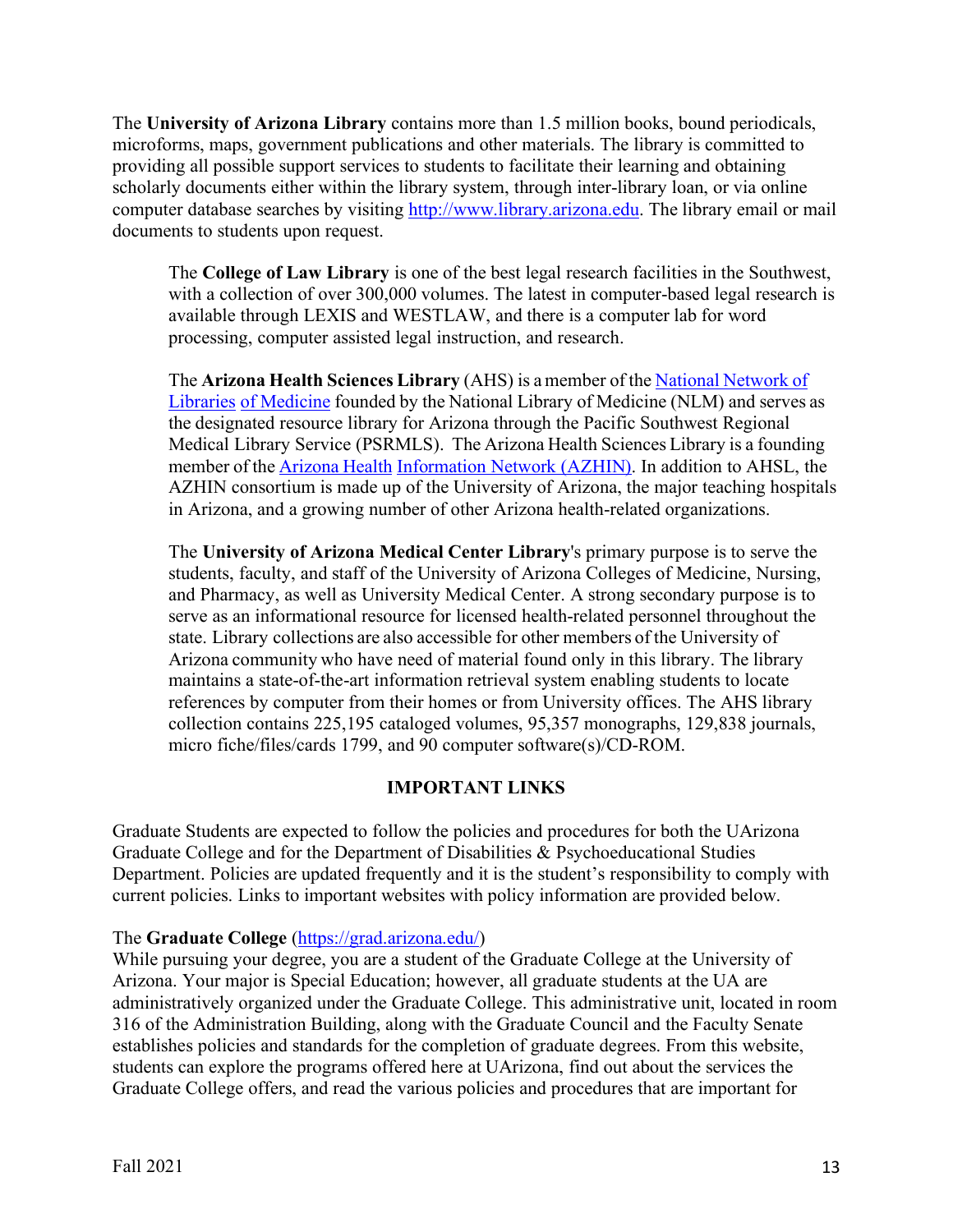students to know. Take time to view the links under the "Essential Information" tile as well as the "Resources For" tile on this website.

**Resources for New and Current Students** (https://grad.arizona.edu/new-and-current-students) presents a host of information that is applicable to both new and current students, as well as information that will assist students who are balancing being a student and a parent. Items such as GA Parental Leave, Extension of Time to Degree Policy, along with Childcare and Eldercare resources can be found at this website. Professional Development, Personal Health and Wellness, Veterans resources, and other student support topics are covered on this valuable page.

The **General Catalog** (https://catalog.arizona.edu/) provides the comprehensive catalog of all Degree Programs, Majors and Minors, and classes offered at UArizona. Additionally, you will find general UArizona history, Mission Statements, and Graduate College Policy information here. Finally, you will find important information relating to Advising, Tutoring, Disability Resources, and the location of computer labs for free access to technology.

**Academic Integrity/Dean of Students Office** (https://deanofstudents.arizona.edu/studentrights-responsibilities/academic-integrity) is where students can find information on what is expected of them while engaging in campus and classroom life. You will find links to the Code of Academic Integrity and Student Resources on this site. The responsibilities expected of both the student as well as faculty are located here as well. You will also find the procedures that will be followed should an infraction be alleged, as well as the appeal rights for the student.

**Responsible Conduct of Research** (https://research.arizona.edu/research-compliance/rcr).

UArizona is a leading research institution and takes very seriously that research is conducted ethically, safely, and within applicable regulations and policies. If students plan to engage in research as part of their studies, including working with human subjects, they will need to familiarize themselves with the information presented on this page prior to beginning their research project.

**Disability Resource Center** (https://drc.arizona.edu/). The University of Arizona and the department of Disabilities and Psychoeducational Studies is committed to equal educational opportunities for students with disabilities and recognizes that reasonable accommodations or modifications may be necessary to ensure access to campus courses, services, activities, and facilities. The Disability Resource Center (DRC) is the office designated by the University to review disability documentation, determine reasonable accommodations, and develop plans for the provision of such accommodations. An equally important part of the DRC is serving faculty in designing educational environments that are inclusive.

## **Nondiscrimination and Anti-harassment**

The University of Arizona and the DPS Special Education Unit are committed to creating and maintaining an environment free of discrimination. The University prohibits discrimination, including harassment and retaliation, based on a protected classification, including race, color, religion, sex, national origin, age, disability, veteran status, sexual orientation, gender identity, or genetic information. Anyone who believes they have been the subject of discrimination should report the matter immediately as described here: https://equity.arizona.edu/.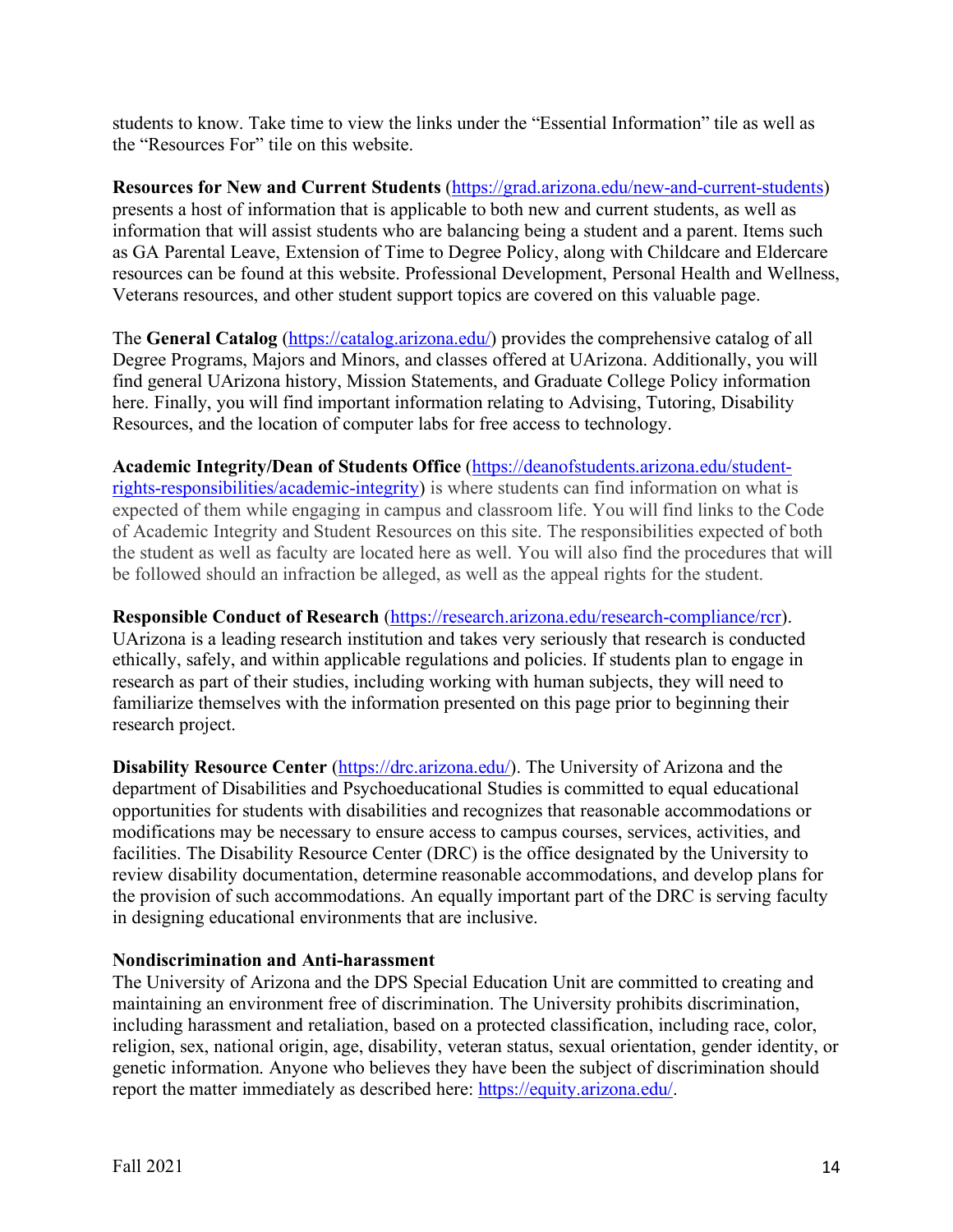#### **FUNDING**

You should begin your search for funding sources by speaking with your advisor and contacting UA Financial Aid (https://financialaid.arizona.edu/). Support for your graduate studies can come from your program, the department, the college, or the Graduate College depending on availability. You should speak with your advisor about program-specific and departmental funding opportunities. You can search for college-level funding through Scholarship Universe (https://financialaid.arizona.edu/scholarshipuniverse). The Graduate College (https://grad.arizona.edu/funding) offers a variety of funding sources as well.

Some funding sources specify if the funds are available to on-campus or online students. Be mindful of your status as you apply for funds. You should also pay close attention to the eligibility requirements (e.g., GPA, full- or part-time status, etc.).

Some programs may have Graduate Assistantships (https://grad.arizona.edu/funding/ga) available. These positions are designed to provide grad students valuable university experience by giving them hands-on learning opportunities. Contact your advisor if you are interested in an assistantship.

You can find additional information about funding and the costs associated with your MA degree by clicking on the links under "Costs & Funding" from this link: https://grad.arizona.edu/newand-current-students.

## **DEGREE REQUIREMENTS**

What follows is a list of the Specialization Programs offered for the MA in Special Education, along with a description of each program and requirements for degree completion.

#### **Applied Behavior Analysis Specialization**

**Program Director:** Rebecca Hartzell

**Program Description:** This program delivers a flexible but rigorous fully online education to prepare students interested in working with people with problem behavior, and/or delays in communication, social, and adaptive skills. Our program prepares students to provide evidencebased services in applied behavior analysis in clinical, school, and home setting. This program is composed of 36 units and includes the seven courses (21 units) verified by the Behavior Analyst Certification Board (BACB) that provides the didactic requirements to take the Board Certified Behavior Analyst (BCBA) examination. This program does not lead to teacher certification but provides a path to Board Certification as a Behavior Analyst (BCBA).

**Expected Outcomes:** The Special Education-Applied Behavior Analysis (ABA) program aims to prepare future Board Certified Behavior Analysts (BCBA) with the requisite knowledge, skills, and collaborative disposition to deliver high-quality services to families and educators interacting with children with severe problem behavior. The primary goal is to prepare behavior analysts to understand and implement the principles of behavior analysis.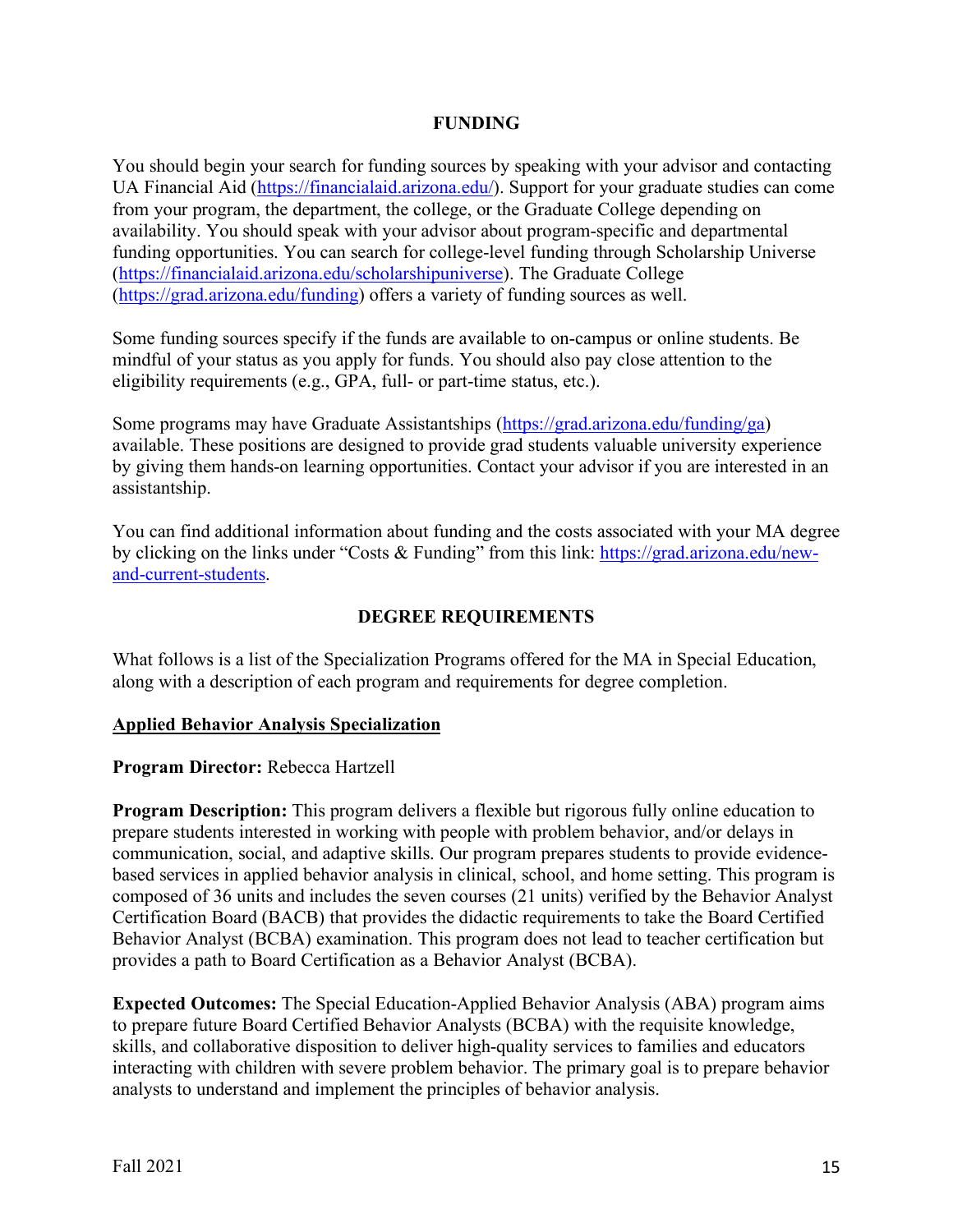- Outcome 1: Prepare graduates to effectively identify and describe philosophical underpinnings of behavior analysis as a science.
- Outcome 2: Prepare graduates to define and provide examples of the concepts and principles of behavior analysis.
- Outcome 3: Prepare graduates to execute measurement, create data display and interpret behavioral data..
- Outcome 4: Prepare graduates to identify defining features of experimental design and describe rationale for conducting experimental analysis.
- Outcome 5: Prepare responsible and ethical graduates to conduct behavior analysis with clients, supervisors, and supervisees.
- Outcome 6: Prepare graduates to conduct functional analyses of problem behavior.
- Outcome 7: Prepare graduates to prepare and use behavior-change procedures.
- Outcome 8: Prepare graduates to select and implement appropriate behavior interventions.
- Outcome 8: Prepare graduates to provide functionally designed supervision and management.

**Program Requirements:** Program students must complete these seven 3-unit courses. You and your advisor will plan the order in which you take courses, any additional required or optional coursework, and the length of your program. The Verified Course Sequence in the BCBA Certificate Program address competencies in the following areas:

## **Core Course Requirements**

SERP 500 Foundations of Special Education and Rehabilitation

*Units*: 3

*Available Terms*: Main Campus: Summer

Online Campus: Fall, Summer

*Course Description*: Provides beginning graduate students with a knowledge of issues surrounding the fields of special education and rehabilitation. Issues include legal; principles and concepts of assessment; principles of teaching and counseling. Students will examine and develop their personal philosophies regarding assessment of, services to and intervention with individuals with exceptionalities.

SERP 502 Behavior Principles and Disability

*Units*: 3

*Available Terms*: Main Campus: Fall, Spring

Online Campus: Fall, Spring

*Course Description*: Use of behavior principles to positively support individuals with disabilities, especially those with moderate and severe disabilities. Graduate-level requirements include indepth paper(s) on aspects of current issues in the field.

SERP 503 Special Service in the Schools *Units*: 3 *Available Terms*: Main Campus: Fall, Summer Online Campus: Fall, Summer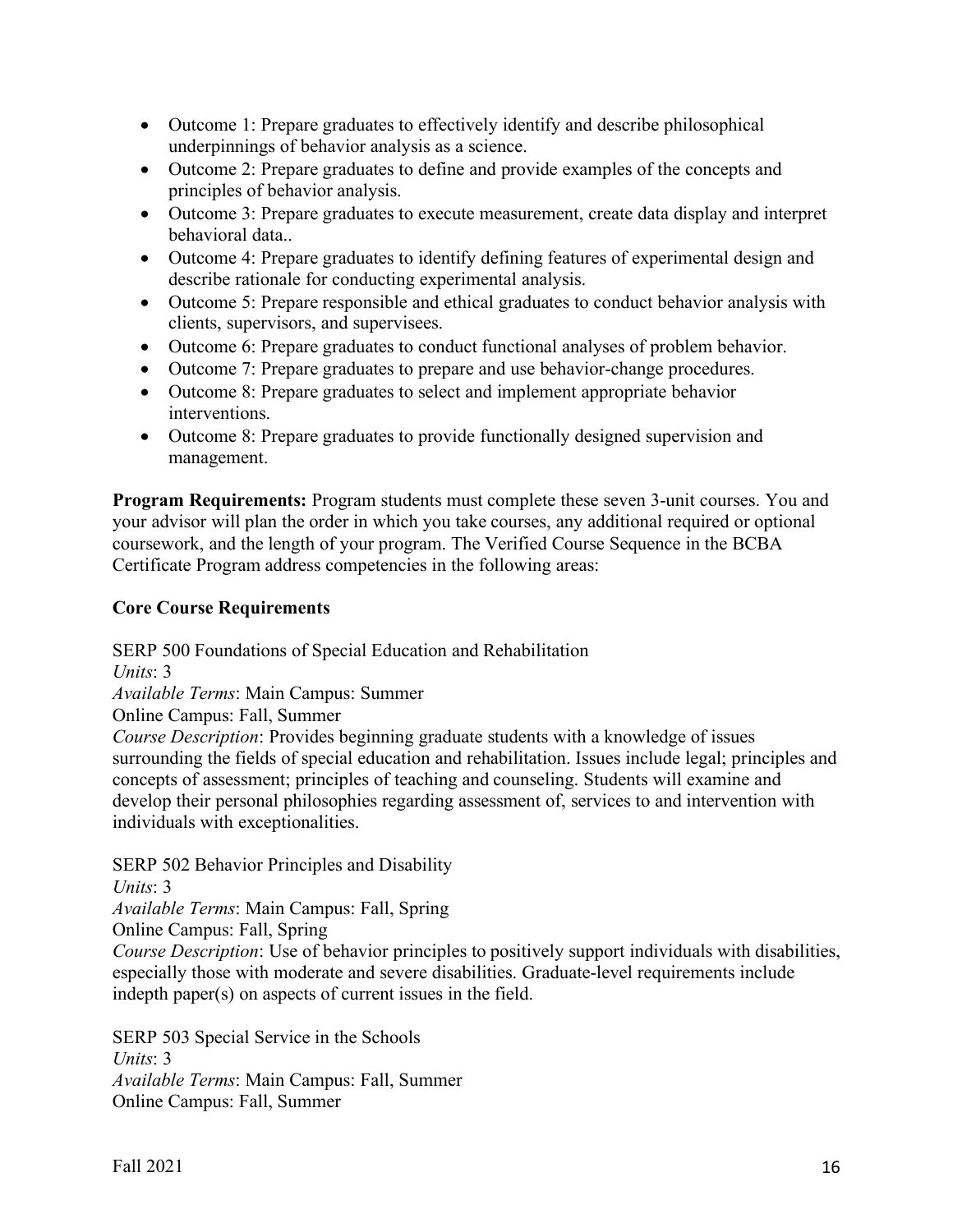Distance Campus: Summer

*Course Description:* Provides a theoretical base and practical approach to the study of special needs of students with language and cultural differences; basic premises of bilingual special education and the interface of the two fields. Graduate-level requirements include in-depth paper(s) on aspects of current issues in the field.

SERP 504 Cultural and Linguistic Diversity in Exceptional Learners

*Units*: 3

*Available Terms*: Main Campus: Fall

Online Campus: Fall

*Course Description:* Provides a theoretical base and practical approach to the study of special needs of students with language and cultural differences; basic premises of bilingual special education and the interface of the two fields. Graduate-level requirements include in-depth paper(s) on aspects of current issues in the field.

SERP 529a Advanced Positive Behavioral Support

*Units*: 3

*Available Terms*: Main Campus: Fall, Spring

Online Campus: Fall, Spring

*Course Description:* Advanced knowledge and skills in applied behavior analysis and the factors that affect the application of behavior principles within school settings. Grading basis: Regular Grades

SERP 529B Advanced Positive Behavioral Support

*Units*: 3

*Available Terms*: Main Campus: Fall, Spring

Online Campus: Fall, Spring

*Course Description:* Advanced knowledge and skills in applied behavior analysis with emphasis on independent application in natural settings.

SERP 552 Issues in Applied Behavior Analysis

*Units*: 3

*Available Terms*: Main Campus: Fall

Online Campus: Fall

*Course Description:* Foundations and principles of applied behavior analysis including history, verbal behavior, stimulus control, functional analysis, generalization and maintenance, self management, the processes of punishment, and ethics.

SERP 553 Ethical Issues in Behavior Analysis

*Units*: 3

*Available Terms*: Main Campus: Summer

Online Campus: Summer

*Course Description:* Enables students to explain the need for ethical guidelines, identify appropriate ethical standards and guidelines of behavior analysis and their own profession, if different, and apply the ethical guidelines to real-life situations.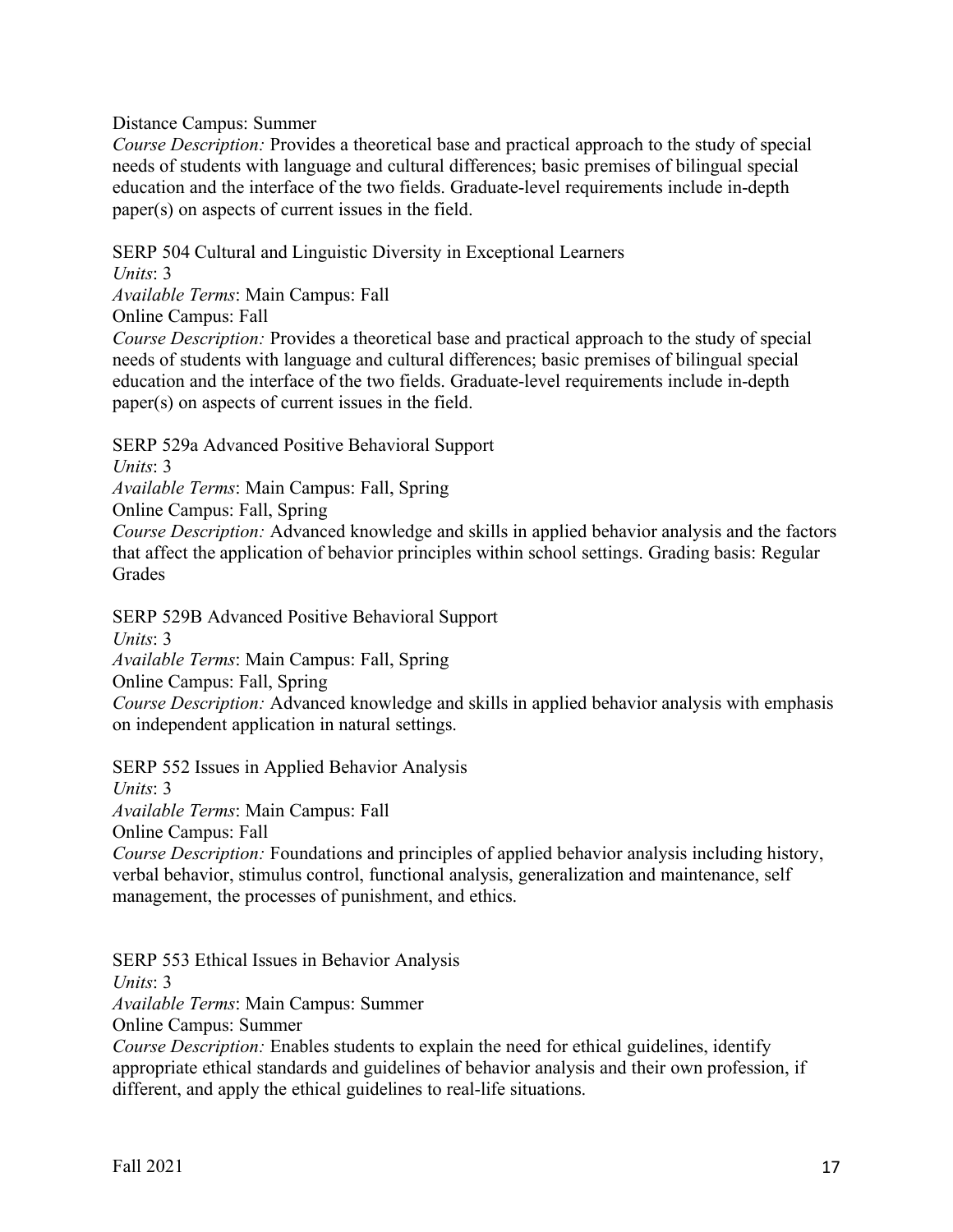SERP 555 Applied Behavior Analysis *Units*: 3 *Available Terms*: Main Campus: Spring Online Campus: Spring Distance Campus: Spring *Course Description:* Provide students with skills and information to assist students in training personnel and providing appropriate supervision as board certified behavior analysts.

SERP 556 Research Methods in Education *Units*: 3 *Available Terms*: Main Campus: Spring, Summer Online Campus: Spring, Summer *Course Description:* Basic concepts essential to the comprehension of research in education, including measurement principles and descriptive statistics.

SERP 590 Single Subject Research *Units*: 3 *Available Terms*: Main Campus: Spring Online Campus: Spring

*Course Description:* Review of principles and practices underlying single subject research designs; practice in preparation of research proposals; conduct of research emphasized.

SERP 909 Master's Report *Units*: 1-6 *Available Terms*: Main Campus: Fall, Spring, Summer Online Campus: Fall, Spring, Summer *Course Description:* Individual study or special project or formal report thereof submitted in lieu of thesis for certain masters' degrees.

## **Certificate Non-Degree Program Required Coursework**

SERP 502 Behavior Principles and Disability *Units*: 3 *Available Terms*: Main Campus: Fall, Spring Online Campus: Fall, Spring *Course Description*: Use of behavior principles to positively support individuals with disabilities, especially those with moderate and severe disabilities. Graduate-level requirements include indepth paper(s) on aspects of current issues in the field.

SERP 529a Advanced Positive Behavioral Support *Units*: 3 *Available Terms*: Main Campus: Fall, Spring Online Campus: Fall, Spring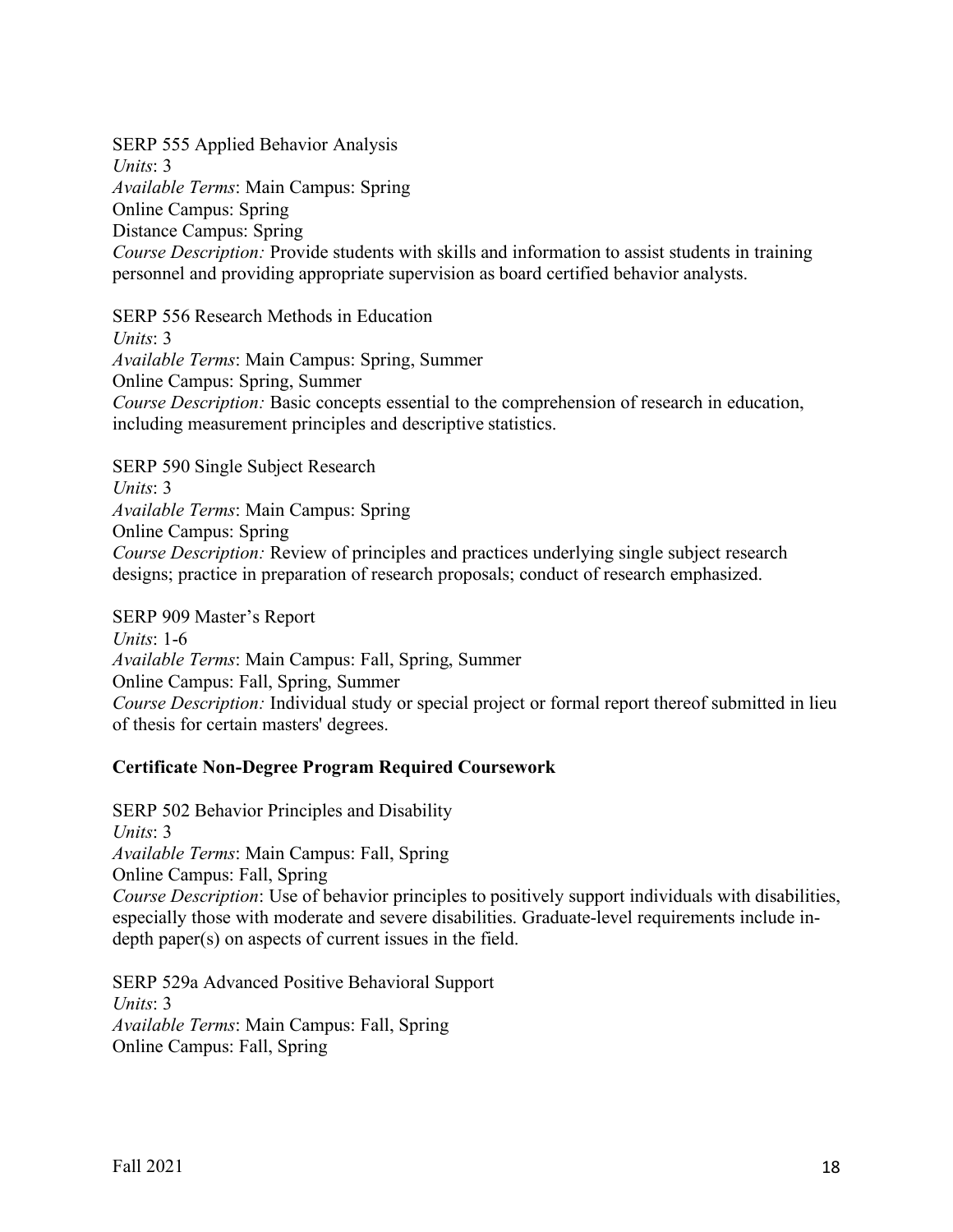*Course Description:* Advanced knowledge and skills in applied behavior analysis and the factors that affect the application of behavior principles within school settings. Grading basis: Regular Grades

SERP 529B Advanced Positive Behavioral Support *Units*: 3 *Available Terms*: Main Campus: Fall, Spring Online Campus: Fall, Spring *Course Description:* Advanced knowledge and skills in applied behavior analysis with emphasis on independent application in natural settings.

SERP 552 Issues in Applied Behavior Analysis *Units*: 3

*Available Terms*: Main Campus: Fall

Online Campus: Fall

*Course Description:* Foundations and principles of applied behavior analysis including history, verbal behavior, stimulus control, functional analysis, generalization and maintenance, selfmanagement, the processes of punishment, and ethics.

SERP 553 Ethical Issues in Behavior Analysis *Units*: 3 *Available Terms*: Main Campus: Summer Online Campus: Summer *Course Description:* Enables students to explain the need for ethical guidelines, identify appropriate ethical standards and guidelines of behavior analysis and their own profession, if

different, and apply the ethical guidelines to real-life situations. SERP 555 Applied Behavior Analysis

*Units*: 3

*Available Terms*: Main Campus: Spring

Online Campus: Spring

Distance Campus: Spring

*Course Description:* Provide students with skills and information to assist students in training personnel and providing appropriate supervision as board certified behavior analysts.

SERP 590 Single Subject Research *Units*: 3 *Available Terms*: Main Campus: Spring Online Campus: Spring *Course Description:* Review of principles and practices underlying single subject research designs; practice in preparation of research proposals; conduct of research emphasized.

**Incomplete Policy**: The grade of "I" (for Incomplete) may be awarded with the instructor's concurrence only near the end of a term, when all but a minor portion of the course work has been satisfactorily completed. The incomplete grade will not be awarded in place of a failing grade or when the student is expected to repeated the course; in such a case, a grade other than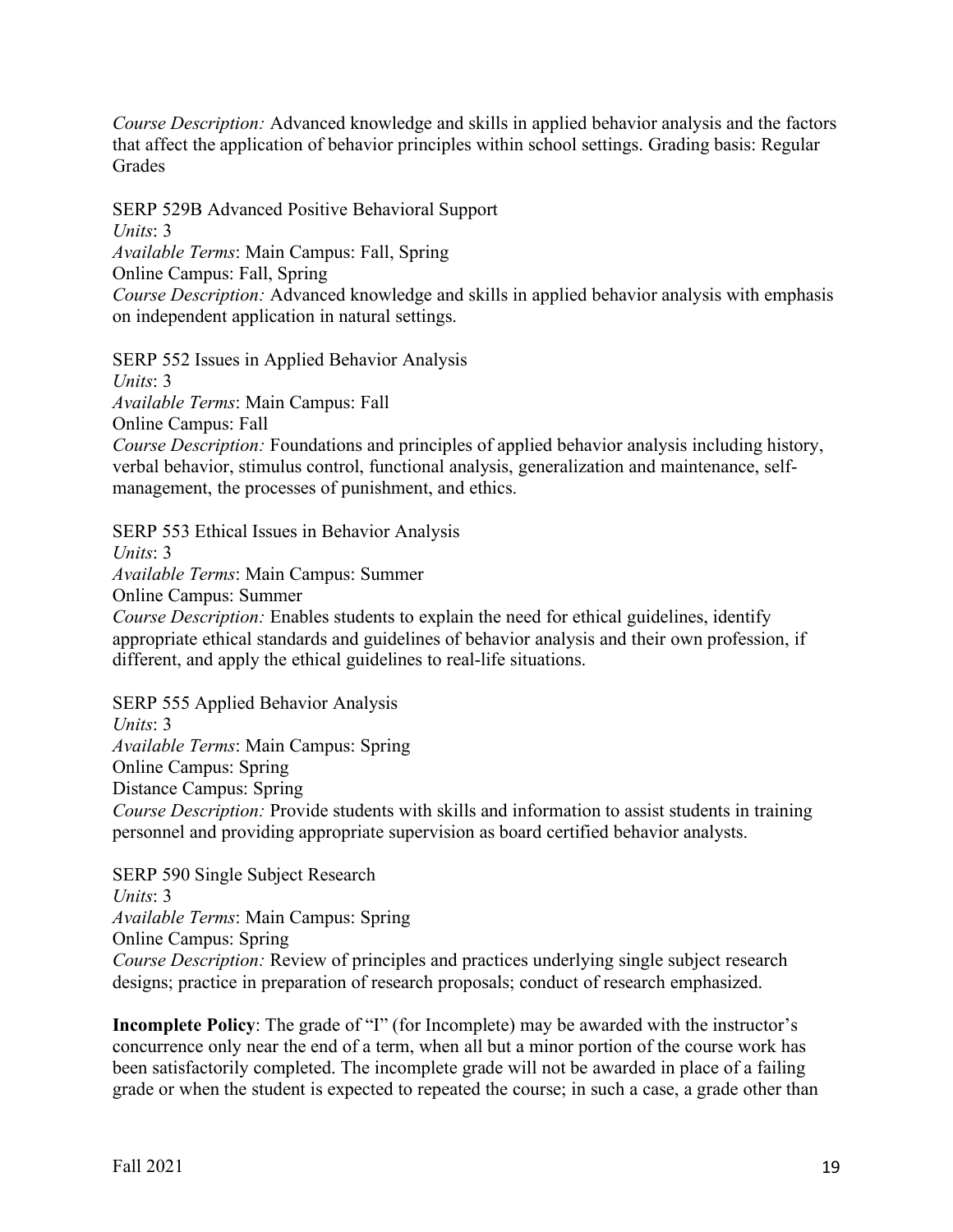incomplete must be assigned. Students must make arrangements with the instructor to receive an incomplete grade before the end of the term and will not automatically receive an incomplete grade before the end of the term and will not automatically receive an incomplete simply because all course requirements were not met. The course instructor will determine the conditions of the incomplete grade and set a date for completion of all required assignments at any point within the year following the end of the course. Those conditions will be outlined on a Report of Incomplete Grade form, which serves as a contract between the student and the instructor. The Report of Incomplete Grade form will be kept on file until the conditions for completion have been met. When the work has been completed, a Change of Grade form will be submitted for the course. If the assignments are not completed, incomplete grades convert to "E" (Failure) on the last day of classes of the same semester, one year after the incomplete was awarded. Student will not be permitted to graduate until all incomplete grades are cleared. An Incomplete grade cannot be awarded for 909 (Master's Report) units.

**Comprehensive Exam Requirement:** There is no comprehensive exam in this program

#### **Standard Time to Degree:** 2 years

**Academic Progress Rules:** Students in the Special Education Master's Degree Program at the University of Arizona are evaluated on a regular basis on both academic and non-academic standards.

**Remediation**: Remediation plans must be determined on an individual basis with your academic advisor.

**Annual Review Process:** Members of the faculty evaluate student fitness and performance at the end of each semester. The faculty make judgements as to the student's professional fitness and performance based on observations of course performance, evaluations of students' performances in simulated practice situations, supervisors' evaluations of students' performances in practicum and internship, and their adherence to their discipline's code of ethics. Faculty will identify additional help students may need to be successful, and to recognize outstanding achievements of students in their work.

On rare occasions, faculty may become concerned about a student's suitability for entry in the education profession even though the student may be evidencing satisfactory performance in academic course work. An effort will be made to identify the problem and work out a solution with the student and the program. When student difficulty is noted by the individual professor, the following procedures will be used:

- 1. Professor initiates a meeting with the student to discuss their concern(s).
- 2. Faculty member presents in writing their concern to the Program Director.
- 3. The concern(s) of the faculty member are discussed in a faculty meeting.
- 4. The advisor will arrange an advisor-student conference in which the concern(s) of the Program Faculty are shared with the student and an agreement of remedial steps is contracted.
- 5. The advisor presents the contract to the other faculty members.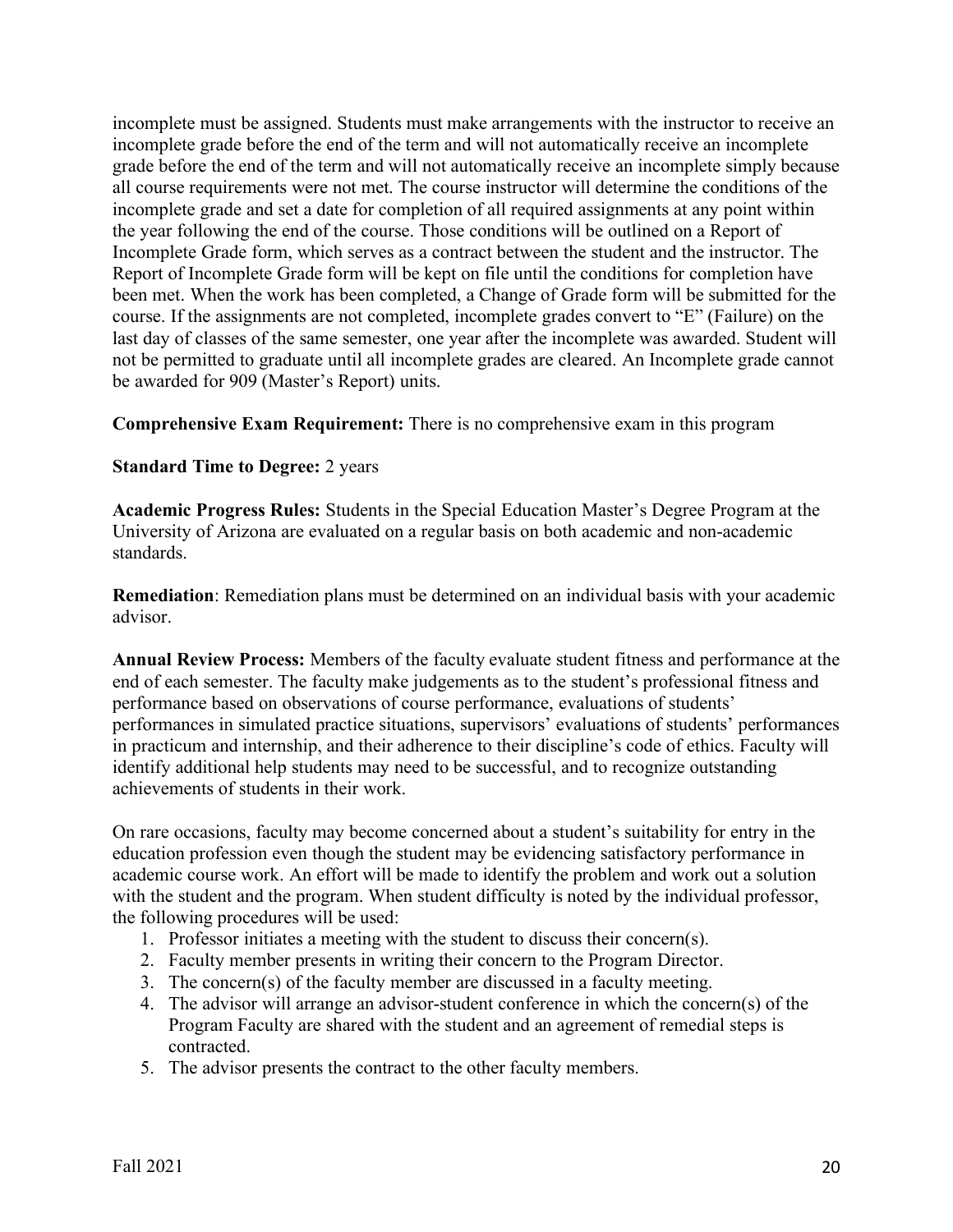- 6. The advisor will monitor subsequent progress in carrying out the recommendations of the Program Faculty.
- 7. The advisor presents an evaluation to the Program Faculty.
- 8. The advisor provides feedback to the Program on progress.
- 9. If it is deemed that a student's professional fitness is in question, the faculty may recommend the following actions:
	- a. A formal reprimand,
	- b. Additional practicum and/or clinical work,
	- c. Additional assignments,
	- d. Personal mental health counseling (individual or group),
	- e. Temporary leave of absence from the program,
	- f. Additional academic course work,
	- g. Additional supervision,
	- h. Formal probation,
	- i. Encouragement to withdraw from the program, and/or
	- j. Formal dismissal from the program.

Students have the right to appeal any program or department decision; please see policy on page 10 of this document.

#### **Deaf/Hard of Hearing Specialization**

#### **Program Director:** M. Christina Rivera

**Program Description:** The MA program in Special Education-Deaf/Hard of Hearing is fullyonline and prepares teachers of students who are deaf or hard of hearing (DHH). The DHH population includes individuals who have varying hearing levels (mild to profound) and who use signed or spoken language. The aim of the Special Education-DHH program is to prepare highlyskilled teachers to work with DHH children and their families within various learning environments. The program does not advocate for a specific communication modality or educational placement for DHH students. The program is accredited by the Council on Education of the Deaf and recognized by the Arizona Department of Education.

**Expected Outcomes:** The Special Education-Deaf/Hard of Hearing program aims to prepare future teachers of the deaf/hard of hearing (TODHH) with the requisite knowledge, skills, and dispositions to deliver high-quality educational services to DHH children/students and their families. The primary goal is to prepare beginning TODHH with foundational understandings of the needs of DHH students, effective pedagogy, culturally-responsive teaching, evidence-based assessment and instructional practices, and special education law and policy as they relate to the DHH population.

- Outcome 1: Prepare graduates to effectively communicate the needs of DHH children/students and their families from birth to transition from high school.
- Outcome 2: Prepare graduates to provide effective instruction and services to DHH children/students across the continuum of linguistic modalities and educational placements.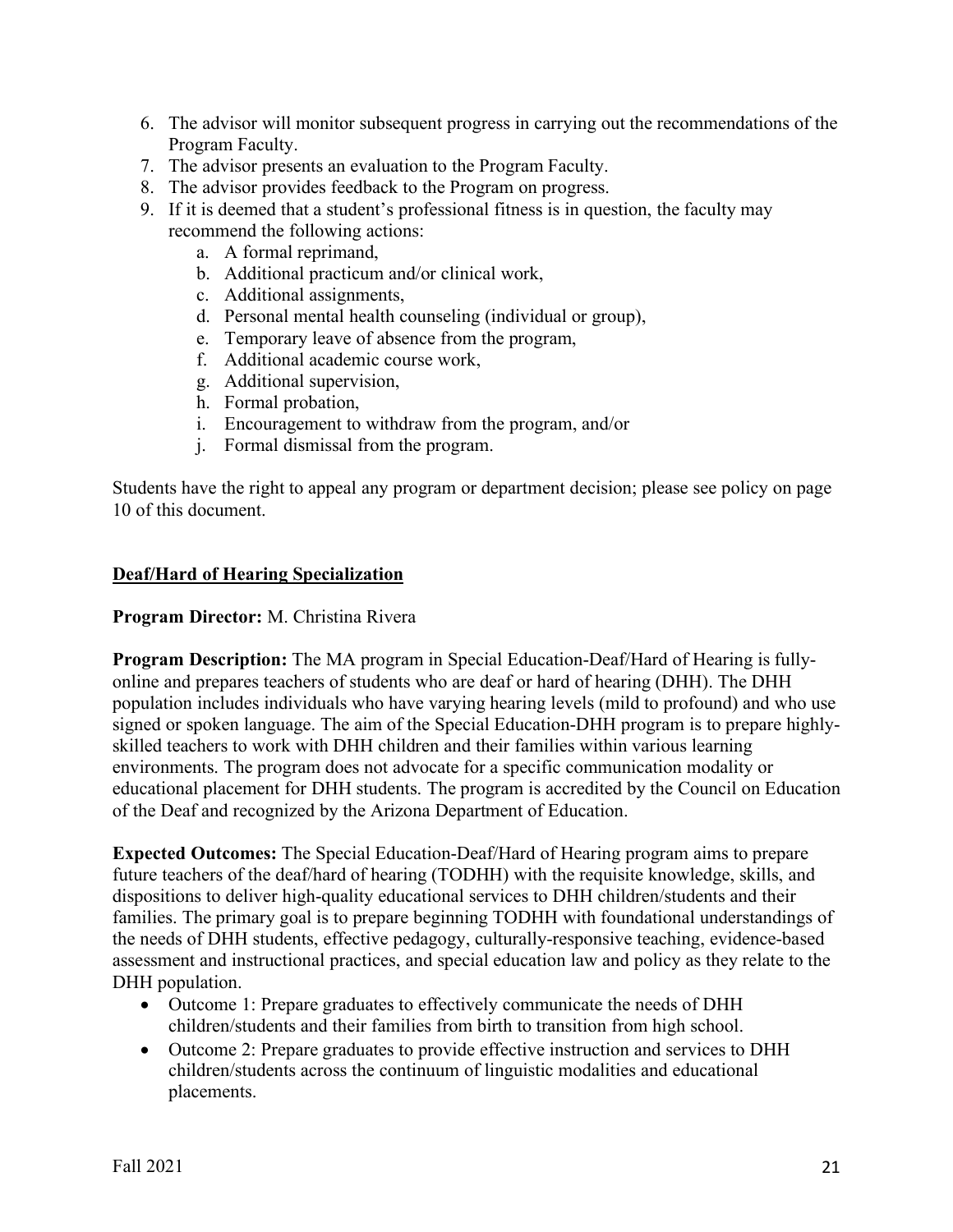- Outcome 3: Prepare graduates to demonstrate cultural competence and be responsive to the cultural needs of children/students and families, including Deaf Culture.
- Outcome 4: Prepare graduates to comply with special education law and policy.
- Outcome 5: Prepare graduates to demonstrate appropriate educator dispositions, including
	- o a commitment to students and their learning,
	- o the ability to accept and act upon professional feedback,
	- o the ability to demonstrate professional practices and demeanor,
	- o the ability to communicate effectively and professionally, and
	- o the ability to collaborate positively and effectively within a learning community.

**Program Requirements:** Graduate students in the Special Education-Deaf/Hard of Hearing program will complete 49-55 units of course work, which includes 12 units of field experiences. Program-specific courses are listed below, followed by the required field experiences:

#### **SERP 502 Behavior Principles and Disability**

*Units*: 3

#### *Available term*: (Spring, Fall)

*Description*: Assessment and Intervention: Grounds participants in the basic behavioral principles and techniques needed to successfully complete effective Functional Behavior Assessments (FBA), function-based interventions, and Behavior Intervention Plans (BIP). Participants complete an FBA, develop an intervention based on the results, and design a BIP.

#### **SERP 503 Special Services in the Schools**

*Units*: 3

## *Available term*: (Spring, Summer)

*Description*: Information to aid teachers in dealing with responsibilities and concerns in school settings with regard to P.L. 94-142. Education for All Handicapped Children Act, Section 504 of the Rehabilitation Act, Family Education Rights and Privacy Act, and other legal issues.

## **SERP 504 Cultural and Linguistic Diversity in Exceptional Learners**

*Units*: 3

*Available term*: (Spring, Summer, Fall)

*Description*: Provides a theoretical base and practical approach to the study of special needs of students with language and cultural differences; basic premises of bilingual special education and the interface of the two fields.

#### **SERP 556 Research Methods in Education**

*Units*: 3

*Available term*: (Spring, Summer)

*Description*: Basic concepts essential to the comprehension of research in education, including measurement principles and descriptive statistics.

#### **SERP 534 Language Development of the Exceptional Child**

*Units*: 3 *Available term*: Summer, Fall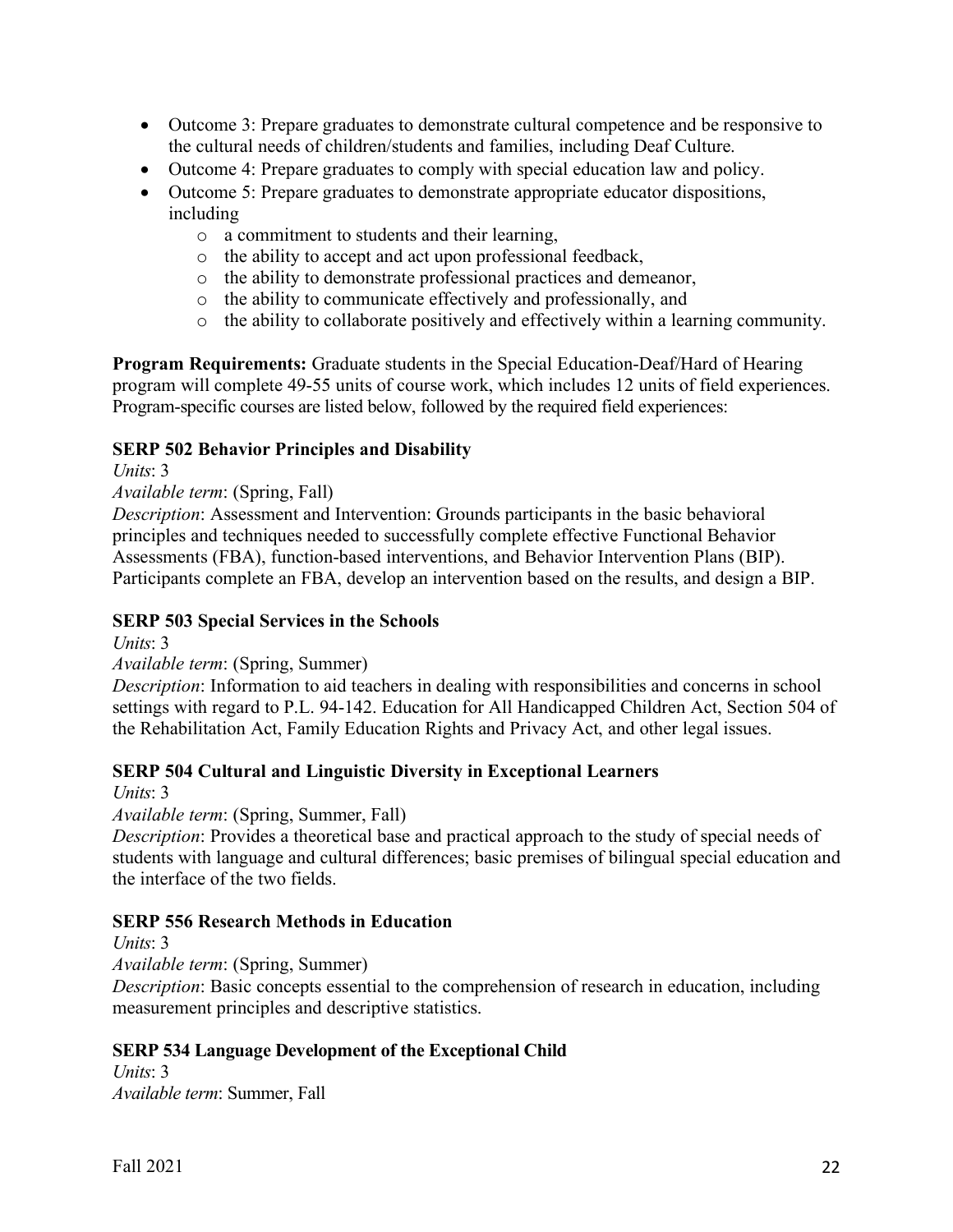*Description*: Pragmatic, syntactic and semantic aspects of pre-linguistic and linguistic development in exceptional children and youth; cognitive and social bases of communication and language development.

## **SERP 530 Educational Issues: Deaf and Hard of Hearing Children**

*Units*: 3

*Available term*: Summer

*Description*: This course addresses current issues in the education of deaf and hard-of-hearing children, specifically the communication, educational, social-emotional, and cognitive implications of childhood hearing loss. Course content serves as a foundation for further study in the area of education of DHH children and youth.

# **SERP 567 Audiology Practice in Education**

*Units*: 3 *Available term*: Fall *Description*: Audiology concepts and practices necessary to support communication and access to learning for DHH children and youth.

# **SERP 538 Language Assessment and Intervention for Deaf and Hard of Hearing Students**

*Units*: 3 *Available term*: Fall *Description*: Methods of assessing, developing, and facilitating spoken and signed language in DHH children and youth.

#### **SERP 537 Literacy Assessment and Intervention for Deaf and Hard of Hearing Students**  *Units*: 3

*Available term*: Spring *Description*: Methods of assessing, developing, and teaching reading and writing in DHH children and youth.

## **SERP 532 Principles of Listening and Spoken Language in Deaf or Hard of Hearing Students**  *Units*: 3

*Available term*: Summer

*Description*: This course addresses the principles and foundation for developing spoken language in children with hearing loss, including evaluating potential for outcomes, family centered intervention practices, and strategies for speech, language and auditory skill development.

# **SERP 597N Issues in Education of Deaf/Hard of Hearing Students**

*Units*: 3

*Available term*: Spring

*Description*: In-depth study of relevant topics including supporting Deaf/HH students in general education; developing social competence in DHH students; advanced study in language and literacy; DHH students with disabilities.

# **SERP 594 Language and Literacy Practicum**

*Units*: 3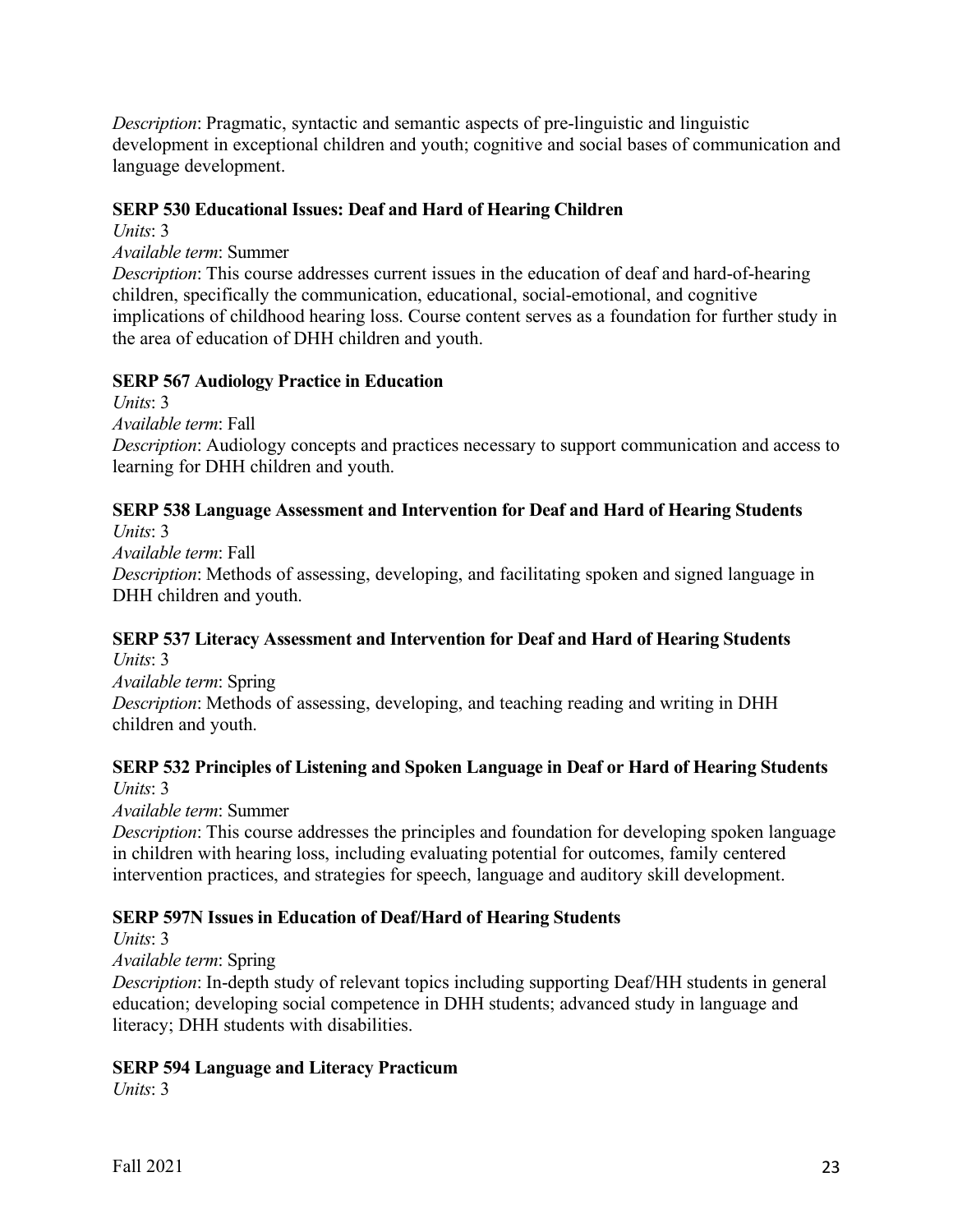#### *Available term*: Fall, Spring (as appropriate)

*Description*: The purpose of the language and literacy practicum is to give students the opportunity to apply and practice the assessment and instructional skills learned in SERP 537 *Literacy Assessment and Intervention for Deaf and Hard of Hearing Students* and SERP 538 *Language Assessment and Intervention for Deaf and Hard of Hearing Students*. During this practicum students will assess language, reading. and writing development of a D/HH child. Students will use the assessment information obtained to create an instructional plan that they will then implement during practicum sessions. Graduate students are responsible for making their own arrangements for the Language and Literacy Practicum and may complete the requirements on-the-job with school/district approval.

## **SERP 594 Audiology Practicum**

*Units*: 1

*Available term*: Fall, Spring (as appropriate)

*Description*: This course is the companion lab for SERP 567, Audiology Practices in Education. SERP 567 must be take prior to or at the same time as this lab. The lab consists of field assignments that complement the coursework of SERP 567. Graduate students are responsible for making their own arrangements for the Audiology Practicum and may complete the requirements on-the-job with school/district approval.

#### **SERP 593 Internship (student teaching capstone)**

*Units*: 8

#### *Available term*: Fall, Spring (as appropriate)

*Description*: Specialized work on an individual basis, consisting of training and practice in actual service in a technical, business, or governmental establishment. During the final internship you will refine your ability to utilize the IEP process as a basis for determining instructional goals and objectives for students who are deaf or hard of hearing (DHH), design lessons and develop techniques for teaching communication skills, study skills and academic content, and evaluate student progress as well as your own effectiveness in planning and providing instruction. Graduate students are responsible for making their own arrangements for the Internship and may complete the requirements on-the-job with school/district approval. Students must meet the ASL proficiency requirement (see below) before enrolling in the internship/capstone.

#### **SERP 909 Master's Report**

*Units*: 1

*Available term*: Fall, Spring (as appropriate)

*Description*: On this course site you will find guidance on how to create your portfolio, comprehensive exam presentation, as well as information about graduation and certification. Access each module below for more information.

To receive the UA Institutional Recommendation and qualify for Arizona "Hearing Impaired" Certification, students must take:

## **LCEV 508 Methods of Teaching English to English Language Learners** (or equivalent)

*Units*: 3 *Available term*: Fall, Spring, Summer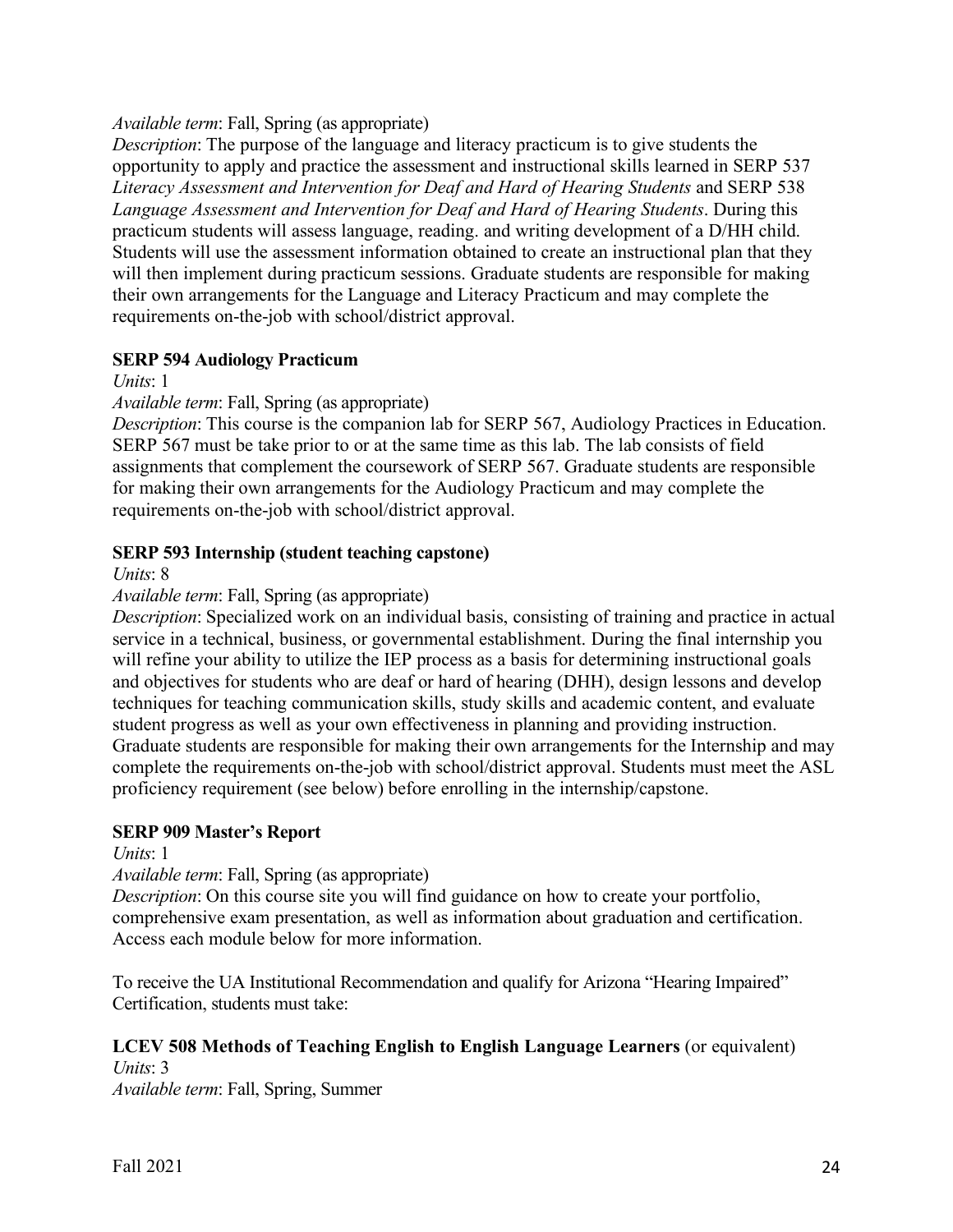*Description*: Methodology for the teaching of English to the English Language Learner (ELL). This course will familiarize the students with a historical overview of different methods as well as influences from the field of psychology. It will introduce students to what is currently considered quality methodology in ELL education. Graduate-level requirements include an indepth research paper and/or another project(s).

Students who do not have a background in general or special education will need to take two additional courses:

## **SERP 500 Foundations in Special Education and Rehabilitation** (or equivalent)

*Units*: 3

## *Available term*: Fall, Spring, Summer

*Description*: Provides beginning graduate students with a knowledge of issues surrounding the fields of special education and rehabilitation. Issues include legal; principles and concepts of assessment; principles of teaching and counseling. Students will examine and develop their personal philosophies regarding assessment of, services to and intervention with individuals with exceptionalities.

## **SERP 594 Education Methods Practicum**

*Units*: 3

## *Available term*: Fall, Spring (as appropriate)

*Description*: The purpose of the Education Methods practicum is to give students foundational knowledge of general teaching methods, including lesson planning, classroom management, and instructional delivery. During this practicum students will observe in general education or coenrollment classrooms and interview general education teachers to better understand methods of effective instruction.

## **Program-Specific Requirements:**

- SERP 530 Educational Issues: Deaf and Hard of Hearing Children is the prerequisite program course. Students who receive a grade below "B" in this course will not be eligible to take subsequent program courses until the grade meets requirements.
- American Sign Language competency must be demonstrated before presenting for their comprehensive exam by completing one of the following (Native ASL users do not need to meet this requirement):
	- o A proficiency level of "intermediate" on the Sign Language Proficiency Interview: ASL (SLPI) through Rochester Institute of Technology. A copy of the SLPI report must be submitted to your advisor to confirm your proficiency level. Information about the SLPI, including fees, is available at https://www.rit.edu/ntid/slpi/.
	- $\circ$  A proficiency level of 2+ or higher on the American Sign Language Proficiency Interview (ASLPI) through Gallaudet University. A copy of the report from the ASLPI must be submitted to your advisor to confirm your proficiency level. Information about the ASLPI, including fees, is available at http://www.gallaudet.edu/asl-diagnostic-and-evaluation-services/aslpi.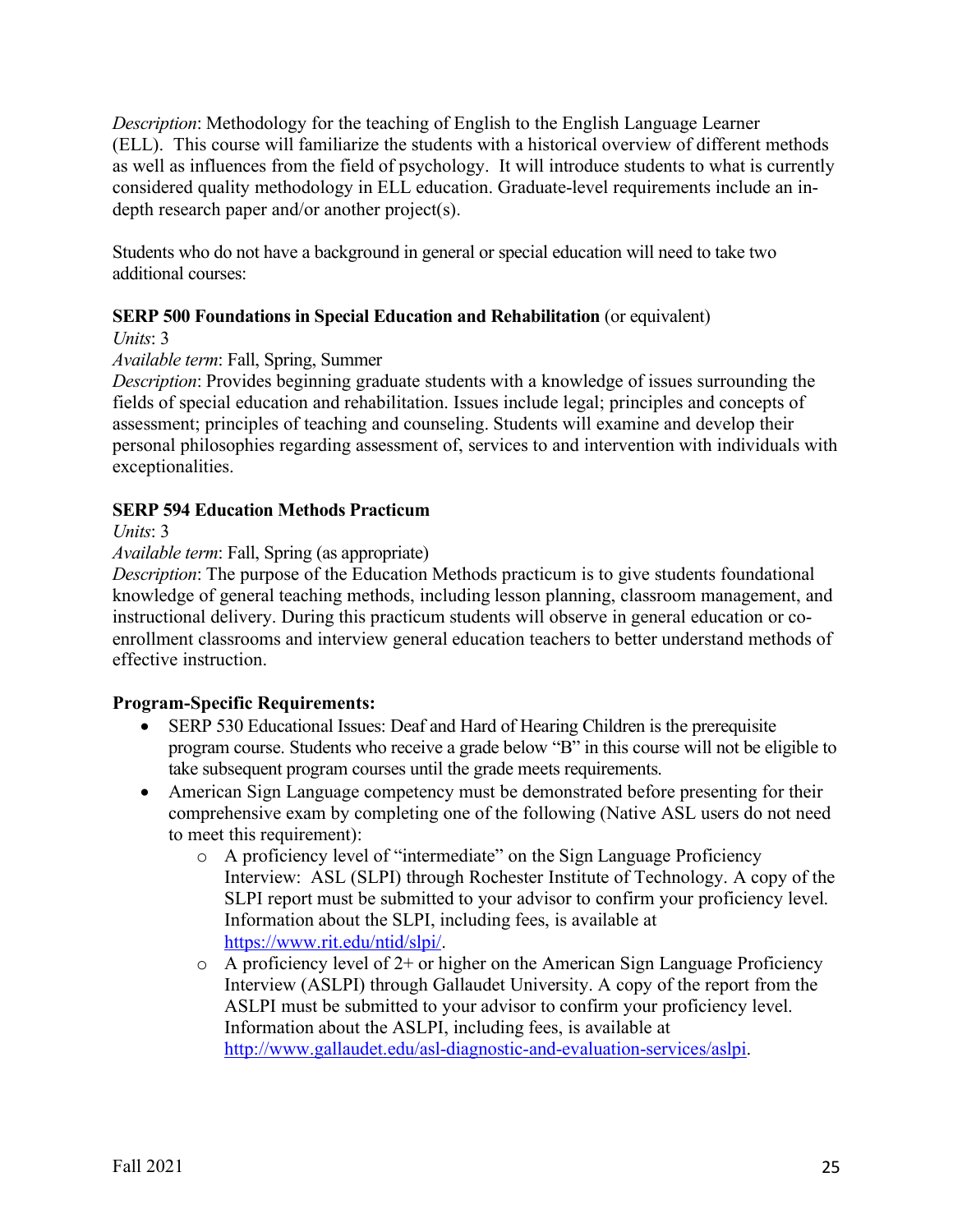o A rating of 3 or higher on the Educational Interpreter Proficiency Assessment (EIPA) can substitute for the ASLPI. A copy of the obtained EIPA certificate must be submitted to your advisor.

**Incomplete Policy:** The University strongly discourages instructors from giving a grade of "incomplete." An "I" will be given **only** at an instructor's discretion and **only** when a student has completed all but 10%-25% of the required work for the course. The *Report of Incomplete Grade* form is required prior to an incomplete being granted. This agreement will specify the work to be completed and the timeline required for completion. Additional policy information:

- Program students will be allowed to carry only one "I" grade at a time for program-specific courses.
- Program faculty will consider placing a student on a Professional Growth Plan when an incomplete has been issued.
- "I" grades will not be extended beyond the original one year time period (e.g., an "I" grade received in Spring will not be extended beyond the following Spring).
- "I" grades must be removed before a student can participate in practicum or internship experiences.
- If an "I" grade is issued, **it is the student's responsibility** to complete remaining course work according to the agreed upon timeline and communicate with the instructor. Instructors are not obligated to return to previous semesters to look for work.

**Comprehensive Exam Requirement:** In the Master's Report (1 unit) students will present their portfolio of benchmark assignments from the following courses: SERP 567 Audiology Practices in Education, SERP 597N Issues in DHH: Supporting DHH Students in Public Schools, and SERP 594 Language and Literacy Practicum. This presentation serves as the comprehensive exam for the program. To qualify for the comprehensive exam, students must have completed at least 36 units, including the Language and Literacy Practicum and provided evidence of ASL proficiency.

# **Standard Time to Degree:** 2 years

**Academic Progress Rules:** Students are required to complete program courses in the required sequence as advised and receive a grade of "B" or better. Any program course in which a student receives a grade below "B" must be retaken at the student's expense.

**Remediation**: Successful completion of the Special Education-Deaf/Hard of Hearing MA program is dependent upon a student's ability to meet the academic standards of the program and demonstrate the requisite dispositions of a TODHH. If a student performance raises concerns about their ability to complete the program, program faculty may initiate a *Performance Concern Form* or a *Professional Growth Plan* (depending on the severity of the concern), which identifies the areas of concern, specific steps for remediation, expectations of support, and goals for completion. Consequences for not successfully meeting the terms of the concern form or growth plan include removal from course or field experience, a failing grade in course (as determined by the course instructor), withdrawal from the program with the right to apply for re-admission, or dismissal from the program (recommendation to the UA Graduate College for removal from the program).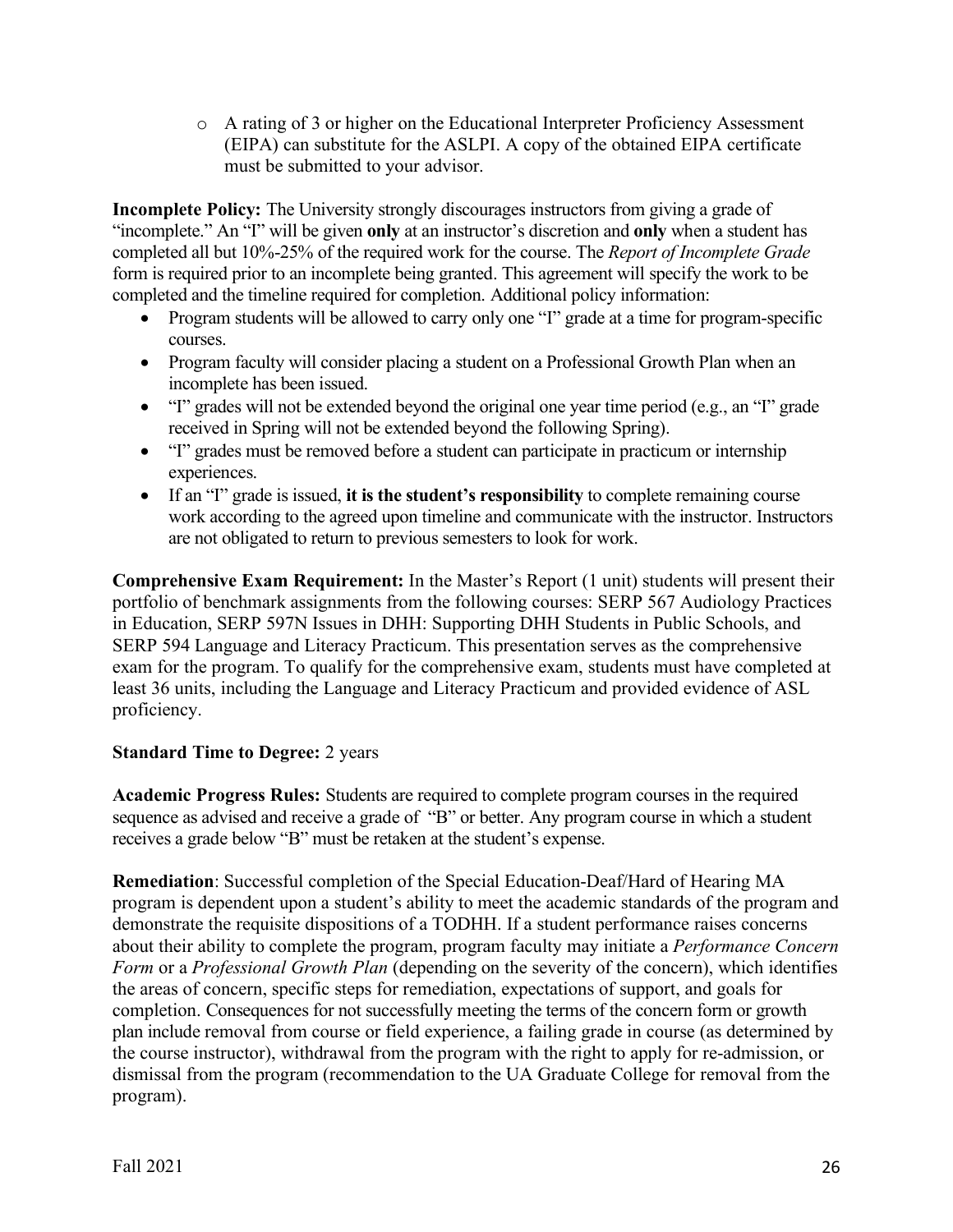**Annual Review Process:** Each graduate student in the Special Education-Deaf/Hard of Hearing program is required to meet with their advisor each Spring to review their plan of study and revise as/if needed. At this time, the student's progress in the program will be evaluated.

Students have the right to appeal any program or department decision; please see policy on page 10 of this document.

## **Mild to Moderate Disabilities Specialization**

## **Program Director:** Toni Sparks

**Program Description:** The UA College of Education MA in Mild Moderate Special Education is a 36-unit MA degree that is designed to prepare graduates to teach students with mild to moderate disabilities. Our program is accredited by the Arizona Department of Education. Students who complete the program receive the MA degree. Students who successfully complete the MA and student teaching are eligible to educate individuals with high-incidence disabilities including those with Specific Learning Disabilities, Emotional-Behavioral Disabilities, Autism Spectrum Disorders, and those with Intellectual Disabilities in a variety of educational settings at the K-12 levels. Our graduates may find roles teaching in inclusionary settings, collaborative cotaught classrooms, self-contained settings, and in life skills environments.

## **a. Accelerated Master's Program**

If you are a current UA College of Education undergraduate, you can earn your Mild-Moderate MA and teacher certification in one year. Students in this option apply to take online Graduate coursework during the Fall and Spring semesters of their Senior year. Program requirements can then be completed through Graduate Summer online coursework and full-time Fall and Spring coursework. The program includes half-day supervised teaching experiences during the Fall and Spring semesters.

## **b. One-Year Mild-Moderate MA Option**

If you have a bachelor's degree from the UA or another accredited university, you can complete the Special Education-Mild-Moderate MA and earn your special education teacher certification in one year. Students who pursue this option will complete a challenging Summer of online coursework (5 Summer courses). Program requirements are then completed during full-time online, and on-campus Fall and Spring coursework. The program includes half-day supervised teaching experiences during the Fall and Spring semesters.

**Expected Outcomes:** The Mild Moderate MA program aims to prepare future teachers with the requisite knowledge, skills, and dispositions to deliver high-quality educational services to children/students and their families with high-incidence disabilities. The primary goal is to prepare beginning teaching professionals with foundational understandings of the needs of diverse student learners, effective pedagogy, culturally-responsive teaching, evidence-based assessment and instructional practices, and special education law and policy as they relate to the special education populations.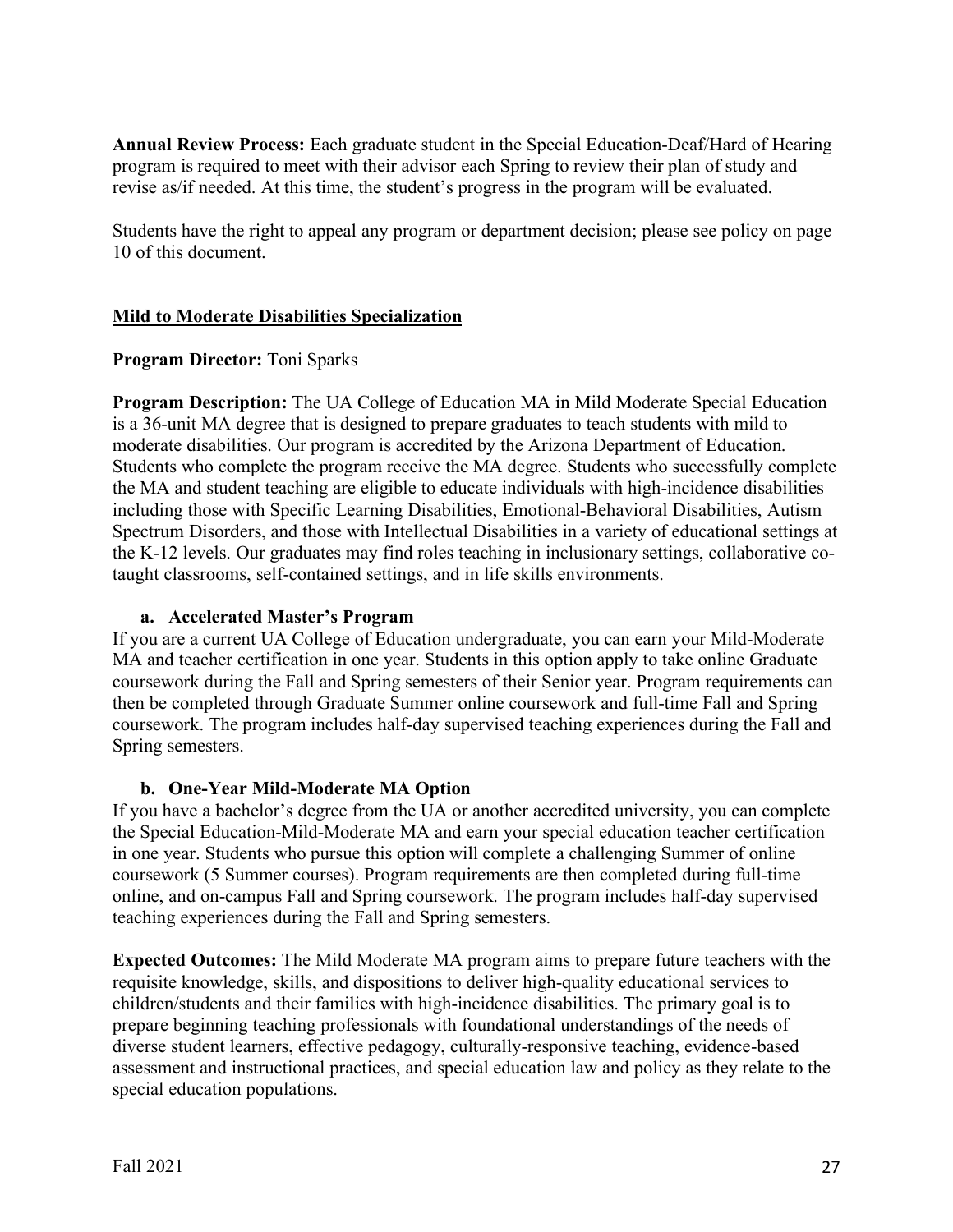The Mild to Moderate Program's organizational framework are based upon the Council for Exceptional Children (CEC) professional standards and the Interstate Teacher Assessment and Support Consortium (InTASC) standards.

## **CEC STANDARDS:**

**LO1**. Use knowledge of the interaction of exceptionality and development/learning to provide meaningful / challenging learning experiences for students.

**LO2**. Create safe, inclusive and culturally responsive learning environments.

**LO3**. Use knowledge of generalized and specialized curricula to individualize student learning.

**LO4.** Use multiple methods of assessment and data sources in educational decision-making.

**LO5.** Select, adapt and use a repertoire of evidence-based educational strategies (IEP and ITP).

**LO6.** Use foundational knowledge of the field (ethical and professional practice to advance the profession.

**LO7.** Collaborate with families, other educators, individuals with exceptionalities, related service providers, and community personnel to address the needs of persons with exceptionalities across a range

of learning experiences.

# **InTASC STANDARDS:**

**InTASC #1**: **Learner Development.** The teacher understands how learners grow and develop, recognizing that patterns of learning and development vary individually within and across the cognitive,

linguistic, social, emotional, and physical areas, and designs and implements developmentally appropriate and challenging learning experiences.

**InTASC #2**: **Learning Differences**. The teacher uses understanding of individual differences and diverse cultures and communities to ensure inclusive learning environments that enable each learner to meet high standards.

**InTASC #3: Learning Environments**. The teacher works with others to create environments that support individual and collaborative learning, and that encourage positive social interaction, active engagements in learning and self-motivation.

**InTASC #4: Content Knowledge**. The teacher understands the central concepts, tools of inquiry, and structures of the discipline(s) he or she teaches and creates learning experiences that make the discipline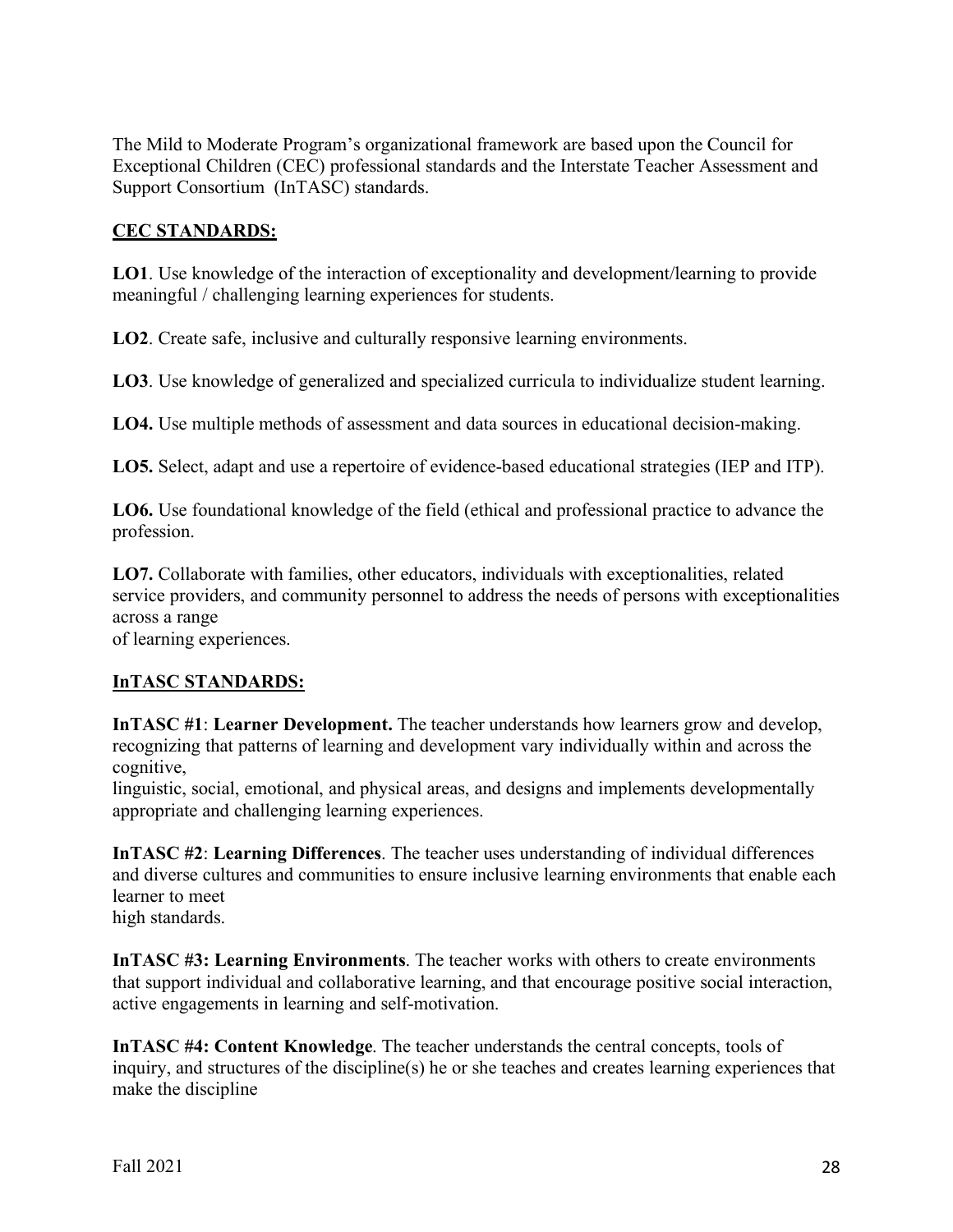accessible and meaningful for learners to assure mastery of the content.

**InTASC #5: Application of Content**. The teacher understands how to connect concepts and use differing perspectives to engage learners in critical thinking, creativity, and collaborative problem solving related to authentic local and global issues.

**InTASC #6: Assessment.** The teacher understands and uses multiple methods of assessment to engage learners in their own growth, to monitor learner progress, and to guide the teacher's and learner's

decision making.

**InTASC #7: Planning for Instruction.** The teacher plans instruction that supports every student in meeting rigorous learning goals by drawing upon knowledge of content areas, curriculum, cross disciplinary

skills, and pedagogy, as well as knowledge of learners and the community context.

**InTASC #8**: **Instructional Strategies**. The teacher understands and uses a variety of instructional strategies to encourage learners to develop deep understanding of content areas and their connections, and to build skills to apply knowledge in meaningful ways.

**InTASC #9**: **Professional Learning and Ethical Practice**. The teacher engages in ongoing professional learning and uses evidence to continually evaluate his/her practice, particularly the effects of his/her

choices and actions on others (learners, families, other professionals, and the community), and adapts practice to meet the needs of each learner.

**InTASC #10**: **Leadership and Collaboration.** The teacher seeks appropriate leadership roles and opportunities to take responsibility for student learning, to collaborate with learners, families, colleagues,

other school professionals, and the community members to ensure learner growth and to advance the profession.

## **COURSE SCOPE AND SEQUENCE**

**Below find the course sequences for the Mild Moderate Teacher Preparation Program with associated benchmark assignments. Please note the relevant Learning Objectives addressed and assessed within in each course.**

#### **SERP 500 Foundations in supporting the Diverse Learner**

Due Process Display, Case-study applications, sensory-processing assignment, student accommodation plan

**LO: 2, 6, InTASC: 2, 7, 9**

## **SERP 502 Behavior Principles**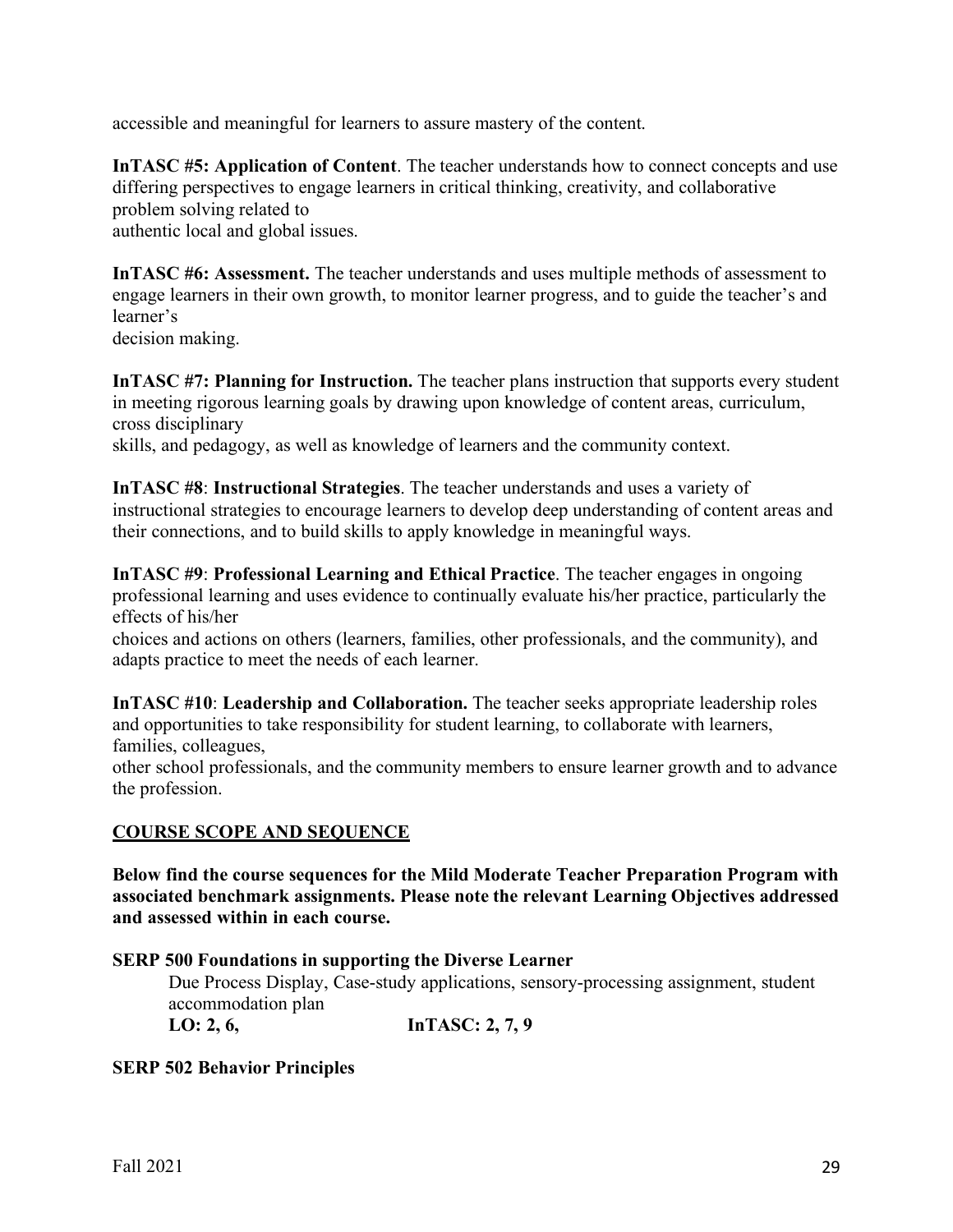Enhancement/Reduction techniques, ABC assessment, Functional Behavioral Assessment, Behavioral Intervention Plan

LO: 1,2, 5,7, **InTASC: 2,3,7,8** 

**SERP 503 Special Issues in Schools**

I.D.E.A, Section 504, Transition Plan LO: 3,4,6,7 **InTASC: 6,7,9,10** 

#### **SERP 504 Culturally and Linguistic Diversity**

#### **SERP 507a Assessment/ High Incidence (elementary)**

Use of CBM, Proctoring formal assessment case-study, application of Assessment techniques in field placement LO: 3,4,5 **InTASC 5,6,7** 

#### **SERP 511b Methods in supporting High Incidence (elementary)**

Use of CBM, Case-Study, Application of Instructional strategies in field placement **LO: 3,5 InTASC: 2,4,5,7,8**

#### **SERP 593 (two semesters)**

Field placement requirement associated with three semester coursework. Each semester requires students to engage with special education students from varying grade levels and across the continuum. Students are formally supervised by a certified special educator and evaluated by University of Arizona faculty.

## **LO: ALL LEARNING OBJECTIVES ADDRESSED WITH CONTINUITY**

#### **SERP 593 Internship (Student Teaching)**

**SERP 593\*\*** Represents the student teaching semester required in the final semester of the senior undergraduate year. This semester is assesses through formal observation using multiple data points during the course of the semester. Teacher candidates also complete a longitudinal clinical case study that is shared with faculty both through professional writing and presentation to departmental faculty.

## **LO: ALL LEARNING OBJECTIVES ADDRESSED WITH CONTINUITY**

#### **Program Requirements:**

Graduate students in the Special Education-Mild Moderate MA program will complete 36 units of course work, which includes 10 units of field experiences. Program-specific courses are listed below, followed by the required field experiences:

#### **Core Coursework**

SERP 500: Introduction to Special Education *Units*: 3 *Available Term*: Main Campus: Summer Online Campus: Fall, Summer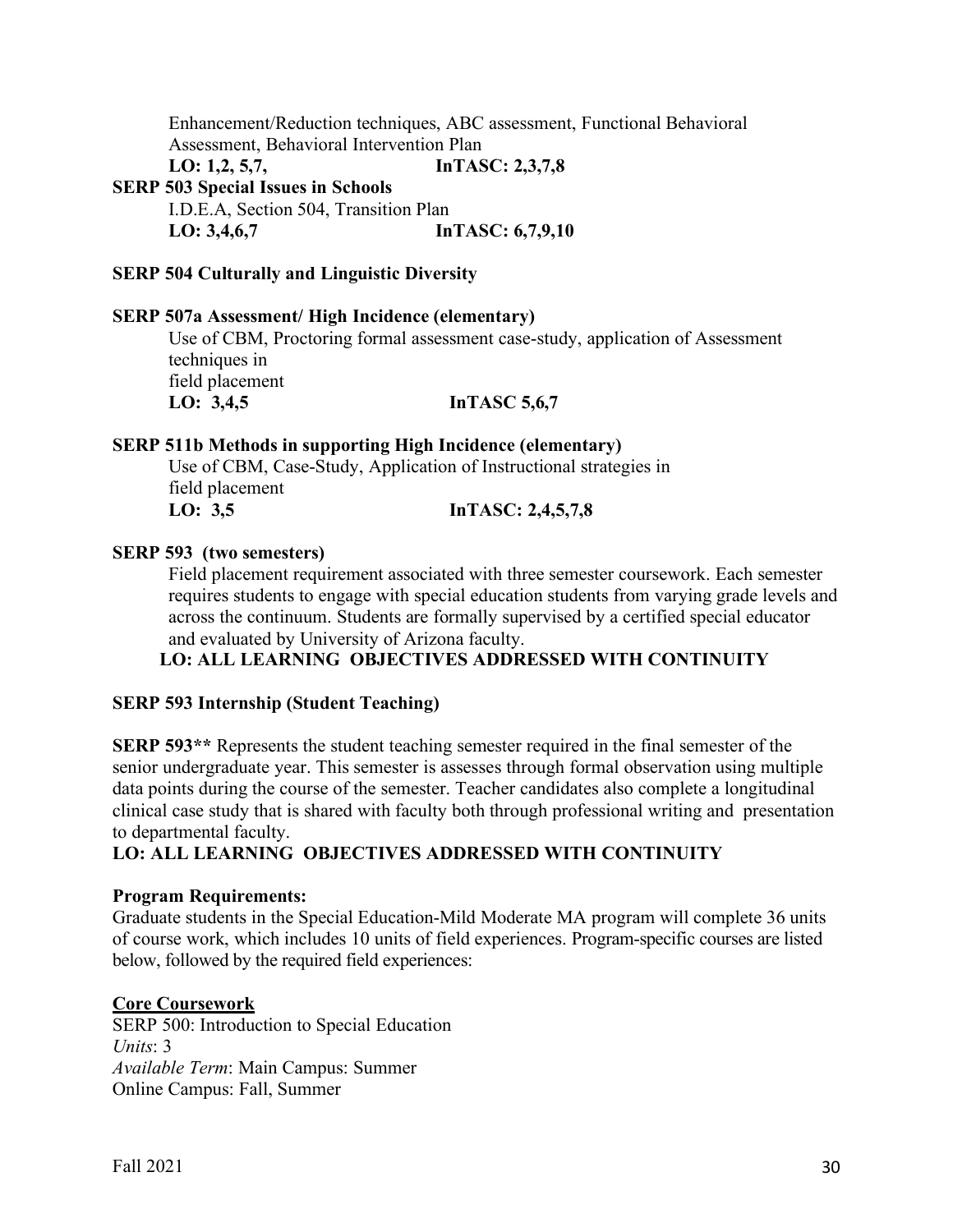*Course Description*: Provides beginning graduate students with a knowledge of issues surrounding the fields of special education and rehabilitation. Issues include legal; principles and concepts of assessment; principles of teaching and counseling. Students will examine and develop their personal philosophies regarding assessment of, services to and intervention with individuals with exceptionalities.

SERP 502: Behavior Principles and Disability

*Units*: 3

*Available Term*: Main Campus: Fall, Spring

Online Campus: Fall, Spring

*Course Description*: Use of behavior principles to positively support individuals with disabilities, especially those with moderate and severe disabilities. Graduate-level requirements include indepth paper(s) on aspects of current issues in the field.

SERP 503: Special Education Law and Policy

*Units*: 3

*Available Term*: Main Campus: Fall, Summer

Online Campus: Fall, Summer

Distance Campus: Summer

*Course Description*: Provides a theoretical base and practical approach to the study of special needs of students with language and cultural differences; basic premises of bilingual special education and the interface of the two fields. Graduate-level requirements include in-depth paper(s) on aspects of current issues in the field.

SERP 504: Cultural and Linguistic Diversity in Special Education

*Units*: 3

*Available Term*: Main Campus: Fall

Online Campus: Fall

*Course Description*: Provides a theoretical base and practical approach to the study of special needs of students with language and cultural differences; basic premises of bilingual special education and the interface of the two fields. Graduate-level requirements include in-depth paper(s) on aspects of current issues in the field.

SERP 556: Research Methods in Education

*Units*: 3

*Available Term*: Main Campus: Spring, Summer

Online Campus: Spring, Summer

*Course Description*: Basic concepts essential to the comprehension of research in education, including measurement principles and descriptive statistics.

SERP 593: Internship

*Units*: 9

*Available Term*: Main Campus: Fall, Spring

*Course Description*: Specialized work on an individual basis, consisting of training and practice in actual service in a technical, business, or governmental establishment.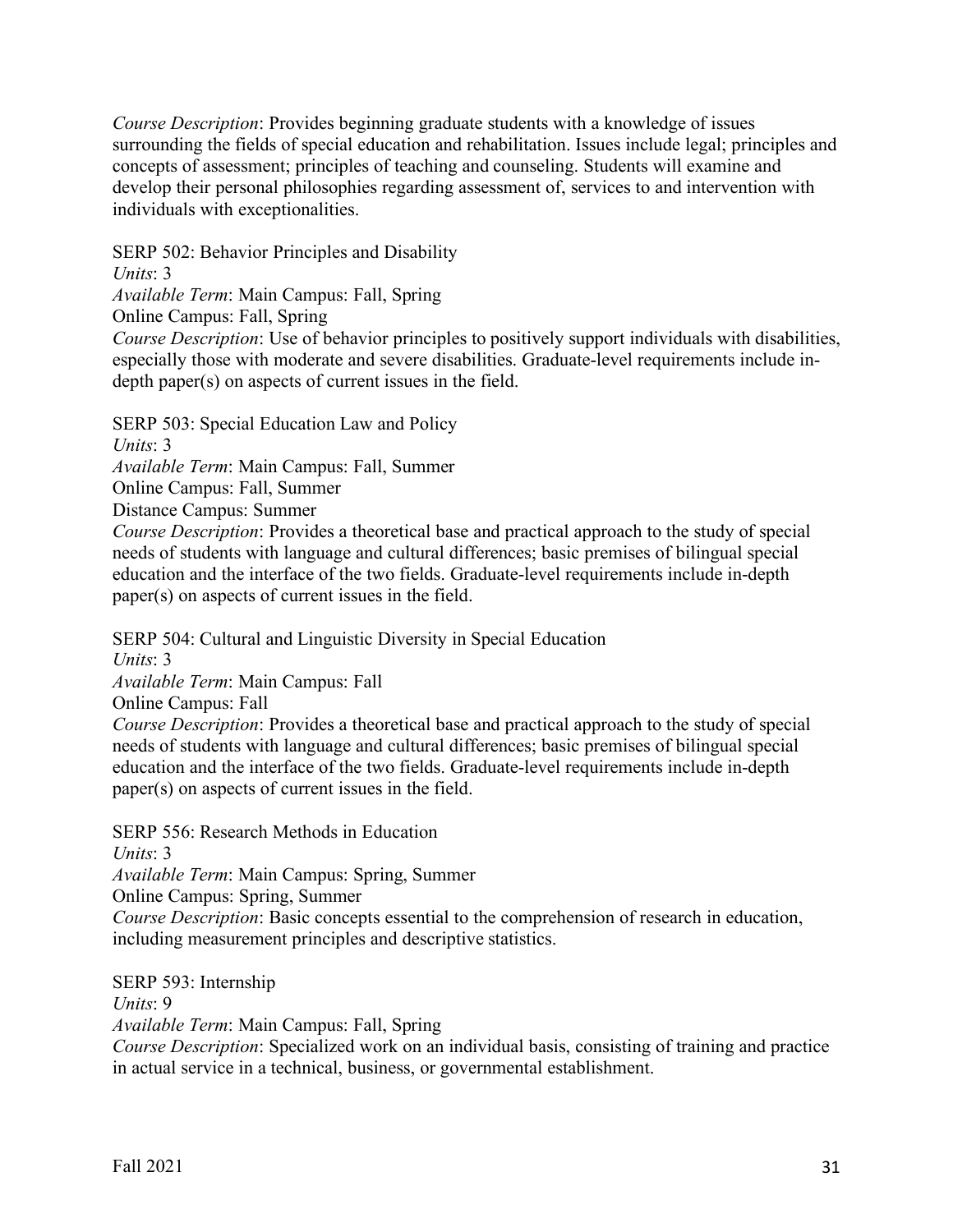#### **Specialization Coursework-**

SERP 507a: Academic Assessment: Mild-Moderate Disabilities *Units*: 3 *Available Term*: Main Campus: Fall *Course Description*: Assessment and instruction with an emphasis on formal assessment, informal assessment, diagnostic teaching, and implementation of individualized instructional programs. Graduate-level requirements include completion of all assignments.

SERP 511a: Basic Academic Skills for Mild-Moderate Disabilities

*Units*: 3

*Available Term*: Main Campus: Fall

*Course Description*: Evidence-based methods and strategies for basic skill instruction in reading, spelling, and math computation for students with high incidence disabilities, K-12. Grading basis: Regular Grades

SERP 534: Language Development for the Exceptional Child *Units*: 3 *Available Term*: Main Campus: Summer Online Campus: Summer

*Course Description*: Pragmatic, syntactic and semantic aspects of pre-linguistic and linguistic development in exceptional children and youth; cognitive and social bases of communication and language development.

SERP 597E: Consultation and Collaboration in Special Education *Units*: 3 *Available Term*: Main Campus: Spring Online Campus: Spring *Course Description*: Emphasizes the theoretical understanding and practical application of collaboration, consultation, and teamwork implemented in settings for individuals with special needs. Develops skills and strategies needed to work with colleagues as co-educators. Graduatelevel requirements include two additional readings, additional discussion, and on-line presentation of a paper.

## **Program-Specific Requirements:**

**Incomplete Policy:** The University strongly discourages instructors from giving a grade of "incomplete." An "I" will be given **only** at an instructor's discretion and **only** when a student has completed all but 10%-25% of the required work for the course. The *Report of Incomplete Grade* form is required prior to an incomplete being granted. This agreement will specify the work to be completed and the timeline required for completion. Additional policy information:

- Program students will be allowed to carry only one "I" grade at a time for program-specific courses.
- Program faculty will consider placing a student on a Professional Growth Plan when an incomplete has been issued.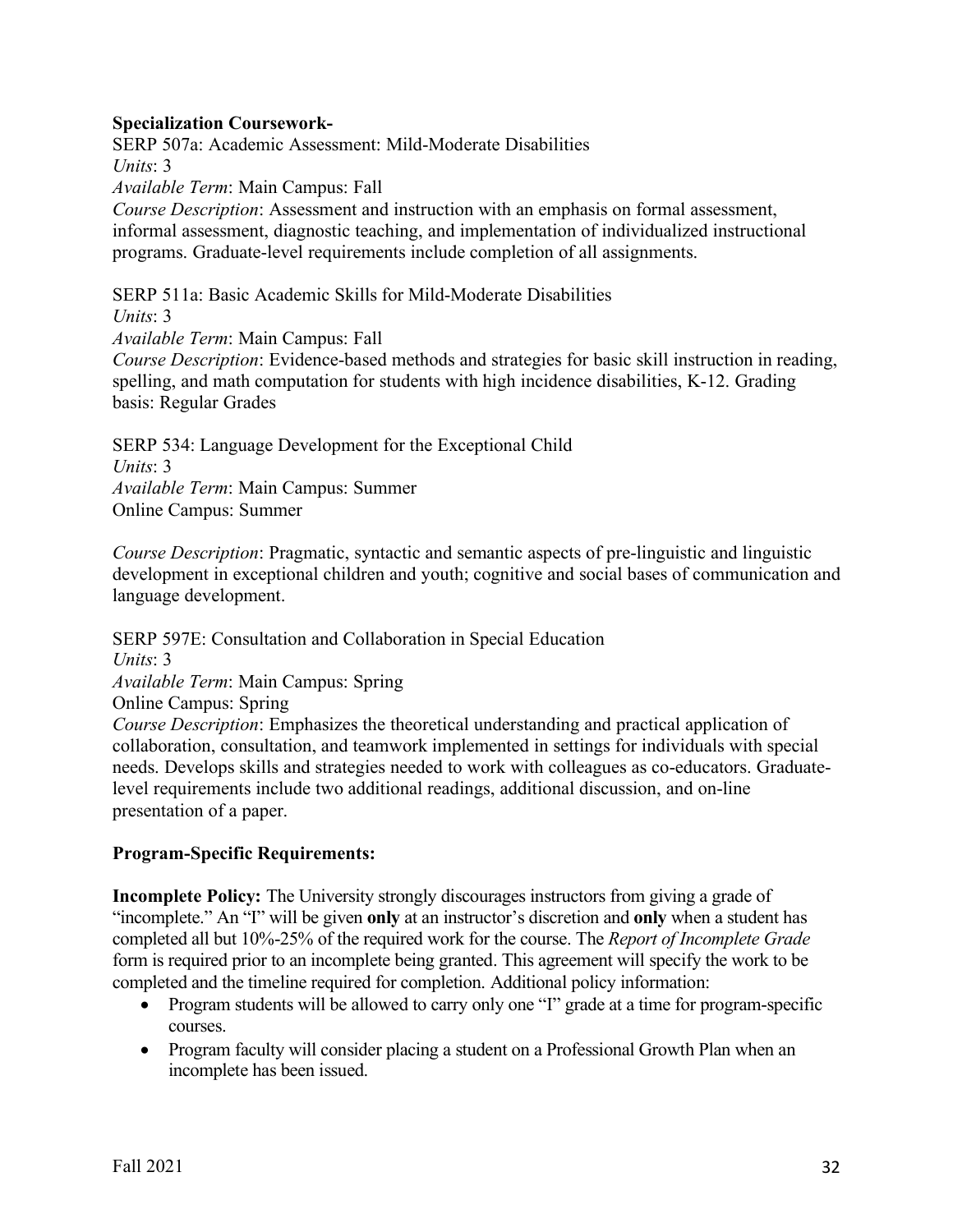- "I" grades will not be extended beyond the original one year time period (e.g., an "I" grade received in Spring will not be extended beyond the following Spring).
- "I" grades must be removed before a student can participate in practicum or internship experiences.
- If an "I" grade is issued, **it is the student's responsibility** to complete remaining course work according to the agreed upon timeline and communicate with the instructor. Instructors are not obligated to return to previous semesters to look for work.

# **Comprehensive Assignment/Capstone Clinical Case-Study:**

## **II. Clinical Case Study (100 points) Written Summary:**

## Duration: 8-10 weeks

## *Part I*

1. Identify a student in need of an academic or behavioral/social emotional intervention.

2. Write a reason for referral. Your reason should include data from either a teacher interview/classroom observation or pre-assessment/screening.

3. Determine a method for monitoring the progress of a student (e.g., graphs, charts, CBM, DIBELS).

4. Obtain and record baseline data on the student.

5. Based on the assessment data, select a method or methods to use. Methods should be evidence based and include two references.

## *\*\*Meet with Supervisor to review baseline data and intervention plan before working with student.*

6. Write a measurable IEP goal for an 8 to 10 week period.

## 7. Provide instruction to the student for 15-30 minutes 3 times a week (if possible) for 8 weeks. *\*\*\*Meet with Supervisor after 2-4 weeks of instruction to review instructional progress.*

# *Part II*

# **Phase I:**

Prepare a written summary. For the summary:

a. Write a brief description of the student and his/her/their difficulties. Include any past history that would be relevant to your selection of instructional approaches.

b. Describe the intervention plan and cite literature describing its effectiveness (2 sources)

- c. Include completed graphs or charts documenting the student's performance.
- d. Discuss the effectiveness of the method with the student.
- e. Make a recommendation for further instruction to increase the targeted skill.
- f. Write a revised IEP goal based on the results.

# **Phase II:**

Prepare an oral presentation (i.e. Powerpoint, Prezzi, etc) including:

- a. Background / history
- b. Description of intervention plan
- c. Baseline data and initial IEP goal
- d. Intervention data / results (graph or charts)
- e. Effectiveness of the intervention
- f. Future Recommendations
- g. Revised IEP goal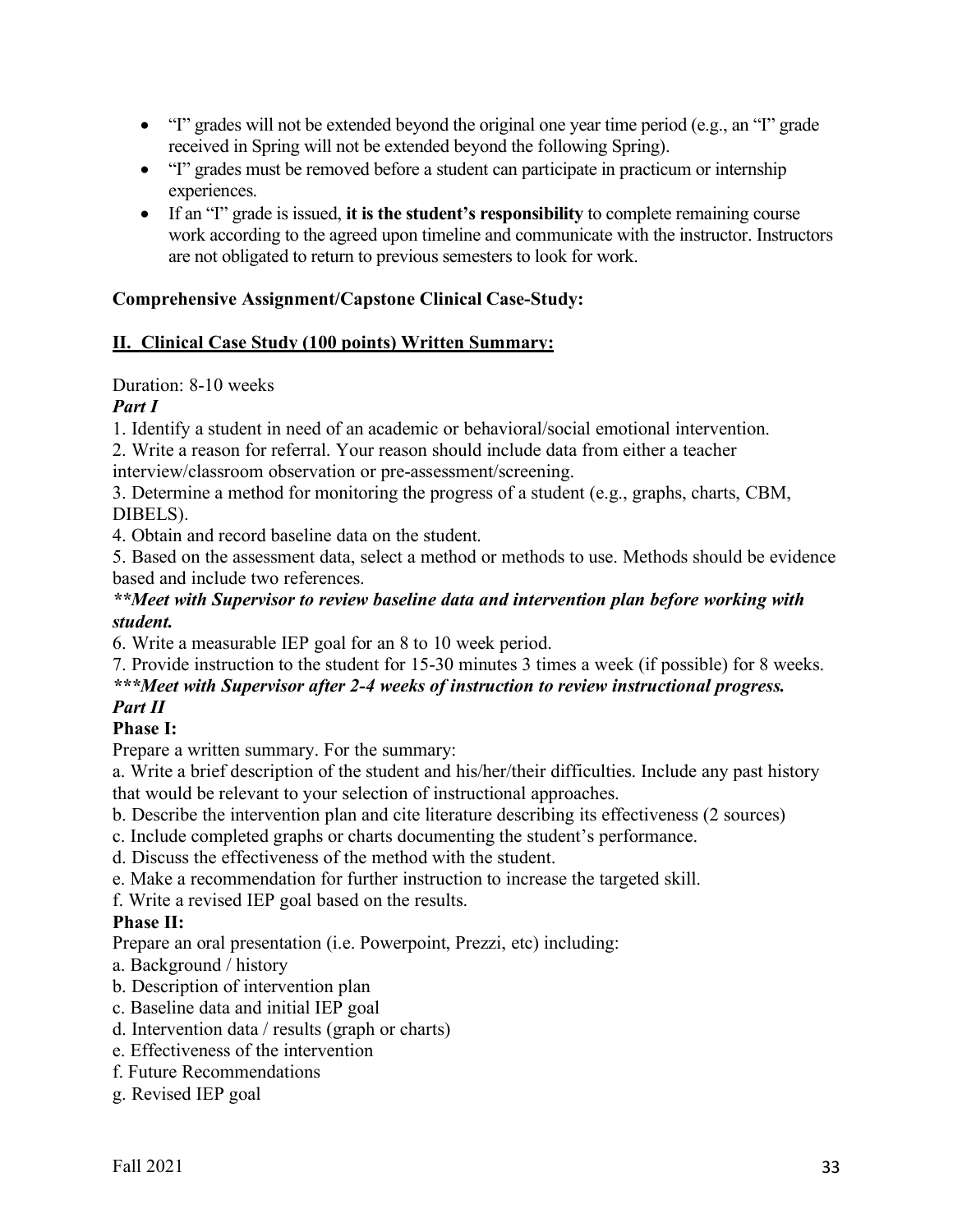#### **Written Products:**

All written products must be prepared in a "professional" manner. It is strongly encouraged that final products be typed and appropriate for classroom, community, and administrative use. Products which in the judgment of the instructor are unreadable or prepared in an unprofessional manner will be returned ungraded or assigned a lower grade.

DO NOT PLAGIARIZE!!! To plagiarize is "to steal and pass off the ideas or words of another as one's own or use another's production without crediting the source" (Merriam-Webster Online

#### **III .Presentation (30 points)**

During the last class meeting each student will present their Clinical Case study via Professional Poster to the class. The presentation will be graded on presence, language skills, mastery of the subject, and visual aids. Your presentation should last approximately 15 minutes.

#### **Standard Time to Degree:** 1 year

**Academic Progress Rules:** Students are required to complete program courses in the required sequence as advised and receive a grade of "B" or better. Any program course in which a student receives a grade below "B" must be retaken at the student's expense.

**Remediation**: Successful completion of the Special Education-Mild Moderate MA program is dependent upon a student's ability to meet the academic standards of the program and demonstrate the requisite dispositions of a teaching professional. If a student performance raises concerns about their ability to complete the program, program faculty may initiate a *Performance Concern Form* or a *Professional Growth Plan* (depending on the severity of the concern), which identifies the areas of concern, specific steps for remediation, expectations of support, and goals for completion. Consequences for not successfully meeting the terms of the concern form or growth plan include removal from course or field experience, a failing grade in course (as determined by the course instructor), withdrawal from the program with the right to apply for re-admission, or dismissal from the program (recommendation to the UA Graduate College for removal from the program).

**Annual Review Process:** Each graduate student in the Special Education-Mild Moderate MA program is required to meet with their advisor each Fall and Spring to review their plan of study and revise as/if needed. At this time, the student's progress in the program will be evaluated.

Students have the right to appeal any program or department decision; please see policy on page 10 of this document.

#### **Severe and Multiple Disabilities Specialization**

**Program Director:** Dr. Stephanie MacFarland

**Program Description:** The UA College of Education MA in Special Education is designed to prepare you to teach students with severe multiple disabilities. The program emphasizes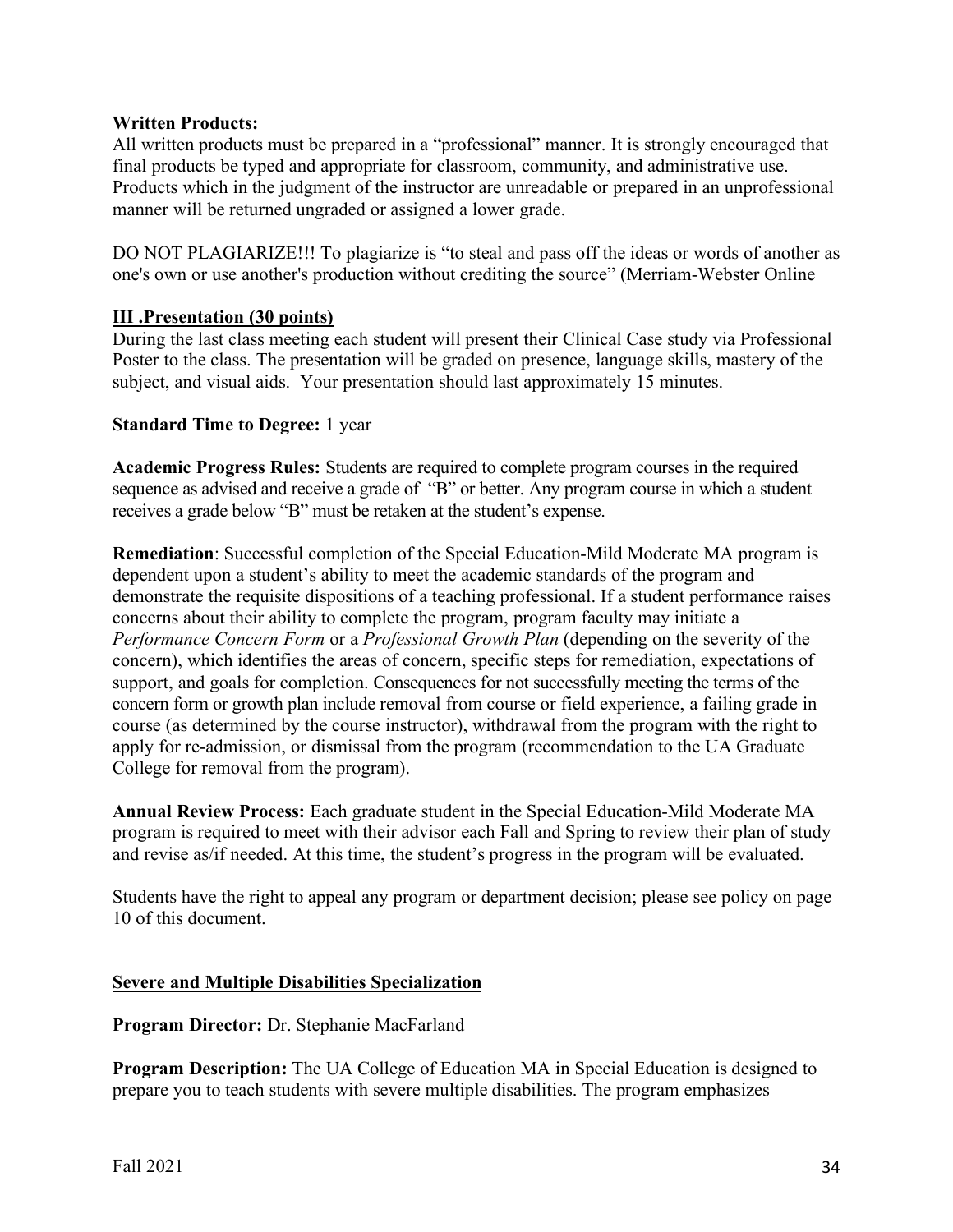inclusive education and evidence-based best practices in teaching children and youth with severe and multiple disabilities, such as moderate to severe intellectual disabilities, severe physical disabilities, deaf-blindness, and autism spectrum disorders.

Our program is accredited by the Arizona Department of Education. Students who complete the program receive the MA degree. Students who successfully complete the MA and student teaching are eligible to apply for the Moderate-Severe (K-12) Special Education Teaching Certificate in the state of Arizona.

In addition to the traditional two-year MA plan or part-time study, we now provide an Accelerated Master's Program option for qualified undergraduate applicants.

**Expected Outcomes**: The program philosophy includes three elements that are vital in the preparation of educators and the quality education for students with moderate-severe intense support needs, including learners with multiple disabilities, autism and deafblindness in inclusive educational settings:

- All students can learn and have a right to receive an appropriate education in their neighborhood school that allows participation in all aspects of their natural home community.
- All students have a right to be educated by professionals who are highly qualified to meet their unique needs within typical settings.
- A carefully designed, systematically implemented, and mentor supported teacher preparation will produce educators who will provide high quality educational services to students with severe/multiple disabilities

The priority goal of the program is future graduates and educators will receive intensive and specialized training in current best educational and evidence-based practices in the field of severe and multiple disabilities. The supporting outcomes are:

- Graduates will acquire and demonstrate specific instruction on how to develop high quality programs that are collaborative, community referenced, and individualized for students' skills and needs.
- Graduates will acquire and demonstrate the skills needed to assess and develop meaningful goals and objectives, adapt curricula in general classrooms, develop augmentative communication systems, integrate related service delivery, and provide effective positive behavioral support.
- Graduates will be prepared to design and implement effective instructional programs that are based on the students' unique needs, cultural and familial expectations and desires, and community demands.

**Program Requirements:** In the preparation program for teachers of students with severe and multiple disabilities, all students take a minimum 30-36 units of academic course work plus 18 units of field experience course credits (i.e., practicum and internship). Core and Programspecific courses are listed below, followed by the required field experiences:

## **Core Coursework:**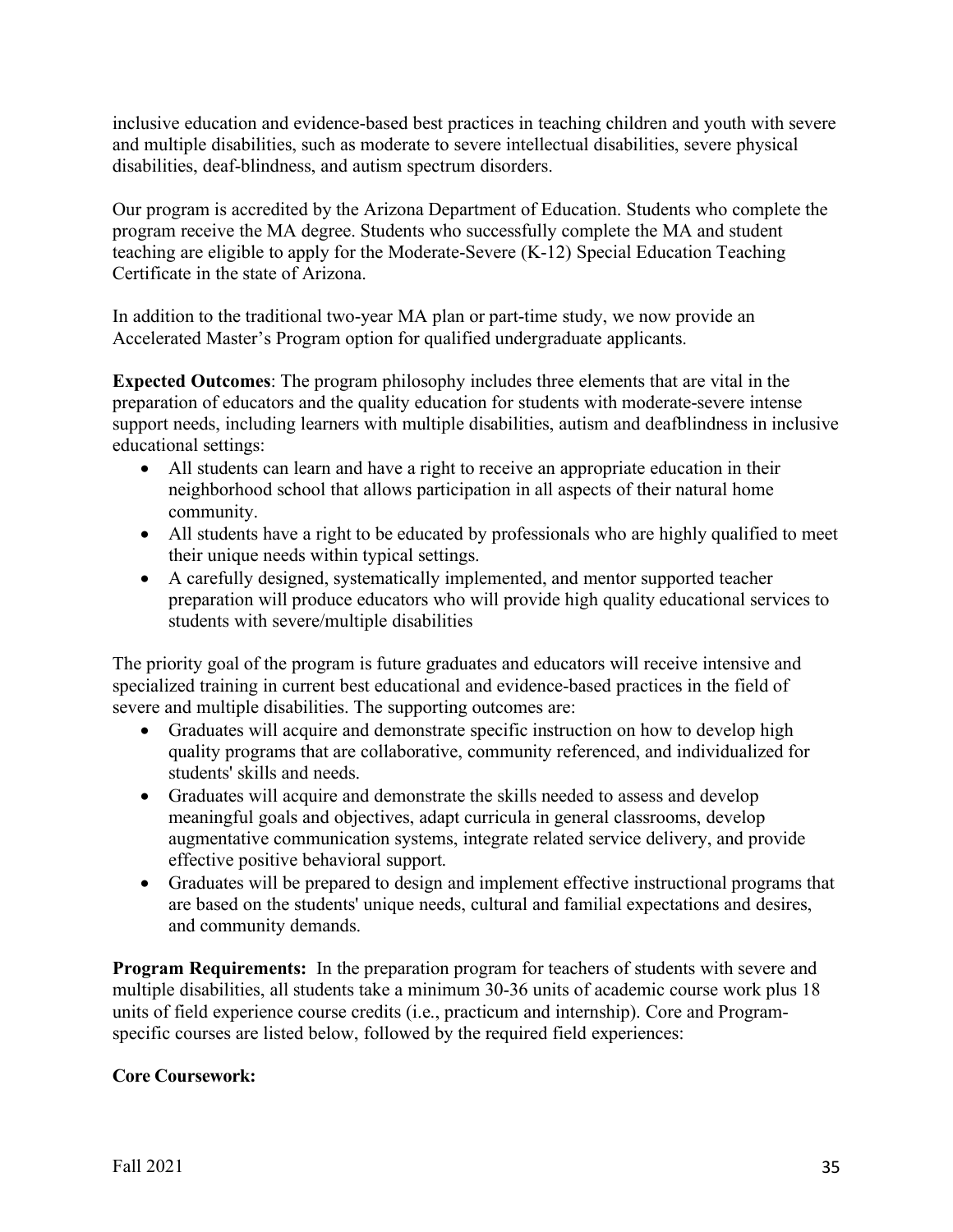#### **SERP 502: Behavior Principles and Disability**

*Units:* 3 *Available Terms:* Main Campus: Fall, Spring Online Campus: Fall, Spring *Course Description:* Use of behavior principles to positively support individuals with disabilities, especially those with moderate and severe disabilities. Graduate-level requirements include in-depth paper(s) on aspects of current issues in the field.

#### **SERP 503: Special Education Law and Policy**

*Units:* 3

*Available Terms:* Main Campus: Fall, Summer

Online Campus: Fall, Summer

Distance Campus: Summer

*Course Description*: Provides a theoretical base and practical approach to the study of special needs of students with language and cultural differences; basic premises of bilingual special education and the interface of the two fields. Graduate-level requirements include in-depth paper(s) on aspects of current issues in the field

## **SERP 504: Cultural and Linguistic Diversity in Special Education**

*Units:* 3

*Available Terms:* Main Campus: Fall

Online Campus: Fall

*Course Description:* Provides a theoretical base and practical approach to the study of special needs of students with language and cultural differences; basic premises of bilingual special education and the interface of the two fields. Graduate-level requirements include in-depth paper(s) on aspects of current issues in the field.

## **SERP 556: Research Methods in Education**

*Units:* 3 *Available Terms:* Main Campus: Spring, Summer Online Campus: Spring, Summer *Course Description:* Basic concepts essential to the comprehension of research in education, including measurement principles and descriptive statistics.

#### **LCEV 508 Methods of Teaching English to English Language Learners (or equivalent)** *Units:* 3

*Available term*: Fall, Spring, Summer

*Course Description:* Methodology for the teaching of English to the English Language Learner (ELL). This course will familiarize the students with a historical overview of different methods as well as influences from the field of psychology

## **Specialization Coursework**

## **SERP 513: Assessing & Educating Students with Intellectual & Severe Disabilities**

*Units:* 3 *Available Terms:* Main Campus: Spring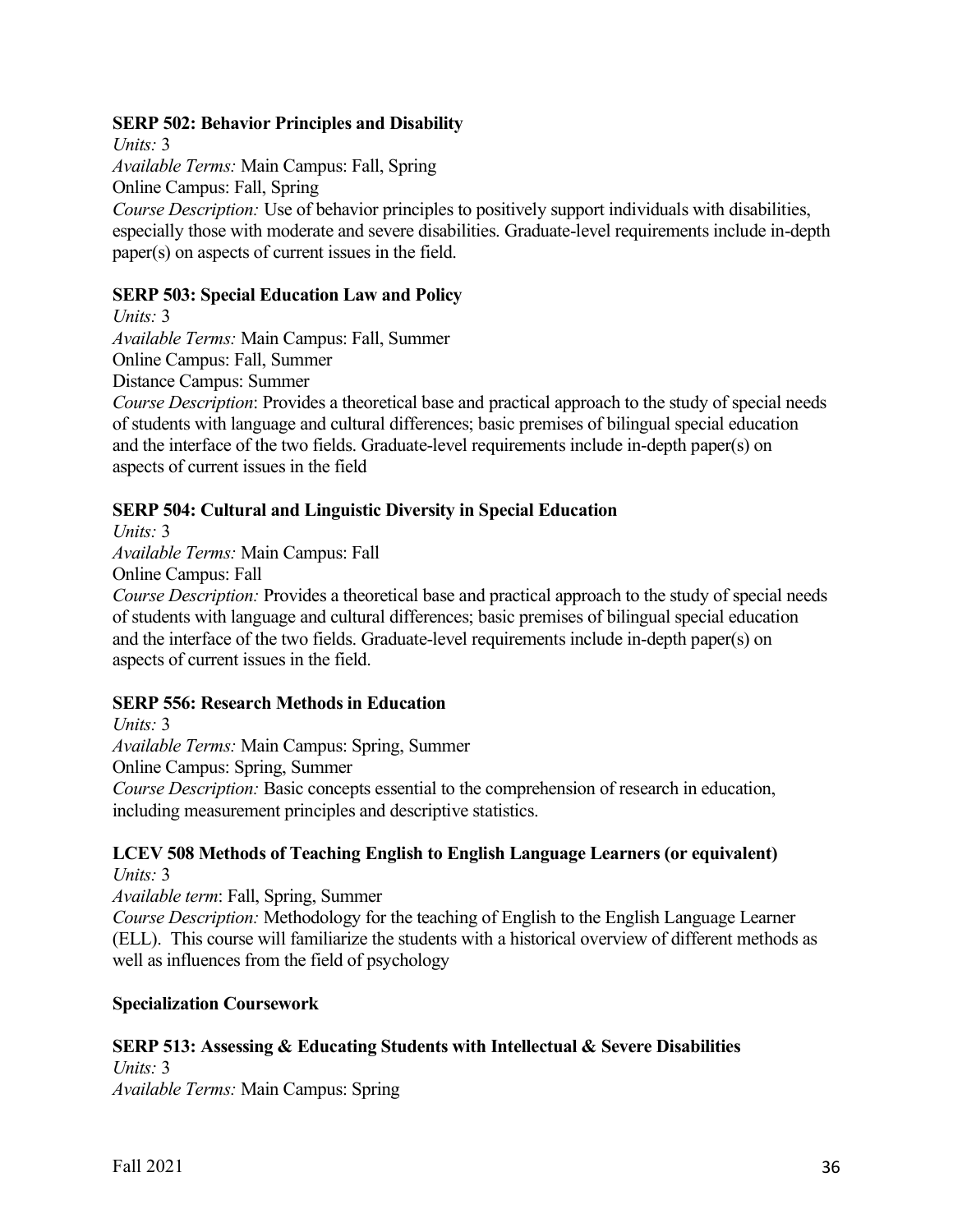*Course Description:* Methods of assessing and developing age-appropriate, functional and inclusive programming, collaborative, community-based instruction, and integrative source delivery for students who have moderate, severe, and multiple disabilities.

## **SERP 515: Assessment & Instruction: Learners with Low Incidence Disabilities**

*Units:* 3 *Available Terms:* Main Campus: Fall Online Campus: Fall *Course Description*: Physical and multiple impairments, etiology, intervention practices, adaptations, transferring and handling skills, integrated and collaborative related service delivery, and integration into typical environments. Graduate-level requirements include additional assignments. Field trips.

# **SERP 518: Aug. Comm. For Learners with Severe & Multiple Disabilities**

*Units:* 3

*Available Terms:* Main Campus: Spring

*Course Description:* Techniques for assessment and intervention of communication skills other than speech for students with severe disabilities. Nonsymbolic and symbolic communication skills development for all ages; social interaction skills; augmentative communication aids.

## **SERP 521: Introduction to Visual Impairments & Deaf-Blindness**

*Units:* 3

*Available Terms:* Main Campus: Fall

Online Campus: Fall

*Course Description:* An overview of educational services for the student with visual impairments and multiple sensory impairments. An emphasis is placed on the psychosocial effects of visual impairments on the individual and means of compensating for those effects. Graduate-level requirements include writing a grant proposal to obtain monies to enhance service delivery

# **SERP 564: Introduction to Learners with Autism Spectrum Disorders**

*Units:* 3

*Available Terms:* Main Campus: Summer Online Campus: Fall, Summer

*Course Description:* This course provides an introduction to learners with autism spectrum disorders (ASD) with an emphasis on historical issues, key characteristics, family dynamics, diagnostic criteria, and instructional strategies. Graduate-level requirements include extended research requirements integrated with professional development presentations using varying digital and audio technology. Completing assessments to demonstrate a more comprehensive synthesis of course content.

## **SERP 597E: Consultation and Collaboration in Special Education**

*Units*: 3

*Available Terms*: Main Campus: Spring

Online Campus: Spring

*Course Description*: Emphasizes the theoretical understanding and practical application of collaboration, consultation, and teamwork implemented in settings for individuals with special needs. Develops skills and strategies needed to work with colleagues as co-educators. Graduate-level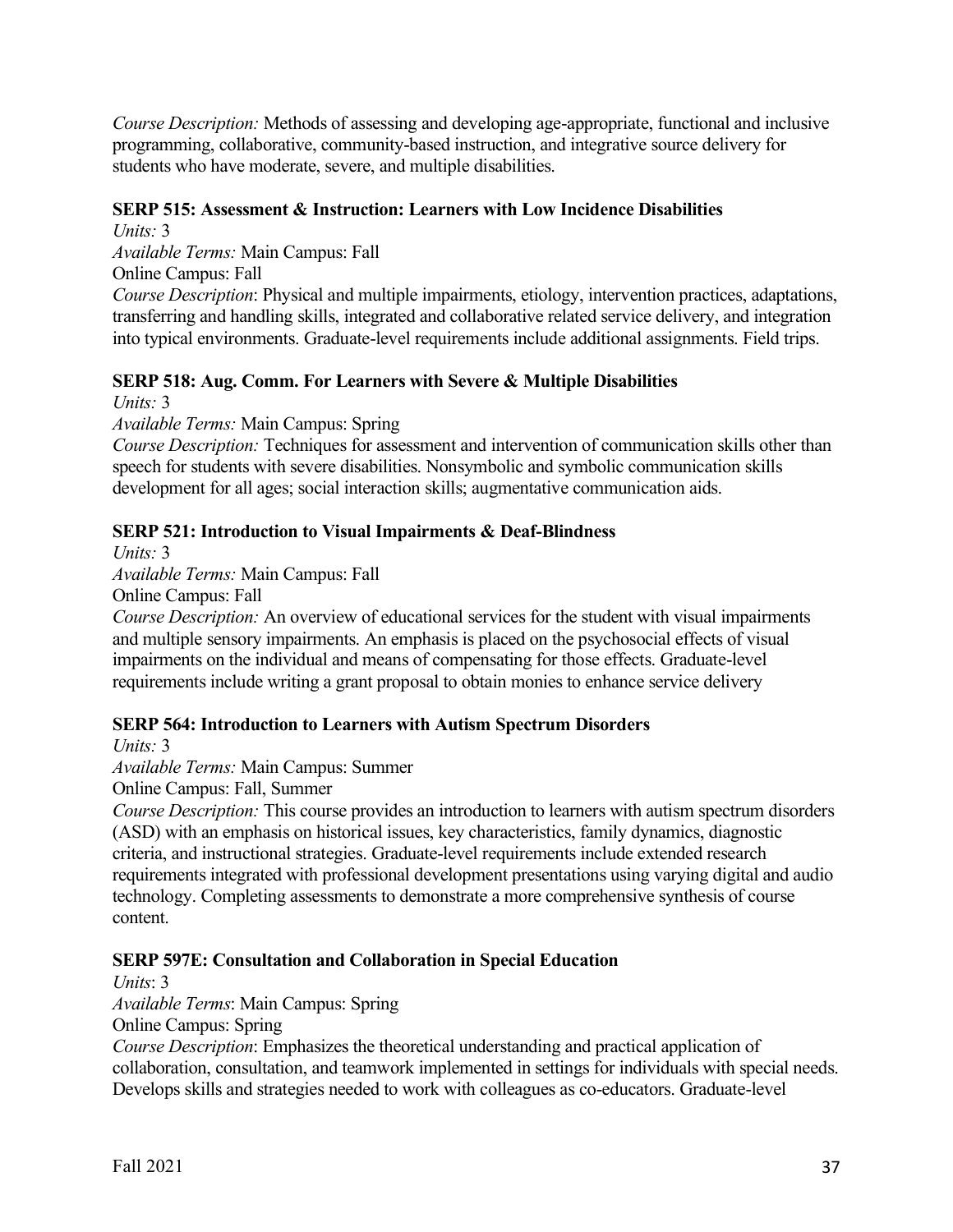requirements include two additional readings, additional discussion, and on-line presentation of a paper.

## **SERP 575: Observation & Participation in Special Education Programs**

*Units:* 1-3, taken two terms.

*Available Terms:* Main Campus: Fall, Spring, Summer

*Course Description:* Practical experiences with individuals having special needs with focus on psychological, educational and service-related implications and practices. Course includes field trips, class observations and seminars*.*

## **SERP 593: Internship (Supervised Teaching in Arizona School Districts)**

*Units:* 1-12 *Available Terms*: Main Campus: Fall, Spring *Course Description:* Specialized work on an individual basis, consisting of training and practice in actual service in a technical, business, or governmental establishment*.*

## **SERP 909 Master's Report**

Units: 3 *Available terms:* Fall, Spring (as appropriate) *Course Description*: Individual study or special project or formal report thereof submitted in lieu of thesis for certain masters' degrees.

**Elective coursework** is not required, but is available to students wishing to take electives on an individual basis.

## **Certification Requirements (Required for Graduates to Apply for Teacher Certification):**

- a. A course in Arizona and US Constitution (Previously taken as an undergraduate or taken as a graduate student at another institution; not available through UA graduate programs)
- b. A course in Structured English Immersion (Previously taken as an undergraduate or taken as a graduate student; available through UA graduate programs)
- c. Obtaining an Arizona IVP Fingerprint Card. Prior to working with minors in schools for coursework and student teaching, students must obtain an IVP Fingerprint Card
- d. Passing score on the Assessment of Professional Knowledge, Professional Knowledge = AEPA Special Education: Severely and Profoundly Disabled (AZ 030)
- e. Subject: Covered by Master's. Graduate students are not required to pass the Subject Knowledge exam to apply for certification.

# **Program-Specific Requirements:**

SERP 400 or 500: Introduction to Special Education or equivalent is a recommended pre-requisite course.

*Units:* 3

*Available Terms:* Main Campus: Fall, Spring, Summer

Online Campus: Fall, Summer

*Course Description:* Provides beginning graduate students with a knowledge of issues surrounding the fields of special education and rehabilitation. Issues include legal; principles and concepts of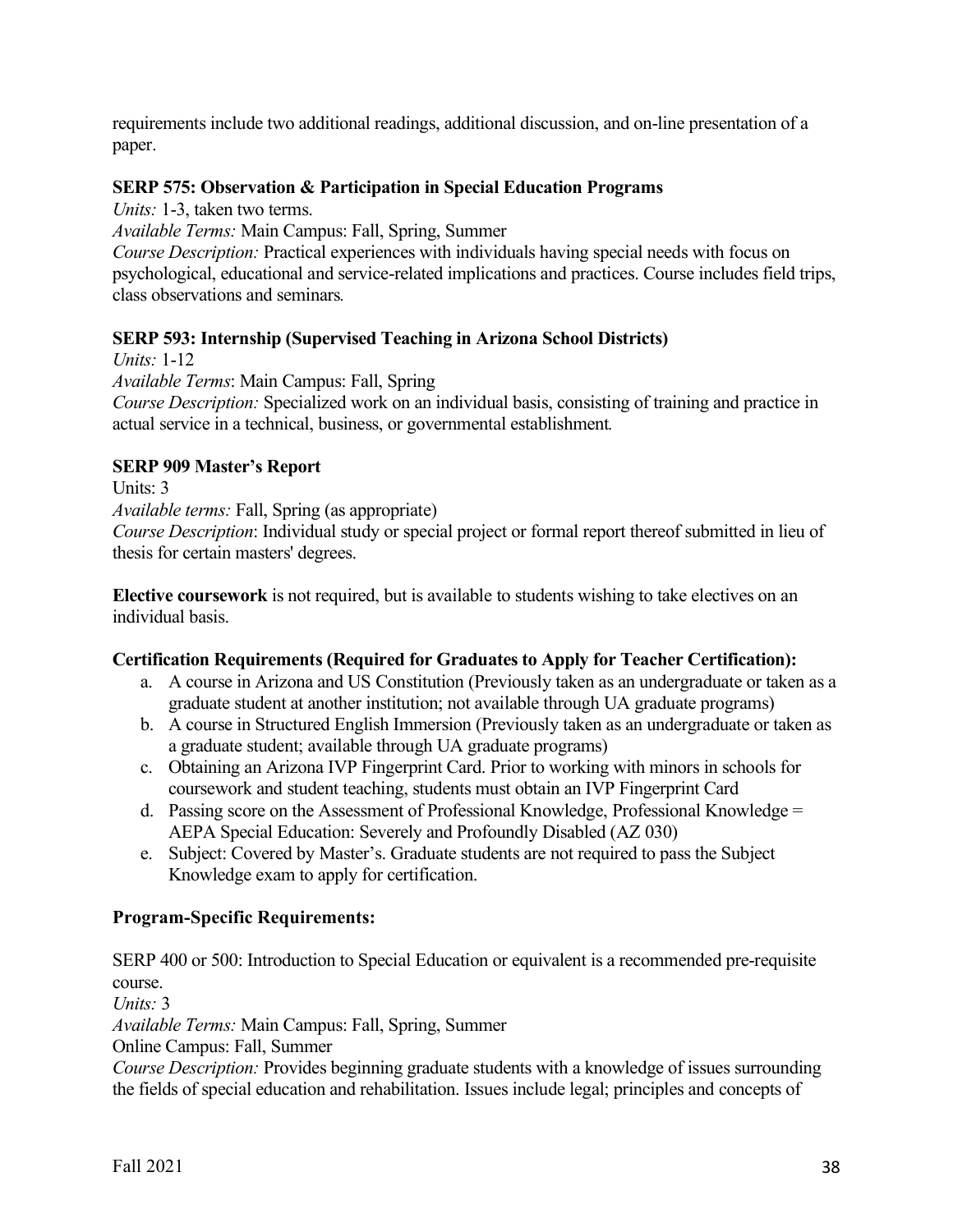assessment; principles of teaching and counseling. Students will examine and develop their personal philosophies regarding assessment of, services to and intervention with individuals with exceptionalities.

## SERP 370 A: American Sign Language I or equivalent

#### *Units: 4*

# *Available Terms*: Fall, Spring, Summer

*Course Description*: Designed for students with no previous knowledge of ASL and/or deaf culture. To develop basic skills in ASL vocabulary, grammar and use. First course in a four semester sequence. *Note:* Since this course is not offered for graduate credit, it will not count toward your graduate degree; however, it remains a requirement of program completion.

**Incomplete Policy:** The University strongly discourages instructors from giving a grade of "incomplete." An "I" will be given only at an instructor's discretion and only when a student has completed all but 10%-25% of the required work for the course. The *Report of Incomplete Grade* form is required prior to an incomplete being granted. This agreement will specify the work to be completed and the timeline required for completion. Additional policy information:

- Program students will be allowed to carry only one "I" grade at a time for program-specific courses.
- Program faculty will consider placing a student on a Professional Growth Plan when an incomplete has been issued.
- "I" grades will not be extended beyond the original one year period (e.g., an "I" grade received in Spring will not be extended beyond the following Spring).
- "I" grades must be removed before a student can participate in practicum or internship experiences.
- If an "I" grade is issued, **it is the student's responsibility** to complete remaining course work according to the agreed upon timeline and communicate with the instructor. Instructors are not obligated to return to previous semesters to look for work.

**Comprehensive Exam Requirement:** Students must complete a thesis, master's report, or comprehensive examination, per the Graduate College's policy.

# **Standard Time to Degree:** 2 years.

**Academic Progress Rules:** The Master's Teacher Preparation Program in Severe and Multiple Disabilities follows the Graduate College policy of Minimum Academic Requirements*: A student cannot earn a graduate degree or certificate unless he or she has achieved a cumulative grade-point average of 3.00 or higher on all course work taken for graduate credit, whether or not the courses are offered in satisfaction of the specific requirements for a specific graduate program. A student whose cumulative GPA is below 3.0 for two consecutive semesters (see Academic Probation) will be disqualified. Programs may allow students to take additional course work while in non-degree status. In order to graduate, the student must apply for readmission to the Graduate College through their graduate department. Readmission is not guaranteed.*

**Remediation**: Successful completion of the Special Education Master's Teacher Preparation Program in Severe and Multiple Disabilities is dependent upon a student's ability to meet the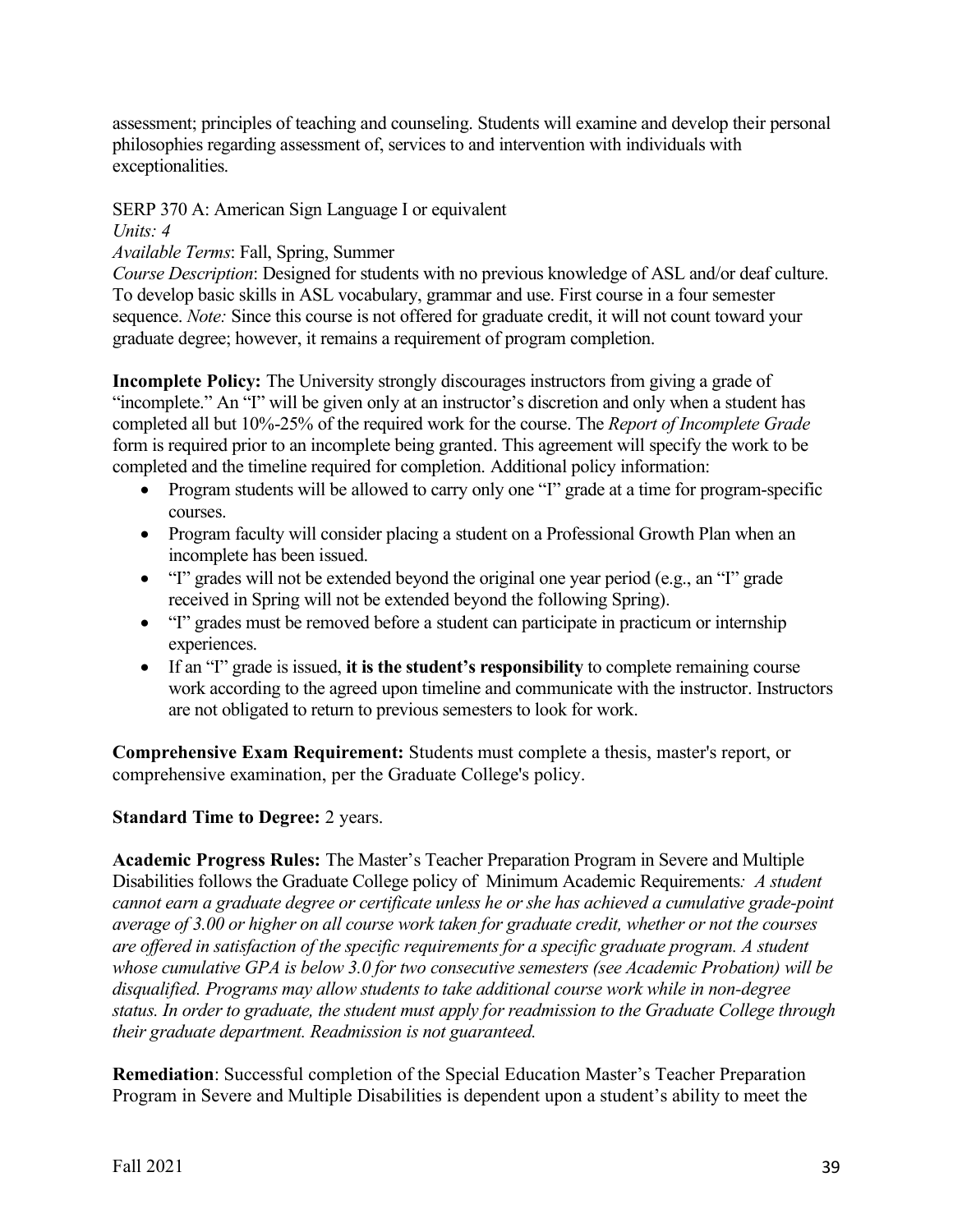academic standards of the program and the Graduate College. If a student performance raises concerns about their ability to complete the program, program faculty may initiate a Performance Concern Form or a Professional Growth Plan (depending on the severity of the concern), which identifies the areas of concern, specific steps for remediation, expectations of support, and goals for completion. Consequences for not successfully meeting the terms of the concern form or growth plan include removal from course or field experience, a failing grade in course (as determined by the course instructor), withdrawal from the program with the right to apply for readmission, or dismissal from the program (recommendation to the UA Graduate College for removal from the program).

**Annual Review Process:** Each graduate student in the Special Education Master's Teacher Preparation Program in Severe and Multiple Disabilities is required to meet with their advisor at the beginning of their program to review their plan of study and meet in the summer/fall before their second year to revise if needed. The student's progress in the program will be evaluated after each semester and meetings will be required as needed if performance concerns are observed and identified.

Students have the right to appeal any program or department decision; please see policy on page 10 of this document.

## **Visual Impairment Specialization**

## **Program Director:** Garrison Tsinajinie

**Program Description:** The Visual Impairment M.A., program is designed to prepare students to teach children who are visually impaired. Nationally recognized for excellence, the program prepares individuals to provide services in this challenging and rewarding profession. Graduates of the program are successfully employed in school districts, special schools, and agencies in Arizona as well as in other states across the country.

The University of Arizona offers a graduate-level program leading to a specialization in teaching children who are visually impaired: teacher of students with visual impairments (TVIs). Courses are available through hybrid delivery, allowing distance students to complete the program remotely.

The program is also viable through the accelerated master's program, where students in the mild/moderate program in the undergraduate program can choose the visual impairment program simultaneously as an option. This program combines courses from the undergraduate and the graduate level, helping students to complete the program with visual impairments degree faster.

Nationally recognized for excellence, this program prepares individuals to provide services in this challenging and rewarding profession. Our graduates are successfully employed in school districts, special schools, and agencies in Arizona as well as in other states across the country. Financial assistance is often available to students enrolled in this program.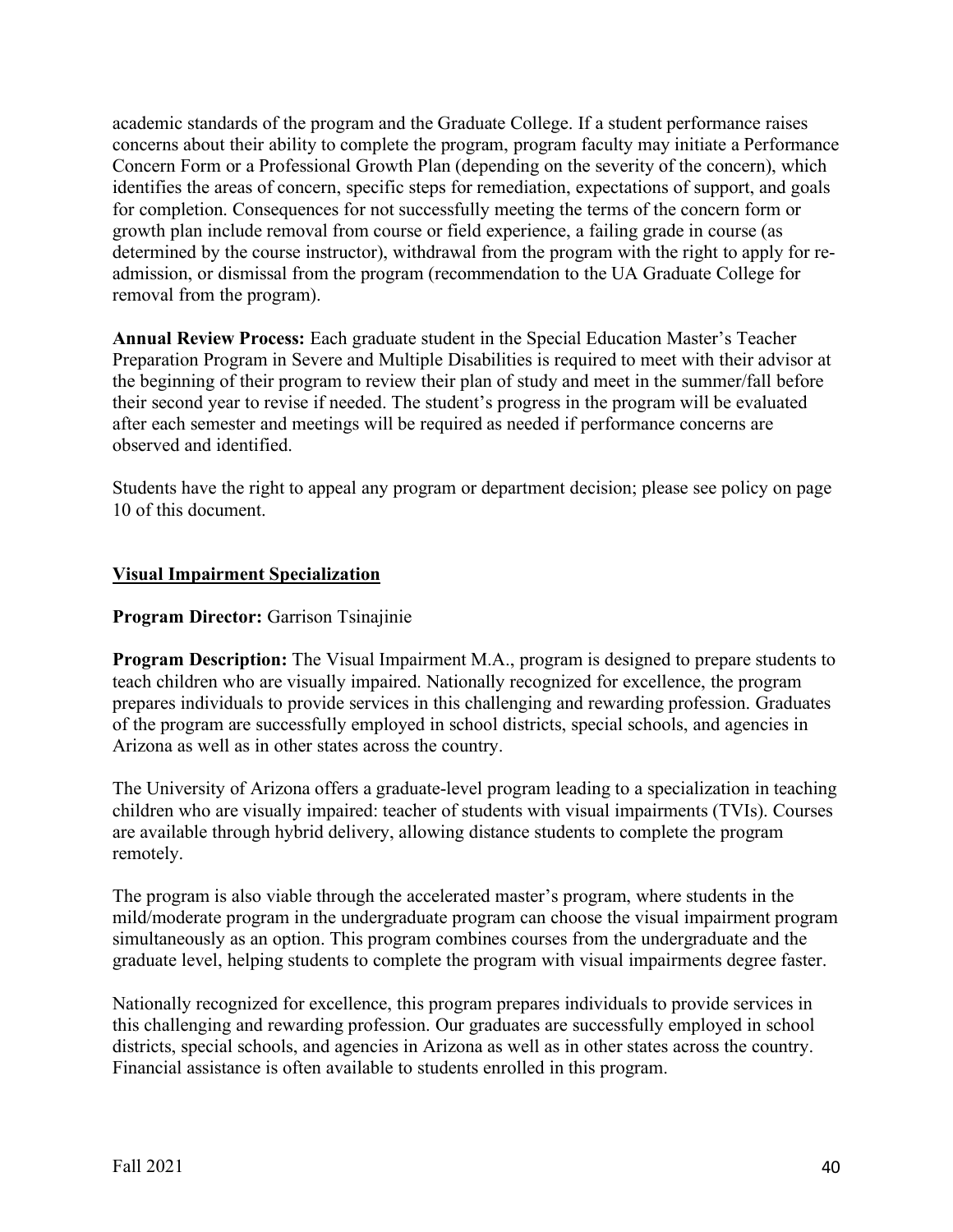**Expected Outcomes:** The Special Education – visual impairment program aims to prepare knowledgeable teachers of students with visual impairments with assessment, methodological, and curricular skills to create and sustain effective programming for students with visual impairments. The primary goal is to prepare teachers of students with visual impairments to integrate culturally responsive and evidence based strategies to effectively center the needs of students of visual impairments across diverse educational settings and communities of leanring.

- Outcome 1: Prepare graduates to provide effective instruction to support learner development and individual learning differences.
- Outcome 2: Prepare graduates to identify physical and virtual environmental factors that impact the acquisition concepts.
- Outcome 3: Prepare graduates to demonstrate curricular content knowledge and usage of a wide range of instructional and assistive technologies specific to visual impairment.
- Outcome 4: Prepare graduates to comply with federal and state requirements for eligibility and timing of assessments unique to visual impairment for pre-referral, referral, annual, and tri-annual processes.
- Outcome 5: Prepare graduates to implement effective instructional planning and strategies to support positive and productive learning environments.
- Outcome 6: Prepare graduates to demonstrate professional learning and ethical practice in providing services for students with visual impairments in a range of settings.
- Outcome 7: Prepare graduates to collaborate with families and teams and effectively communicate the impact and implications of visual impairment on development and learning as it relates to general and expanded core curriculum access.

**Program Requirements:** The Special Education – visual impairment program requires a minimum of 36 units to graduate with the Special Education Master's Degree. Completion of the student teaching requirement and some additional units are required to receive recommendation for an Arizona Department of Education Teaching Certificate in the area of specialization.

# **Required Core Coursework (6-9 credits)**

SERP 503: Special Services in the Schools

*Units*: 3

*Available Terms:* Online Campus: Fall, Summer

*Course Description*: Information to aid teachers in dealing with responsibilities and concerns in school settings with regard to the Federal Regulations for the implementation of the Individuals with Disabilities Improvement Act, Section 504 of the Rehabilitation Act, the Family Education Rights and Privacy Act, and other legal issues.

SERP 504: Cultural and Linguistic Diversity in Exceptional Learners *Units*: 3 *Available Terms*: Main Campus: Fall Online Campus: Fall

*Course Description*: Provides a theoretical base and practical approach to the study of special needs of students with language and cultural differences; basic premises of bilingual special education and the interface of the two fields. Graduate-level requirements include in-depth paper(s) on aspects of current issues in the field.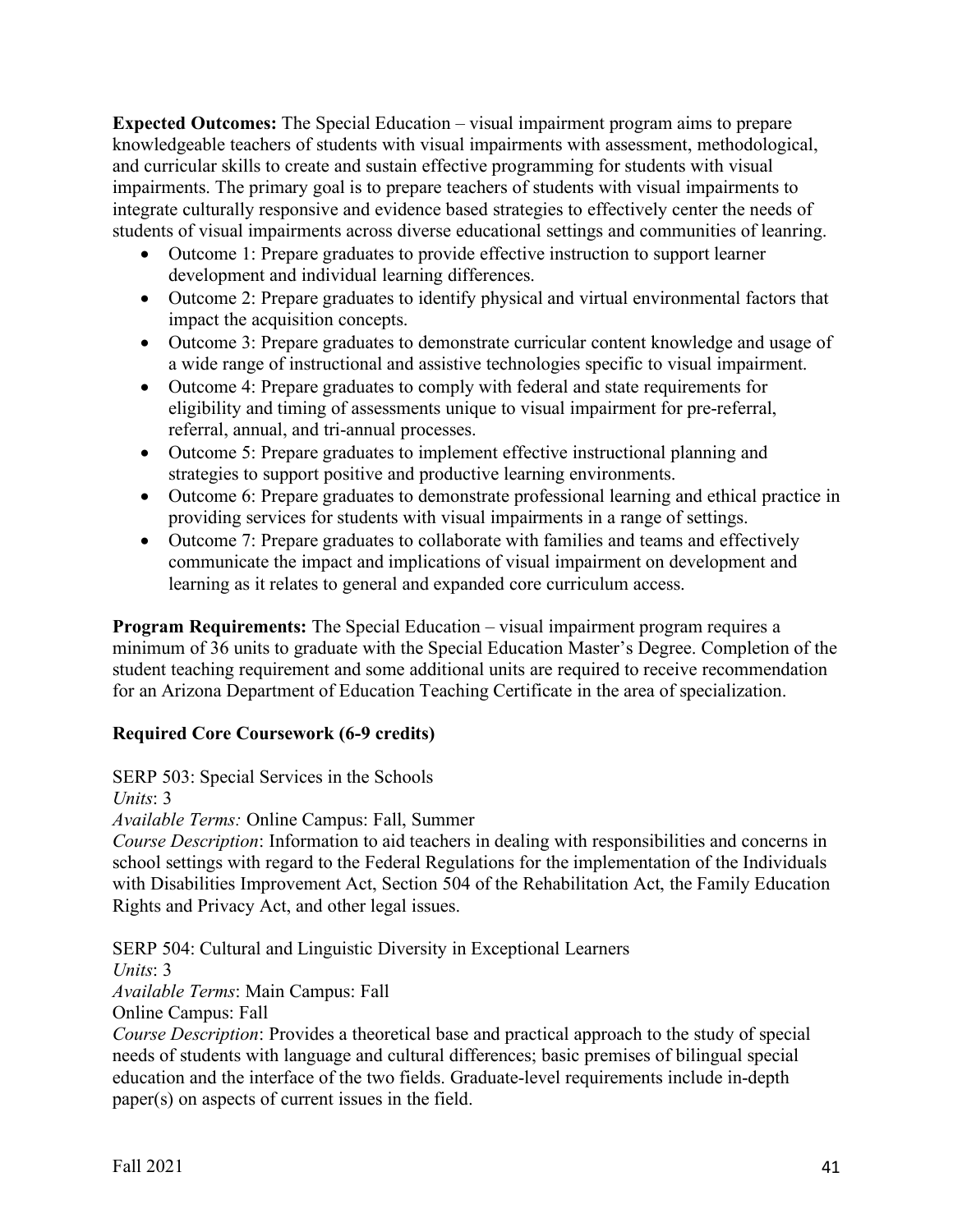SERP 556: Research Methods in Education *Units*: 3 *Available Terms*: Main Campus: Spring, Summer Online Campus: Spring, Summer *Course Description*: Basic concepts essential to the comprehension of research in education, including measurement principles and descriptive statistics.

#### **Student Teaching**

SERP 593: Internship *Units*: 8 *Available Terms*: Main Campus: Fall, Spring, Summer *Course Description*: Specialized work on an individual basis, consisting of training and practice in actual service in a technical, business, or governmental establishment.

#### **Specialization Requirements (18 credits)**

SERP 520: Low Vision and Visual Functioning

*Units*: 3

*Available Terms*: Main Campus: Fall

*Course Description*: Anatomy and physiology of the eye; implications of visual disorders including visual field losses; introduction to optics; use of optical and non-optical aids in classroom settings. Graduate-level requirements include writing at least one paper and one additional item.

SERP 521: Introduction to Visual Impairments and Deaf-Blindness

*Units*: 3

*Available Terms*: Main Campus: Fall

Online Campus: Fall

*Course Description*: An overview of educational services for the student with visual impairments and multiple sensory impairments. An emphasis is placed on the psychosocial effects of visual impairments on the individual and means of compensating for those effects. Graduate-level requirements include writing a grant proposal to obtain monies to enhance service delivery.

SERP 522: Orientation & Mobility for Teachers of Individuals with Visual Impairments  $Units: 3$ 

*Available Terms:* Main Campus: Spring

*Course Description*: Graduate-level requirements include completion of an additional research paper and presentation

SERP 523A: Braille I *Units*: 3 *Available Terms*: Main Campus: Fall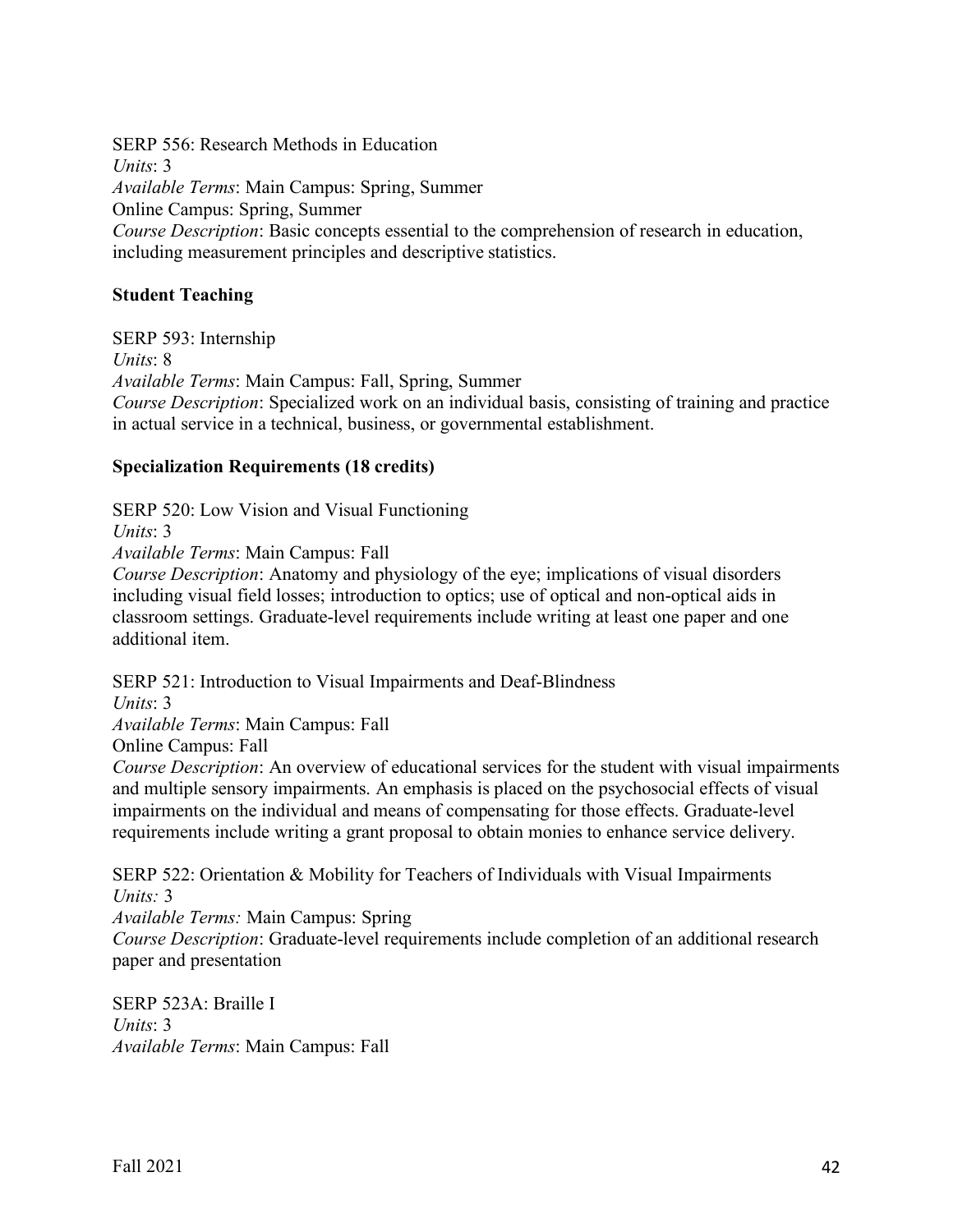*Course Description*: Fundamentals of Braille reading and writing, methods of teaching Braille and preparation of materials. Graduate-level requirements include in-depth paper(s) on aspects of current issues and class presentations.

SERP 523B: Braille II

*Units*: 3

*Available Terms*: Main Campus: Spring

*Course Description*: Fundamentals of Braille reading and writing, methods of teaching Braille and preparation of materials. Graduate-level requirements include in-depth paper(s) on aspects of current issues and class presentations.

SERP 524: Methods of Teaching the Visually Impaired

*Units*: 3

*Available Terms*: Main Campus: Spring

*Course Description*: Curriculum development and adaptation in various educational programs; adaptation of classroom materials; procedures for use with blind/partially sighted children and youth; emphasizes teaching academic and non-academic skills and in educating students with non-disabled peers. Graduate-level requirements include a short review of the literature using APA style about their chosen topic

# **Electives**

LRC 516 or LCEV 508: Foundations of Structured English Immersion LRC 505 or an equivalent course in reading SERP 502: Behavior Principles and Disability

**Program-Specific Requirements:** There may be funding specific requirement. Please consult with your academic advisor for additional courses and requirement.

**Incomplete Policy:** When a student has completed all but 10%-25% of the required work for the course, an incomplete grade can be considered on a limited basis. The Report of Incomplete Grade form is required prior to an incomplete being granted. This agreement will specify the work to be completed and the timeline required for completion. Additional policy information:

- Program students will be allowed to carry only one "I" grade at a time for program-specific courses.
- Program faculty will consider placing a student on a Professional Growth Plan when an incomplete has been issued.
- "I" grades will not be extended beyond the original one year time period (e.g., an "I" grade received in Spring will not be extended beyond the following Spring).
- "I" grades must be removed before a student can participate in practicum or internship experiences.
- If an "I" grade is issued, it is the student's responsibility to complete remaining course work according to the agreed upon timeline and communicate with the instructor. Instructors are not obligated to return to previous semesters to look for work.
- Additional requirement with regards to an incomplete grade may be assessed by specific grant program rules.